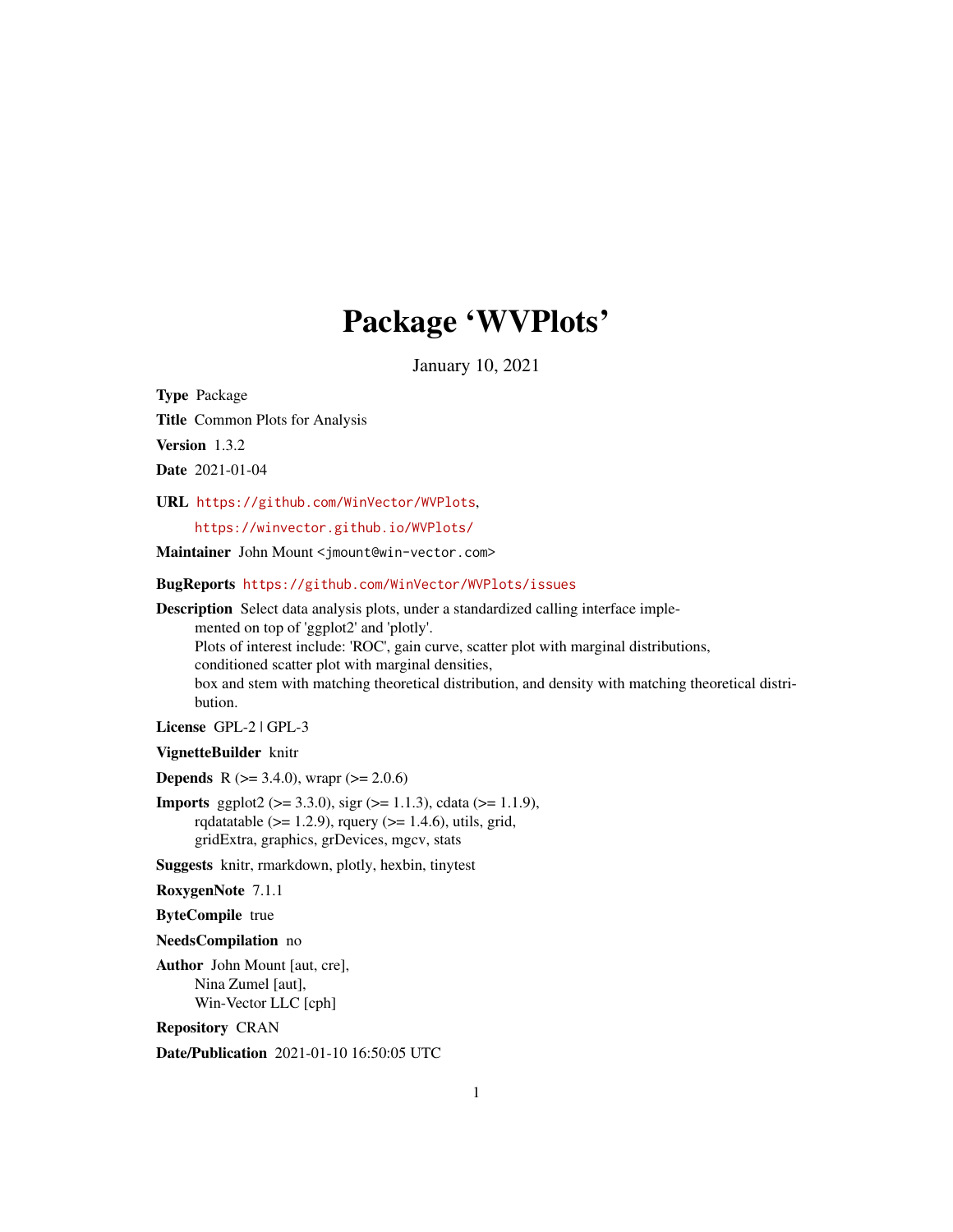# R topics documented:

| 3                   |
|---------------------|
| $\overline{4}$      |
| 5                   |
| $\overline{7}$      |
| $\overline{7}$      |
| 9                   |
| 10                  |
| 11                  |
| 13                  |
| 14                  |
| 16                  |
| 17                  |
| 19                  |
| 20                  |
| 21                  |
| 23                  |
| 25                  |
| 26                  |
| 27                  |
| 29                  |
| 30                  |
| 31                  |
| 33                  |
| 34                  |
| 36                  |
| 37                  |
| 39                  |
| 41                  |
| 43                  |
| 45                  |
| 46                  |
| 48                  |
| 49                  |
| 51                  |
|                     |
| 54<br>ShadedDensity |
| 55                  |
| 56                  |
| 57                  |
| 59                  |
| 61                  |
|                     |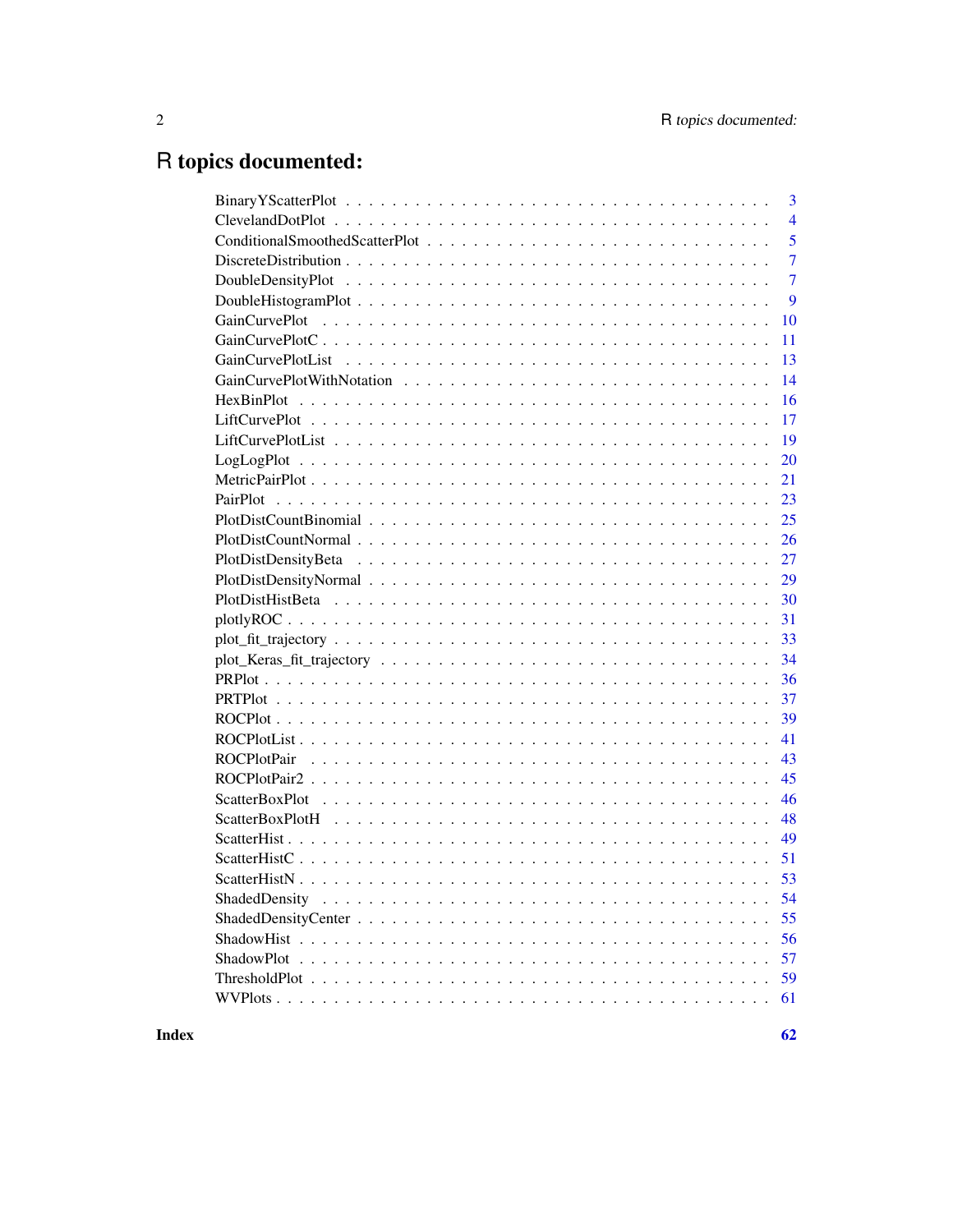<span id="page-2-0"></span>BinaryYScatterPlot *Plot a scatter plot of a binary variable with smoothing curve.*

#### Description

Plot the scatter plot of a binary variable with a smoothing curve.

#### Usage

```
BinaryYScatterPlot(
  frame,
  xvar,
 yvar,
  title,
  ...,
  se = FALSE,use\_glm = TRUE,point_color = "black",
  smooth_color = "blue"
)
```
#### Arguments

| frame        | data frame to get values from                                                 |
|--------------|-------------------------------------------------------------------------------|
| xvar         | name of the independent column in frame                                       |
| yvar         | name of the dependent (output or result to be modeled) column in frame        |
| title        | title to place on plot                                                        |
| $\ddots$     | no unnamed argument, added to force named binding of later arguments.         |
| se           | if TRUE, add error bars (defaults to FALSE). Ignored if useGLM is TRUE        |
| use_glm      | if TRUE, "smooths" with a one-variable logistic regression (defaults to TRUE) |
| point_color  | color for points                                                              |
| smooth_color | color for smoothing line                                                      |

#### Details

The points are jittered for legibility. By default, a logistic regression fit is used, so that the smoothing curve represents the probability of  $y == 1$  (as fit by the logistic regression). If use\_glm is set to FALSE, a standard smoothing curve (either loess or a spline fit) is used.

```
set.seed(34903490)
x = \text{norm}(50)y = 0.5*x^2 + 2*x + rnorm(length(x))
```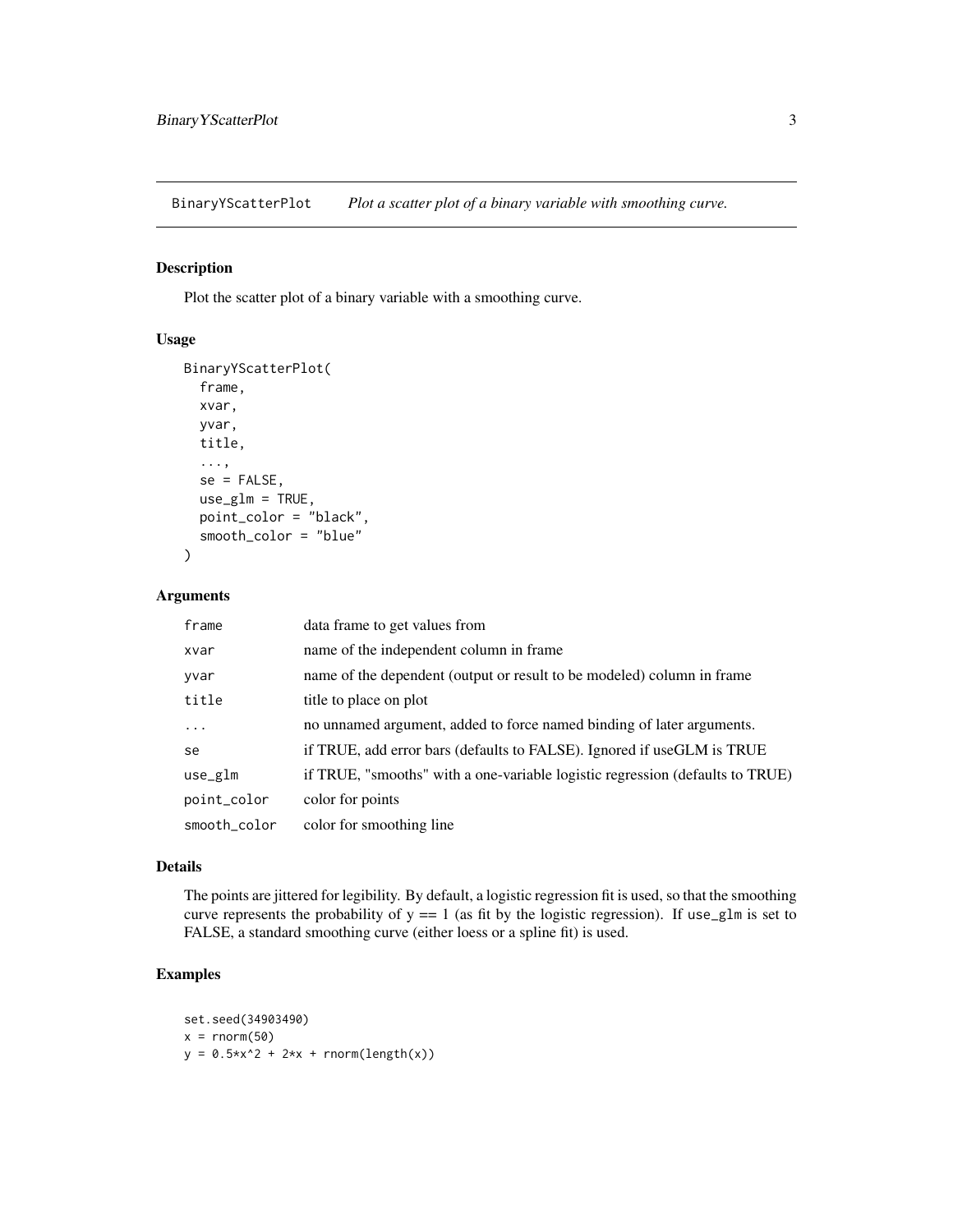```
frm = data.frame(x=x,y=y,yC=y>=as.numeric(quantile(y,probs=0.8)))
frm$absY <- abs(frm$y)
frm$posY = frm$y > 0
frm$costX = 1WVPlots::BinaryYScatterPlot(frm, "x", "posY",
  title="Example 'Probability of Y' Plot")
```
ClevelandDotPlot *Plot a Cleveland dot plot.*

#### Description

Plot counts of a categorical variable.

#### Usage

```
ClevelandDotPlot(
  frm,
  xvar,
  title,
  ...,
  sort = -1,
 limit_n = NULL,
  stem = TRUE,
  color = "black"
)
```
### Arguments

| frm        | data frame to get values from                                         |
|------------|-----------------------------------------------------------------------|
| xvar       | name of the independent (input or model) column in frame              |
| title      | title to place on plot                                                |
| $\ddots$ . | no unnamed argument, added to force named binding of later arguments. |
| sort       | if TRUE sort data                                                     |
| $limit_n$  | if not NULL number of items to plot                                   |
| stem       | if TRUE add stems/whiskers to plot                                    |
| color      | color for points and stems                                            |

#### Details

Assumes that xvar is a factor or can be coerced to one (character or integral).

- sort < 0 sorts the factor levels in decreasing order (most frequent level first)
- sort > 0 sorts the factor levels in increasing order (good when used in conjunction with coord\_flip())

<span id="page-3-0"></span>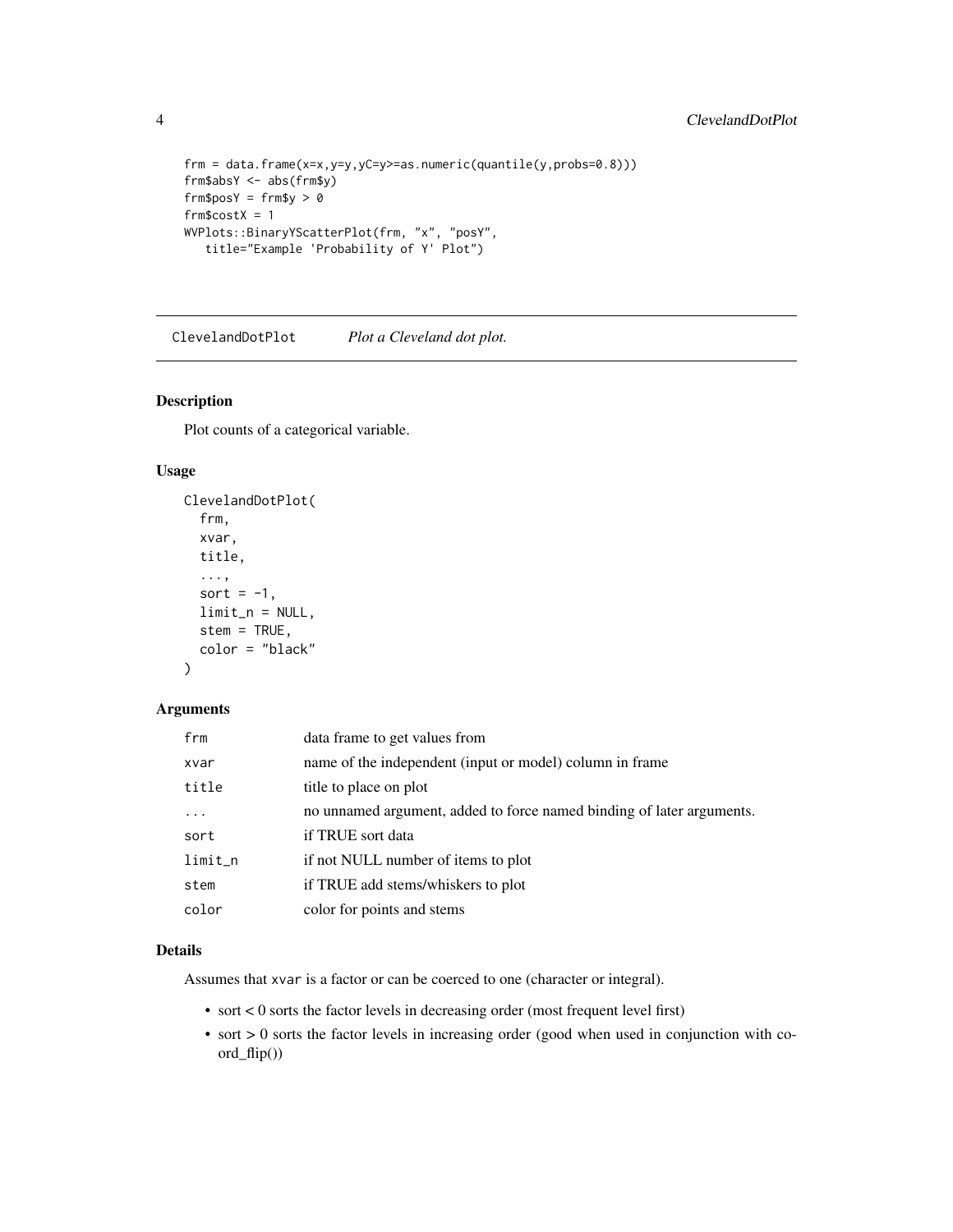- <span id="page-4-0"></span>• sort  $= 0$  leaves the factor levels in "natural order" – usually alphabetical
- stem  $=$  FALSE will plot only the dots, without the stem to the y=0 line.
- $\bullet$  limit\_n = NULL plots all the levels, N an integer limits to the top N most populous levels

#### Examples

```
set.seed(34903490)
# discrete variable: letters of the alphabet
# frequencies of letters in English
# source: http://en.algoritmy.net/article/40379/Letter-frequency-English
letterFreqs = c(8.167, 1.492, 2.782, 4.253, 12.702, 2.228,
                2.015, 6.094, 6.966, 0.153, 0.772, 4.025, 2.406, 6.749, 7.507, 1.929,
                0.095, 5.987, 6.327, 9.056, 2.758, 0.978, 2.360, 0.150, 1.974, 0.074)
letterFreqs = letterFreqs/100
letterFrame = data.frame(letter = letters, freq=letterFreqs)
# now let's generate letters according to their letter frequencies
N = 1000
randomDraws = data.frame(draw=1:N,
  letter=sample(letterFrame$letter, size=N,
  replace=TRUE, prob=letterFrame$freq))
WVPlots::ClevelandDotPlot(randomDraws, "letter",
  title = "Example Cleveland-style dot plot")
# Note the use of sort = 0, and that the graph correctly includes counts
# with no occurrences (5, and 7)
WVPlots::ClevelandDotPlot(mtcars, "carb", sort = 0, "Example of counting integer values")
```
ConditionalSmoothedScatterPlot

*Plot a scatter plot with smoothing line.*

#### **Description**

Plot a scatter plot with a smoothing line; the smoothing window is aligned either left, center or right.

```
ConditionalSmoothedScatterPlot(
  frame,
  xvar,
  yvar,
  groupvar = NULL,title = "ConditionalSmoothedScatterPlot",
  ...,
  k = 3,
  align = "center",
```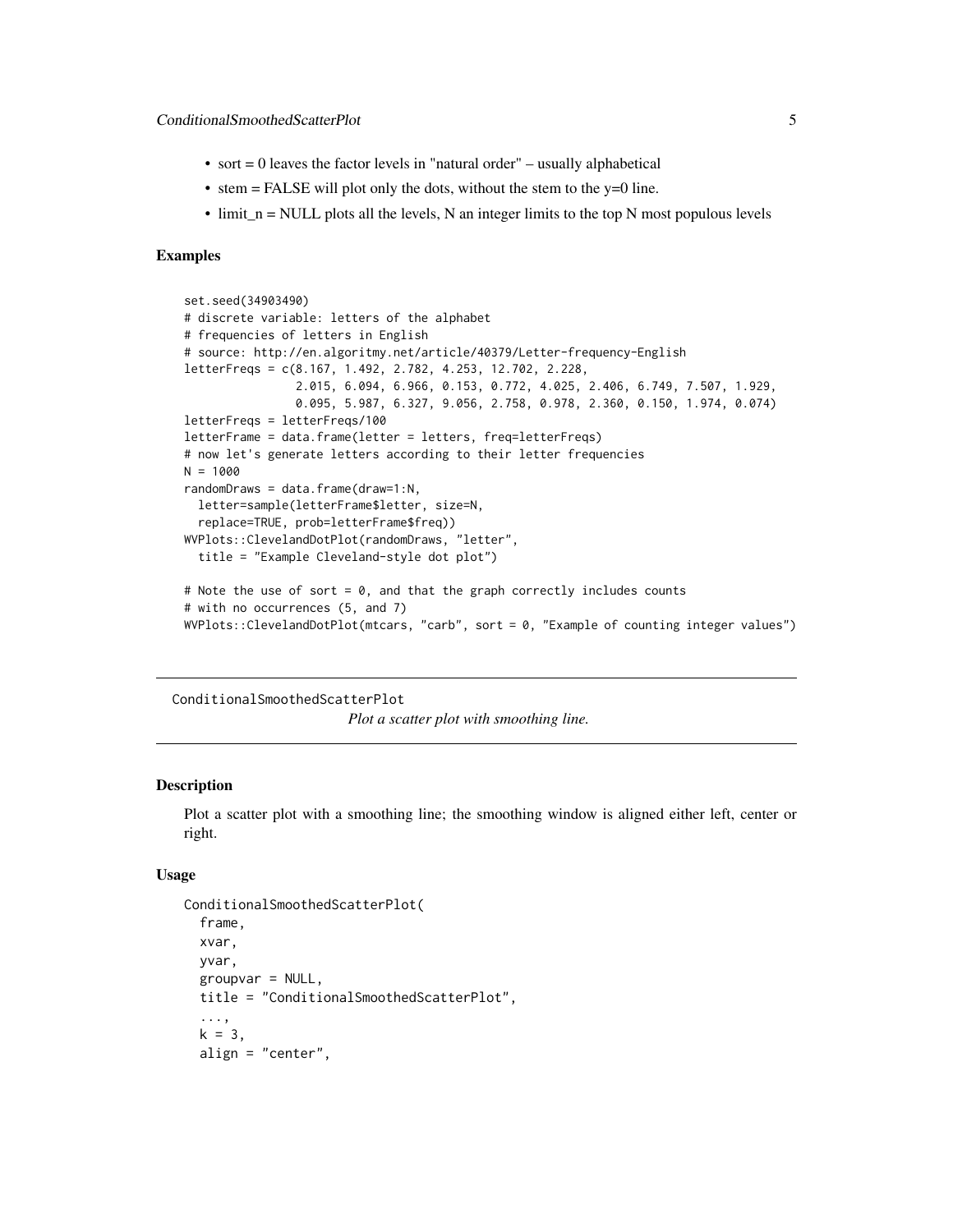```
point_color = "black",
 point_alpha = 0.2,
  smooth_color = "black",
 palette = "Dark2"
\lambda
```
#### Arguments

| frame        | data frame to get values from                                                      |
|--------------|------------------------------------------------------------------------------------|
| xvar         | name of the independent column in frame. Assumed to be regularly spaced            |
| yvar         | name of the dependent (output or result to be modeled) column in frame             |
| groupvar     | name of the grouping column in frame. Can be NULL for an unconditional plot        |
| title        | title for plot                                                                     |
| $\ddots$     | no unnamed argument, added to force named binding of later arguments.              |
| k            | width of smoothing window. Must be odd for a center-aligned plot. Defaults to<br>3 |
| align        | smoothing window alignment: 'center', 'left', or 'right'. Defaults to 'center'     |
| point_color  | color of points, when groupvar is NULL. Set to NULL to turn off points.            |
| point_alpha  | alpha/opaqueness of points.                                                        |
| smooth_color | color of smoothing line, when group are is NULL                                    |
| palette      | name of Brewer palette, when groupvar is non-NULL (can be NULL)                    |

#### Details

xvar is the continuous independent variable and yvar is the dependent binary variable. Smoothing is by a square window of width k.

If palette is NULL, and groupvar is non-NULL, plot colors will be chosen from the default ggplot2 palette. Setting palette to NULL allows the user to choose a non-Brewer palette, for example with [scale\\_fill\\_manual](#page-0-0).

```
y = c(1,2,3,4,5,10,15,18,20,25)
x = seq\_len(lenath(y))df = data.frame(x=x, y=y, group=x>5)
WVPlots::ConditionalSmoothedScatterPlot(df, "x", "y", NULL,
   title="left smooth, one group", align="left")
WVPlots::ConditionalSmoothedScatterPlot(df, "x", "y", "group",
   title="left smooth, two groups", align="left")
```
<span id="page-5-0"></span>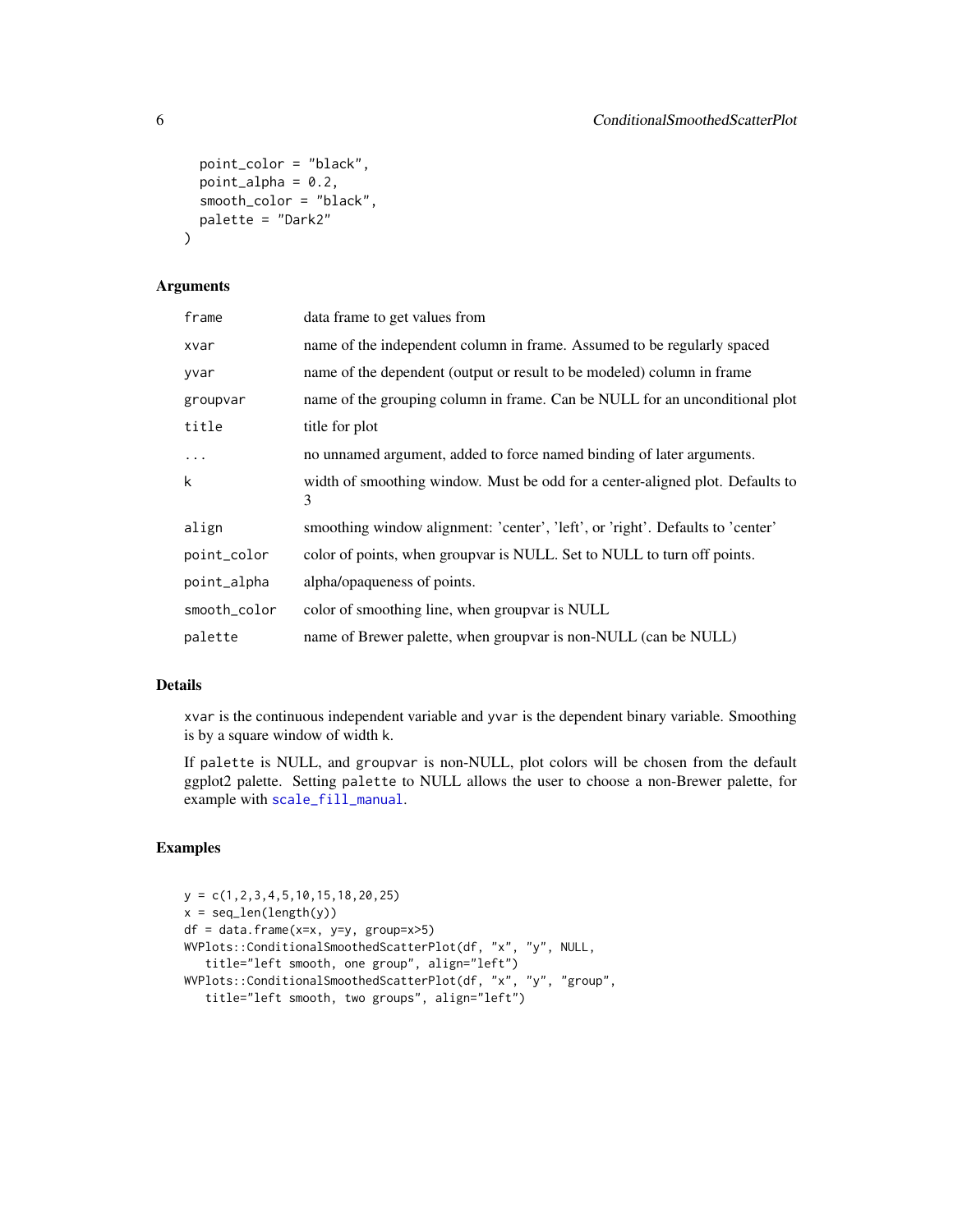<span id="page-6-0"></span>DiscreteDistribution *Plot distribution of a single discrete numerical variable.*

#### Description

Similar to calling ClevelandDotPlot with sort =  $0$  on a numerical x variable that takes on a discrete set of values.

#### Usage

```
DiscreteDistribution(frm, xvar, title, ..., stem = TRUE, color = "black")
```
#### Arguments

| frm                     | data frame to get values from                                         |
|-------------------------|-----------------------------------------------------------------------|
| xvar                    | numeric: name of the variable whose distribution is to be plotted     |
| title                   | title to place on plot                                                |
| $\cdot$ $\cdot$ $\cdot$ | no unnamed argument, added to force named binding of later arguments. |
| stem                    | if TRUE add whisker/stems to plot                                     |
| color                   | color of points and stems                                             |
|                         |                                                                       |

#### Examples

 $frmx = data.frame(x = rbinom(1000, 20, 0.5))$ WVPlots::DiscreteDistribution(frmx, "x","Discrete example")

DoubleDensityPlot *Plot two density plots conditioned on an outcome variable.*

#### Description

Plot two density plots conditioned on a binary outcome variable.

```
DoubleDensityPlot(
  frame,
  xvar,
  truthVar,
  title,
  ...,
  truth_target = NULL,
  palette = "Dark2"
\mathcal{E}
```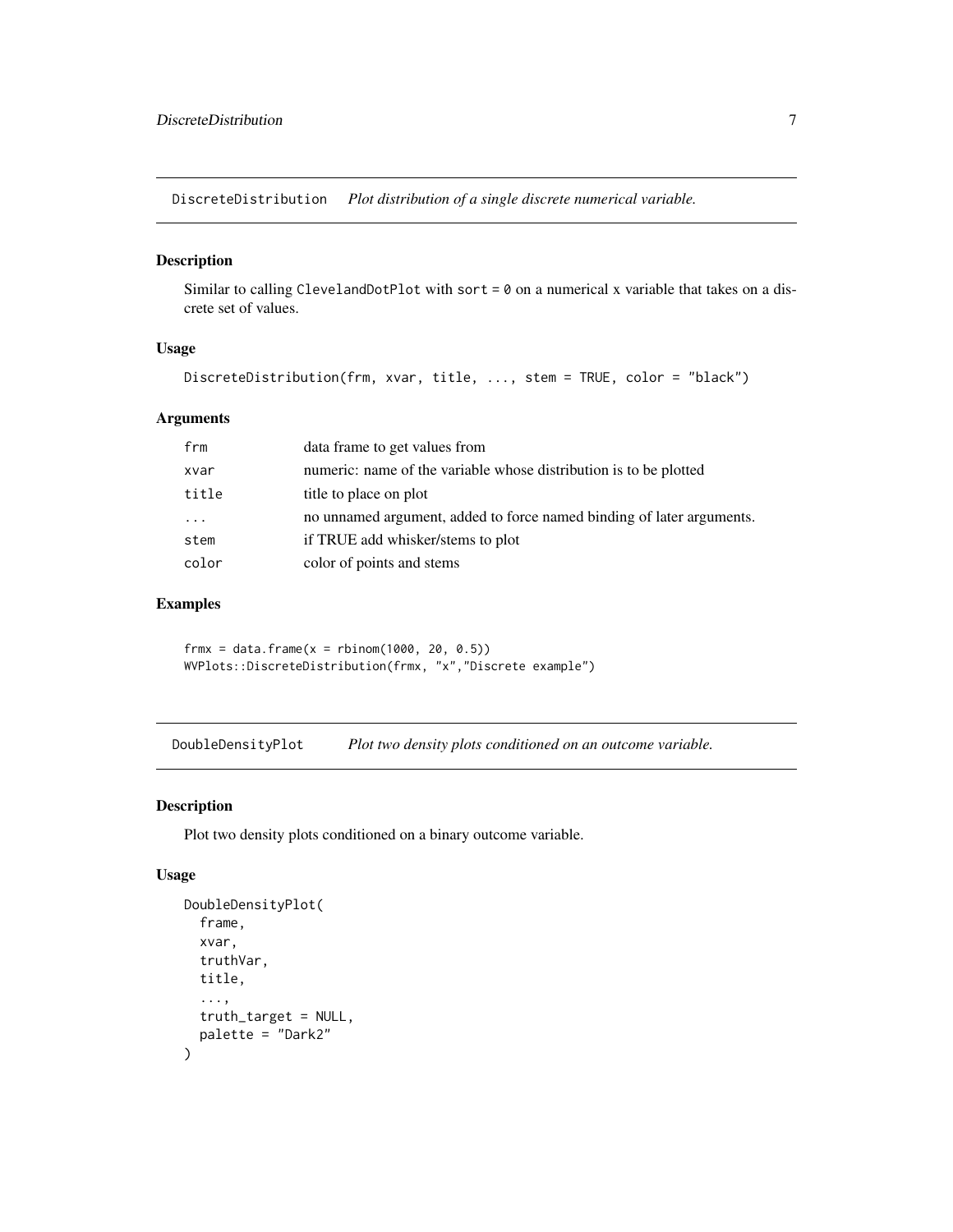#### <span id="page-7-0"></span>Arguments

| frame        | data frame to get values from                                          |
|--------------|------------------------------------------------------------------------|
| xvar         | name of the independent (input or model) column in frame               |
| truthVar     | name of the dependent (output or result to be modeled) column in frame |
| title        | title to place on plot                                                 |
| $\cdots$     | no unnamed argument, added to force named binding of later arguments.  |
| truth_target | if not NULL compare to this scalar value.                              |
| palette      | name of Brewer palette (can be NULL)                                   |

#### Details

The use case for this visualization is to plot the distribution of a predictive model score (usually the predicted probability of a desired outcome) conditioned on the actual outcome. However, you can use it to compare the distribution of any numerical quantity conditioned on a binary feature. See the examples.

The plot will degrade gracefully in degenerate conditions, for example when only one category is present.

If palette is NULL, plot colors will be chosen from the default ggplot2 palette. Setting palette to NULL allows the user to choose a non-Brewer palette, for example with [scale\\_fill\\_manual](#page-0-0).

```
mpg = ggplot2::mpgmpg$trans = gsub("\\..*$", ''', mpg$trans)WVPlots::DoubleDensityPlot(mpg, "cty", "trans", "City driving mpg by transmission type")
# redo the last plot with a custom palette
cmap = c("auto" = "#b2df8a", "manual" = "#1f78b4")plt = WVPlots::DoubleDensityPlot(mpg, "cty", "trans",
              palette = NULL,
              title="City driving mpg by transmission type")
plt + ggplot2::scale_color_manual(values=cmap) +
      ggplot2::scale_fill_manual(values=cmap)
set.seed(34903490)
x = rnorm(50)y = 0.5*x^2 + 2*x + rnorm(length(x))frm = data.frame(score=x,
   truth=(y>=as.numeric(quantile(y,probs=0.8))),
   stuck=TRUE,
   rare=FALSE)
frm[1,'rare'] = TRUE
WVPlots::DoubleDensityPlot(frm, "score", "truth", title="Example double density plot")
```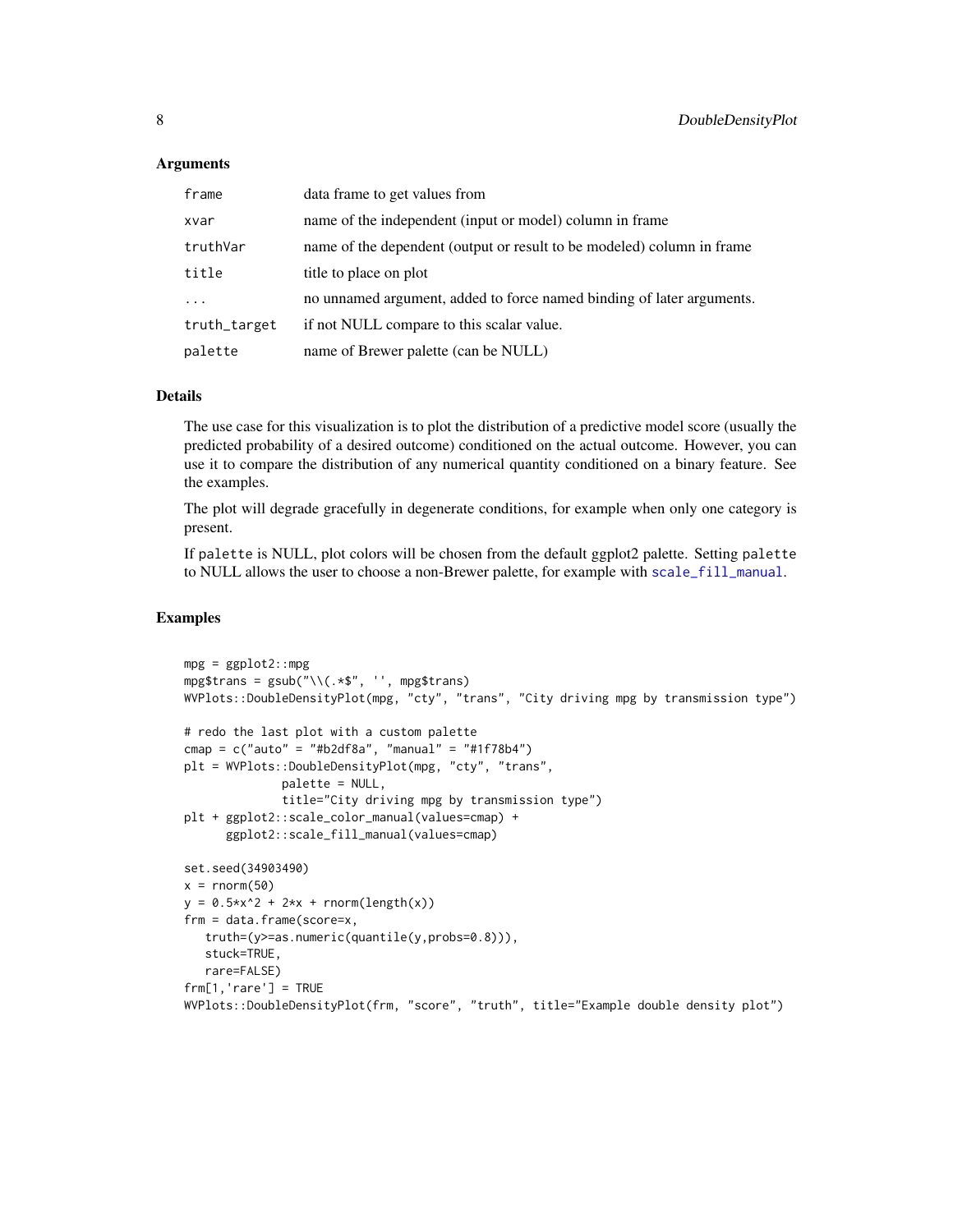<span id="page-8-0"></span>DoubleHistogramPlot *Plot two histograms conditioned on an outcome variable.*

#### Description

Plot two histograms conditioned on a binary outcome variable.

#### Usage

```
DoubleHistogramPlot(
  frame,
  xvar,
  truthVar,
  title,
  ...,
 palette = "Dark2",
 breaks = 40)
```
#### Arguments

| frame    | data frame to get values from                                          |
|----------|------------------------------------------------------------------------|
| xvar     | name of the independent (input or model) column in frame               |
| truthVar | name of the dependent (output or result to be modeled) column in frame |
| title    | title to place on plot                                                 |
| .        | no unnamed argument, added to force named binding of later arguments.  |
| palette  | name of Brewer palette (can be NULL)                                   |
| breaks   | breaks to pass to histogram                                            |

#### Details

To distinguish the two conditions, one histogram is plotted upside-down.

The use case for this visualization is to plot a predictive model score (usually the predicted probability of a desired outcome) conditioned on the actual outcome. However, you can use it to compare any numerical quantity conditioned on a binary feature.

If palette is NULL, plot colors will be chosen from the default ggplot2 palette. Setting palette to NULL allows the user to choose a non-Brewer palette, for example with [scale\\_fill\\_manual](#page-0-0).

```
set.seed(34903490)
x = rnorm(50)y = 0.5*x^2 + 2*x + rnorm(length(x))frm = data.frame(x=x,y=y,yC=y>=as.numeric(quantile(y,probs=0.8)))
```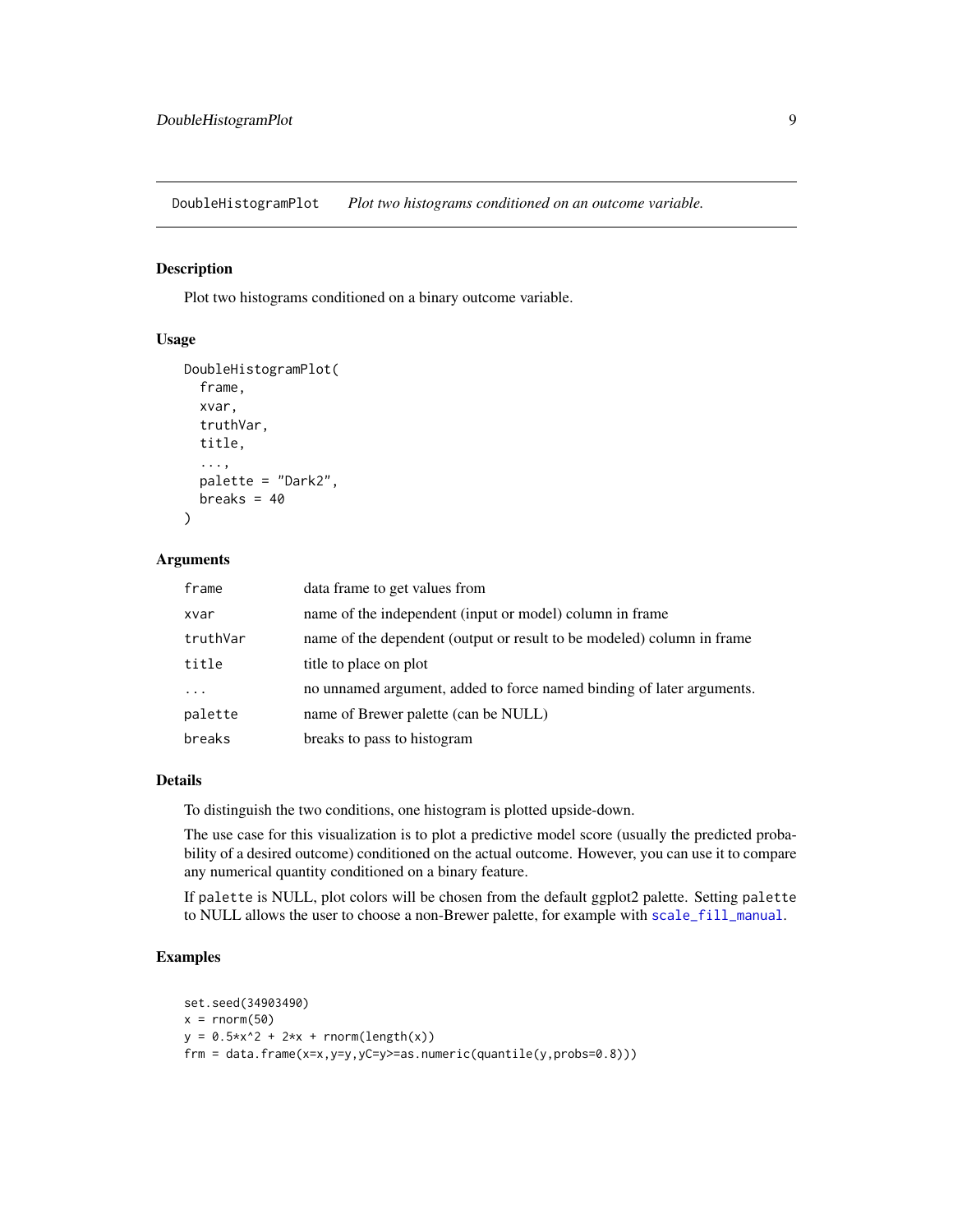```
frm$absY <- abs(frm$y)
frm$posY = frm$y > 0frm$costX = 1
WVPlots::DoubleHistogramPlot(frm, "x", "yC", title="Example double histogram plot")
# redo the plot with a custom palette
plt = WVPlots::DoubleHistogramPlot(frm, "x", "yC", palette=NULL,
                             title="Example double histogram plot")
cmap = c("TRUE" = "#b2df8a", "FALSE" = "#1f78b4")plt + ggplot2::scale_color_manual(values=cmap) +
      ggplot2::scale_fill_manual(values=cmap)
```
<span id="page-9-1"></span>GainCurvePlot *Plot the cumulative gain curve of a sort-order.*

#### Description

Plot the cumulative gain curve of a sort-order.

#### Usage

```
GainCurvePlot(
  frame,
 xvar,
  truthVar,
  title,
  ...,
  estimate_sig = FALSE,
  large\_count = 1000,truth_target = NULL,
  model_color = "darkblue",
 wizard_color = "darkgreen",
  shadow_color = "darkgray"
\mathcal{L}
```

| frame           | data frame to get values from                                          |
|-----------------|------------------------------------------------------------------------|
| xvar            | name of the independent (input or model score) column in frame         |
| truthVar        | name of the dependent (output or result to be modeled) column in frame |
| title           | title to place on plot                                                 |
| $\ddots$ .      | no unnamed argument, added to force named binding of later arguments.  |
| $estimate\_sig$ | logical, if TRUE compute significance.                                 |
| large_count     | numeric, upper bound target for number of plotting points.             |
| truth_target    | if not NULL compare to this scalar value.                              |

<span id="page-9-0"></span>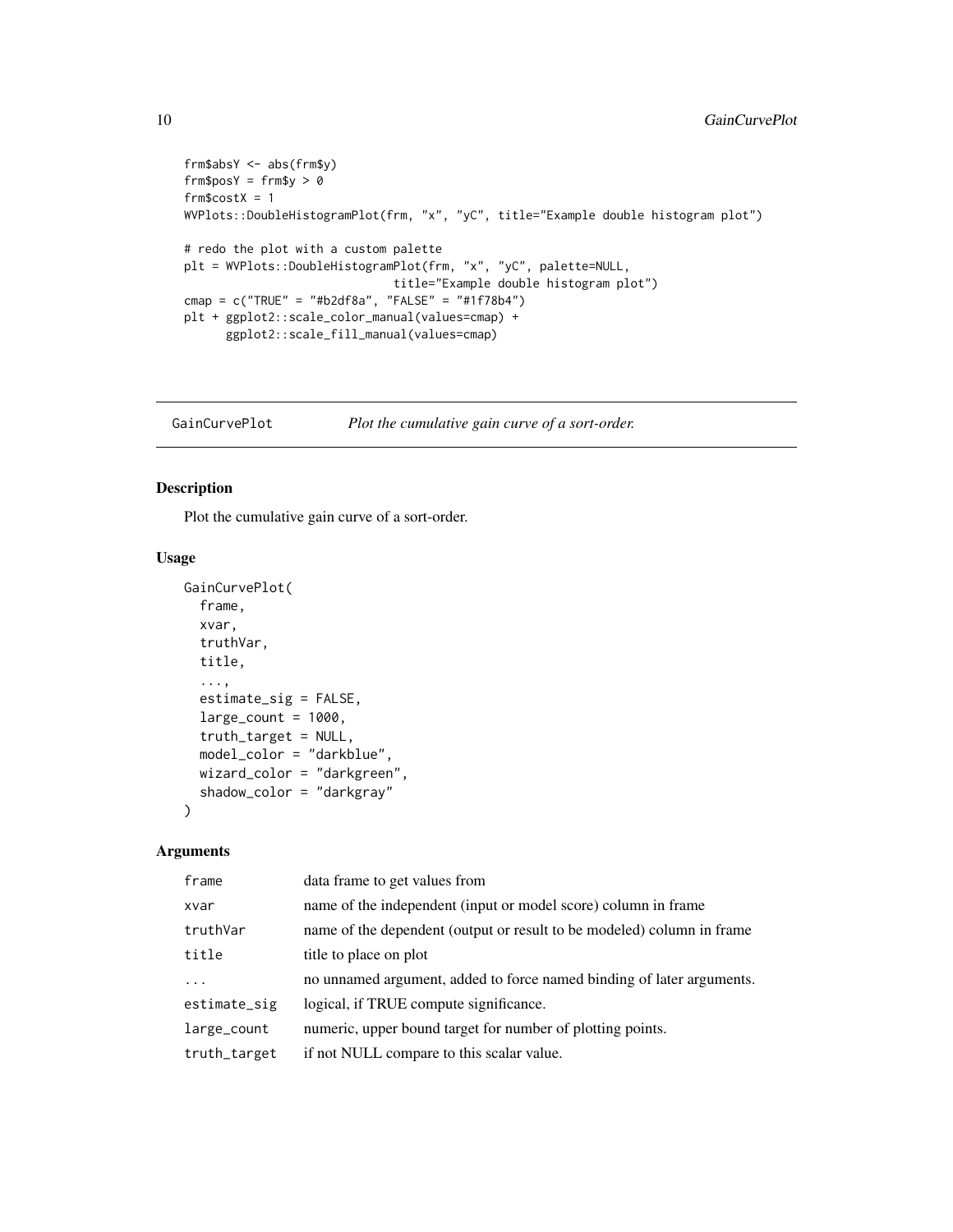<span id="page-10-0"></span>

| model color  | color for the model curve                    |
|--------------|----------------------------------------------|
| wizard color | color for the "wizard" (best possible) curve |
| shadow color | color for the shaded area under the curve    |

#### Details

The use case for this visualization is to compare a predictive model score to an actual outcome (either binary (0/1) or continuous). In this case the gain curve plot measures how well the model score sorts the data compared to the true outcome value.

The x-axis represents the fraction of items seen when sorted by score, and the y-axis represents the cumulative summed true outcome represented by the items seen so far. See, for example, [https://](https://www.ibm.com/support/knowledgecenter/SSLVMB_24.0.0/spss/tutorials/mlp_bankloan_outputtype_02.html) [www.ibm.com/support/knowledgecenter/SSLVMB\\_24.0.0/spss/tutorials/mlp\\_bankloan\\_ou](https://www.ibm.com/support/knowledgecenter/SSLVMB_24.0.0/spss/tutorials/mlp_bankloan_outputtype_02.html)tputtype\_ [02.html](https://www.ibm.com/support/knowledgecenter/SSLVMB_24.0.0/spss/tutorials/mlp_bankloan_outputtype_02.html).

For comparison, GainCurvePlot also plots the "wizard curve": the gain curve when the data is sorted according to its true outcome.

To improve presentation quality, the plot is limited to approximately large\_count points (default: 1000). For larger data sets, the data is appropriately randomly sampled down before plotting.

#### Examples

```
set.seed(34903490)
y = abs(rnorm(20)) + 0.1x = abs(y + 0.5*rnorm(20))frm = data.frame(model=x, value=y)
WVPlots::GainCurvePlot(frm, "model", "value",
   title="Example Continuous Gain Curve")
```
GainCurvePlotC *Plot the cumulative gain curve of a sort-order with costs.*

#### Description

Plot the cumulative gain curve of a sort-order with costs.

```
GainCurvePlotC(
  frame,
  xvar,
 costVar,
  truthVar,
  title,
  ...,
  estimate_sig = FALSE,
```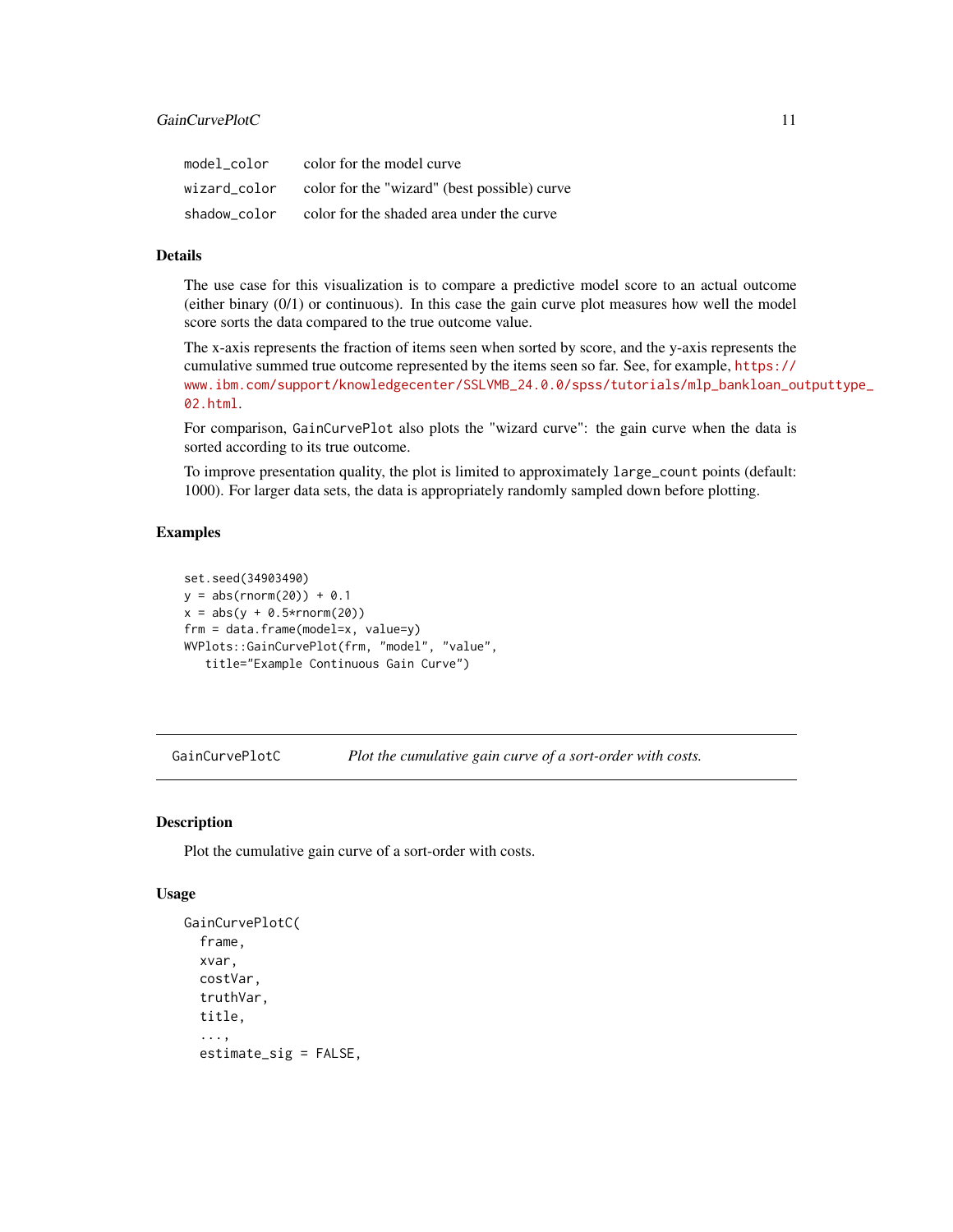```
large\_count = 1000,
 model_color = "darkblue",
 wizard_color = "darkgreen",
  shadow_color = "darkgray"
)
```
#### Arguments

| frame        | data frame to get values from                                          |
|--------------|------------------------------------------------------------------------|
| xvar         | name of the independent (input or model score) column in frame         |
| costVar      | cost of each item (drives x-axis sum)                                  |
| truthVar     | name of the dependent (output or result to be modeled) column in frame |
| title        | title to place on plot                                                 |
| $\ddots$     | no unnamed argument, added to force named binding of later arguments.  |
| estimate_sig | logical, if TRUE compute significance                                  |
| large_count  | numeric, upper bound target for number of plotting points              |
| model color  | color for the model curve                                              |
| wizard color | color for the "wizard" (best possible) curve                           |
| shadow_color | color for the shaded area under the curve                              |

#### Details

GainCurvePlotC plots a cumulative gain curve for the case where items have an additional cost, in addition to an outcome value.

The x-axis represents the fraction of total cost experienced when items are sorted by score, and the y-axis represents the cumulative summed true outcome represented by the items seen so far.

For comparison, GainCurvePlotC also plots the "wizard curve": the gain curve when the data is sorted according to its true outcome/cost (the optimal sort order).

To improve presentation quality, the plot is limited to approximately large\_count points (default: 1000). For larger data sets, the data is appropriately randomly sampled down before plotting.

#### See Also

[GainCurvePlot](#page-9-1)

```
set.seed(34903490)
y = abs(rnorm(20)) + 0.1x = abs(y + 0.5*rnorm(20))frm = data.frame(model=x, value=y)
frm$costs=1
frm$costs[1]=5
WVPlots::GainCurvePlotC(frm, "model", "costs", "value",
   title="Example Continuous Gain CurveC")
```
<span id="page-11-0"></span>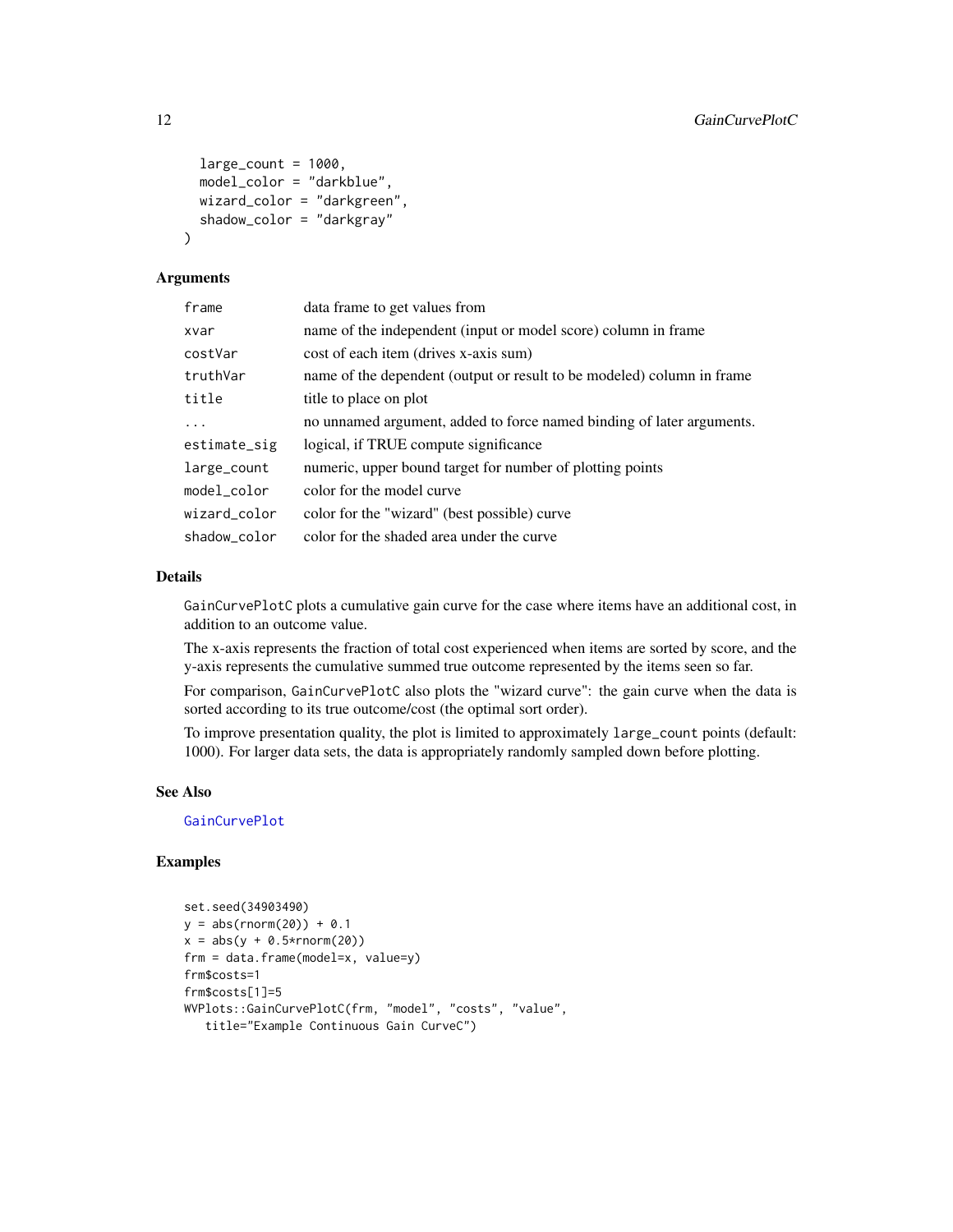<span id="page-12-0"></span>GainCurvePlotList *Plot the cumulative gain curves of a sort-order.*

#### Description

Plot the cumulative gain curves of a sort-order.

#### Usage

```
GainCurvePlotList(
  frame,
  xvars,
  truthVar,
  title,
  ...,
  truth_target = NULL,
  palette = "Dark2"
)
GainCurveListPlot(
  frame,
  xvars,
  truthVar,
  title,
  ...,
  truth_target = NULL,
  palette = "Dark2"
)
```
#### Arguments

| frame        | data frame to get values from                                          |
|--------------|------------------------------------------------------------------------|
| xvars        | name of the independent (input or model score) columns in frame        |
| truthVar     | name of the dependent (output or result to be modeled) column in frame |
| title        | title to place on plot                                                 |
| $\cdots$     | no unnamed argument, added to force named binding of later arguments.  |
| truth_target | if not NULL compare to this scalar value.                              |
| palette      | color palette for the model curves                                     |

#### Details

The use case for this visualization is to compare a predictive model score to an actual outcome (either binary (0/1) or continuous). In this case the gain curve plot measures how well the model score sorts the data compared to the true outcome value.

The x-axis represents the fraction of items seen when sorted by score, and the y-axis represents the gain seen so far (cumulative value of model over cummulative value of random selection)..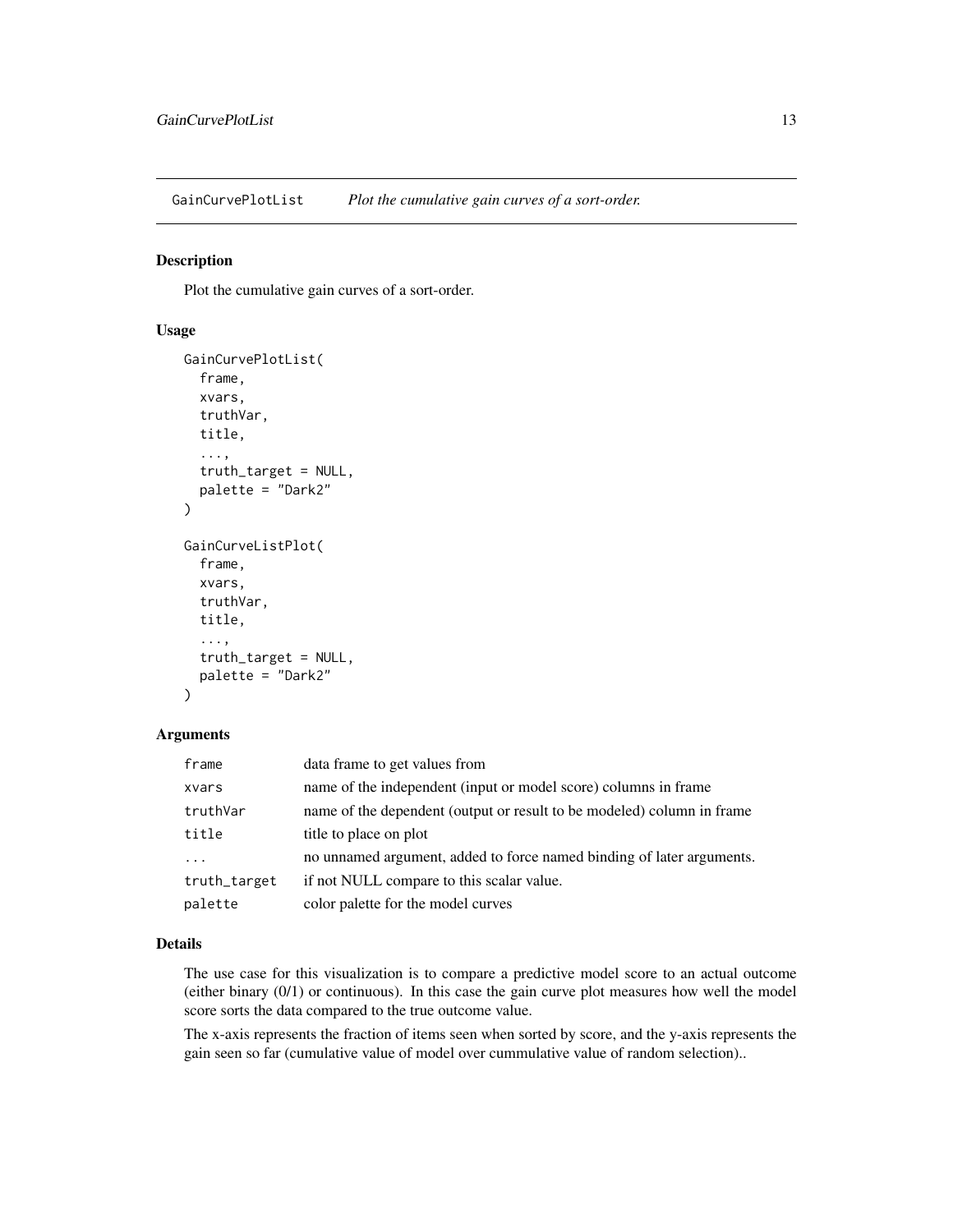#### Examples

```
set.seed(34903490)
y = abs(rnorm(20)) + 0.1x = abs(y + 0.5*rnorm(20))frm = data.frame(model=x, value=y)
WVPlots::GainCurvePlotList(frm, c("model", "value"), "value",
   title="Example Continuous gain Curves")
```
GainCurvePlotWithNotation

*Plot the cumulative gain curve of a sort-order with extra notation*

#### Description

Plot the cumulative gain curve of a sort-order with extra notation.

#### Usage

```
GainCurvePlotWithNotation(
  frame,
 xvar,
  truthVar,
  title,
  gainx,
  labelfun,
  ...,
  sort_by_model = TRUE,
  estimate_sig = FALSE,
  large\_count = 1000,model_color = "darkblue",
 wizard_color = "darkgreen",
  shadow_color = "darkgray",
  crosshair_color = "red",
  text_color = "black"
)
```

| frame    | data frame to get values from                                          |
|----------|------------------------------------------------------------------------|
| xvar     | name of the independent (input or model score) column in frame         |
| truthVar | name of the dependent (output or result to be modeled) column in frame |
| title    | title to place on plot                                                 |
| gainx    | the point on the x axis corresponding to the desired label             |
| labelfun | a function to return a label for the marked point                      |

<span id="page-13-0"></span>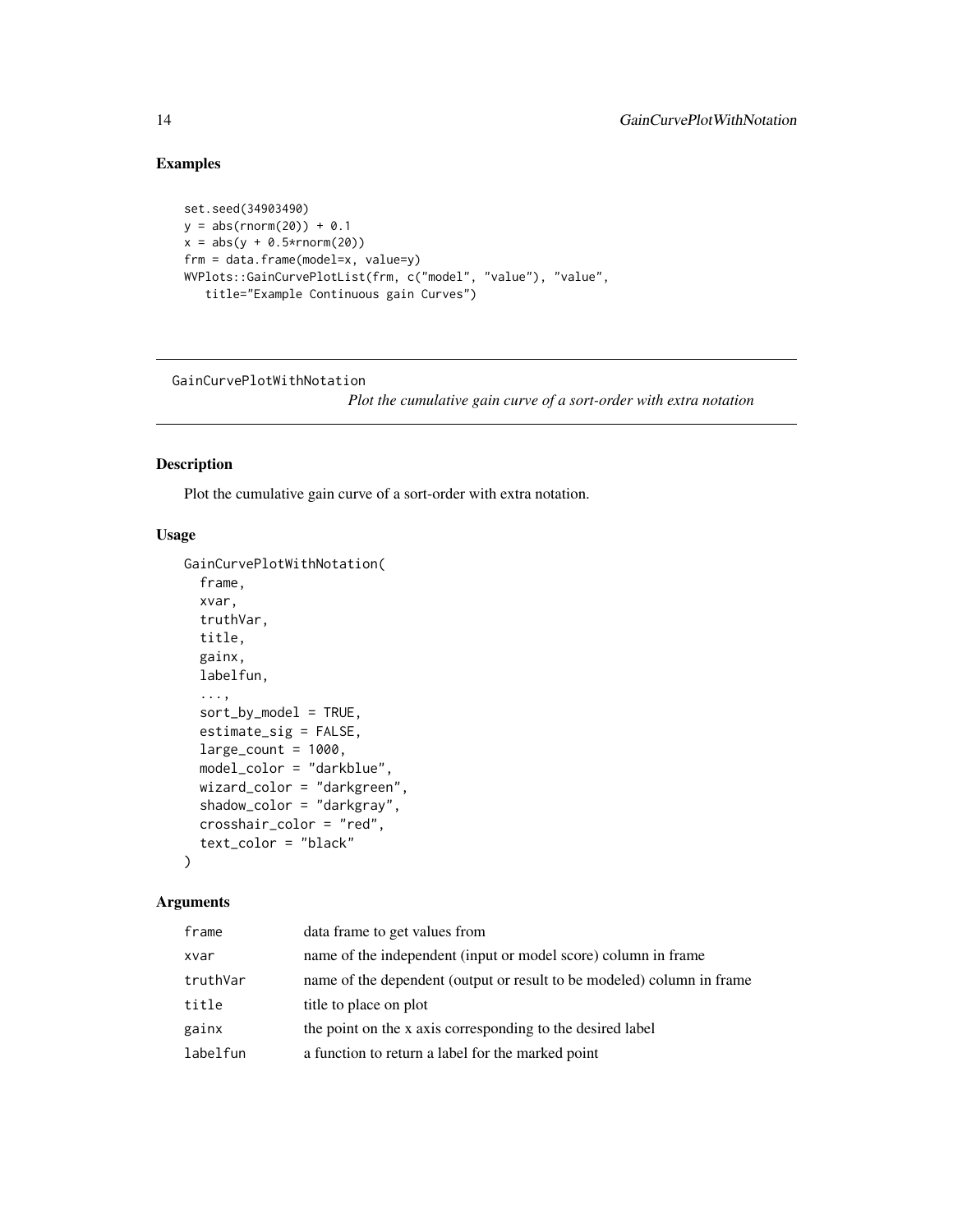<span id="page-14-0"></span>

| .                               | no unnamed argument, added to force named binding of later arguments. |
|---------------------------------|-----------------------------------------------------------------------|
| sort_by_model                   | logical, if TRUE use the model to calculate gainy, else use wizard.   |
| estimate_sig                    | logical, if TRUE compute significance                                 |
| large_count                     | numeric, upper bound target for number of plotting points             |
| model_color                     | color for the model curve                                             |
| wizard_color                    | color for the "wizard" (best possible) curve                          |
| shadow_color<br>crosshair_color | color for the shaded area under the curve                             |
|                                 | color for the annotation location lines                               |
| text_color                      | color for the annotation text                                         |

#### Details

This is the standard gain curve plot (see [GainCurvePlot](#page-9-1)) with a label attached to a particular value of x. The label is created by a function labelfun, which takes as inputs the x and y coordinates of a label and returns a string (the label).

By default, uses the model to calculate the y value of the calculated point; to use the wizard curve, set sort\_by\_model = FALSE

#### See Also

[GainCurvePlot](#page-9-1)

```
set.seed(34903490)
y = abs(rnorm(20)) + 0.1x = abs(y + 0.5*rnorm(20))frm = data.frame(model=x, value=y)
gainx = 0.25 # get the predicted top 25% most valuable points as sorted by the model
# make a function to calculate the label for the annotated point
labelfun = function(gx, gy) {
  pctx = gx*100pcty = gy*100paste("The predicted top ", pctx, "% most valuable points by the model\n",
        "are ", pcty, "% of total actual value", sep='')
}
WVPlots::GainCurvePlotWithNotation(frm, "model", "value",
   title="Example Gain Curve with annotation",
   gainx=gainx,labelfun=labelfun)
# now get the top 25% actual most valuable points
labelfun = function(gx, gy)pctx = gx*100pcty = gy*100
```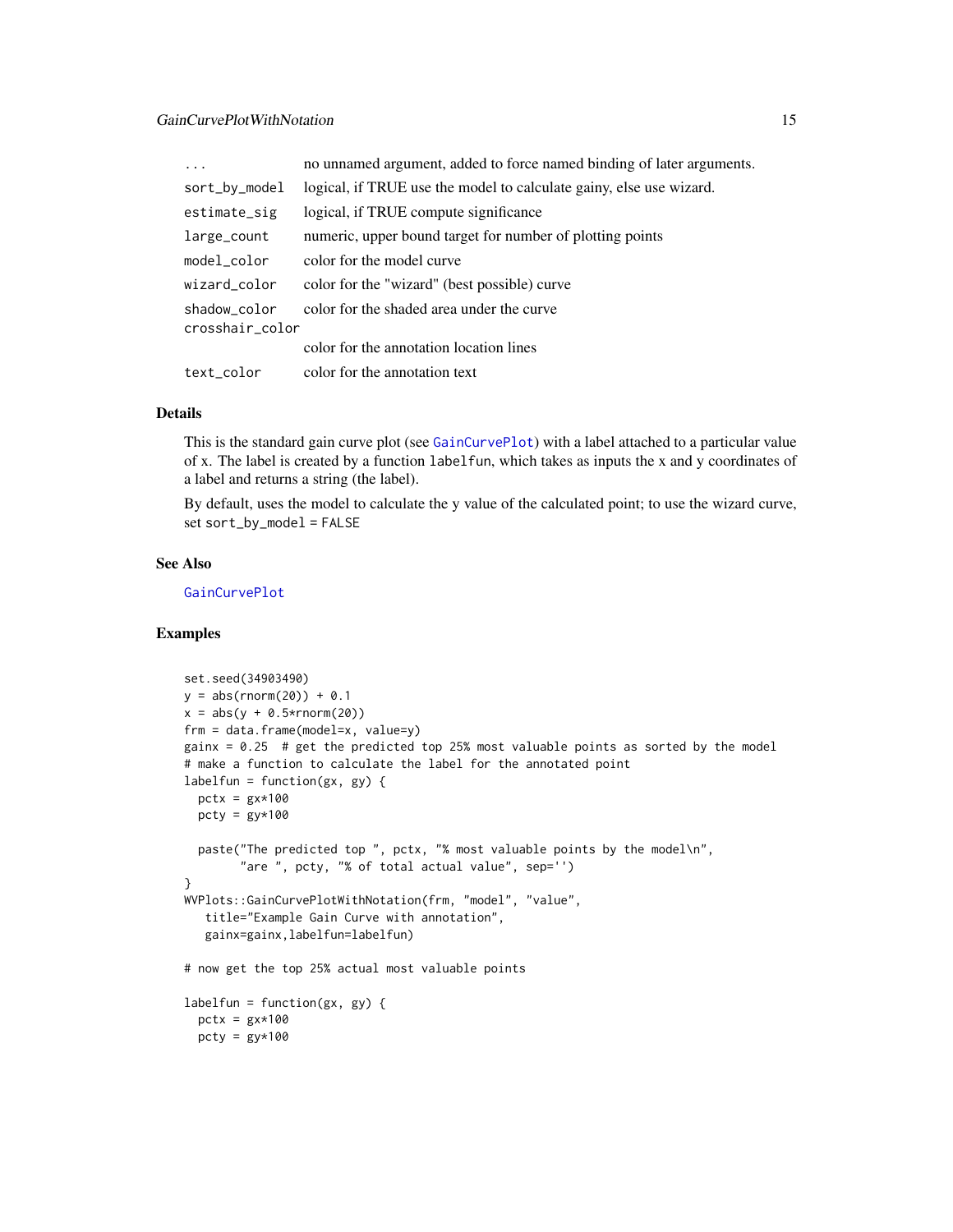```
paste("The actual top ", pctx, "% most valuable points\n",
        "are ", pcty, "% of total actual value", sep='')
}
WVPlots::GainCurvePlotWithNotation(frm, "model", "value",
  title="Example Gain Curve with annotation",
   gainx=gainx,labelfun=labelfun, sort_by_model=FALSE)
```
HexBinPlot *Build a hex bin plot*

#### Description

Build a hex bin plot with rational color coding.

#### Usage

```
HexBinPlot(
  d,
  xvar,
  yvar,
  title,
  ...,
  lightcolor = "#deebf7",
  darkcolor = "#000000",
  bins = 30,
  binwidth = NULL,
  na.rm = FALSE
\mathcal{E}
```

| d          | data frame                                       |
|------------|--------------------------------------------------|
| xvar       | name of x variable column                        |
| yvar       | name of y variable column                        |
| title      | plot title                                       |
| .          | not used, forces later arguments to bind by name |
| lightcolor | light color for least dense areas                |
| darkcolor  | dark color for most dense areas                  |
| bins       | passed to geom hex                               |
| binwidth   | passed to geom hex                               |
| na.rm      | passed to geom_hex                               |

<span id="page-15-0"></span>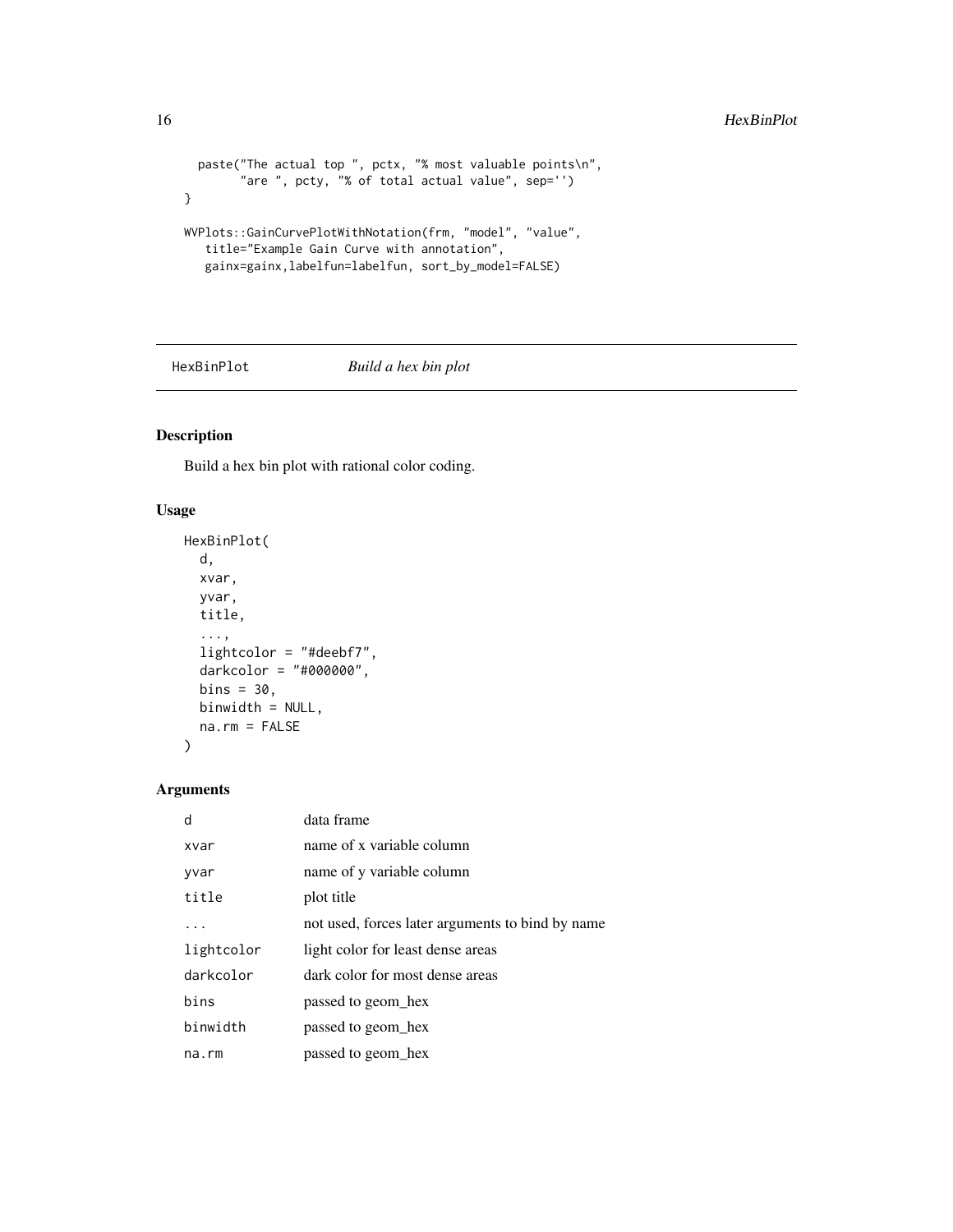#### <span id="page-16-0"></span>LiftCurvePlot 17

#### Details

Builds a standard ggplot2 hexbin plot, with a color scale such that dense areas are colored darker (the default ggplot2 fill scales will color dense areas lighter).

The user can choose an alternate color scale with endpoints lightcolor and darkcolor; it is up to the user to make sure that lightcolor is lighter than darkcolor.

Requires the hexbin package.

#### Value

a ggplot2 hexbin plot

#### See Also

[geom\\_hex](#page-0-0)

#### Examples

```
if(requireNamespace("hexbin", quietly = TRUE)) {
   set.seed(634267)
   dframe = data.frame(x =rnorm(1000), y =rnorm(1000))
   print(HexBinPlot(dframe, "x", "y", "Example hexbin"))
   diamonds = ggplot2::diamonds
   print(HexBinPlot(diamonds, "carat", "price", "Diamonds example"))
   # change the colorscale
    print(HexBinPlot(diamonds, "carat", "price", "Diamonds example",
                    lightcolor="#fed98e",
                     darkcolor="#993404"))
}
```
LiftCurvePlot *Plot the cumulative lift curve of a sort-order.*

#### Description

Plot the cumulative lift curve of a sort-order.

```
LiftCurvePlot(
  frame,
  xvar,
  truthVar,
  title,
  ...,
```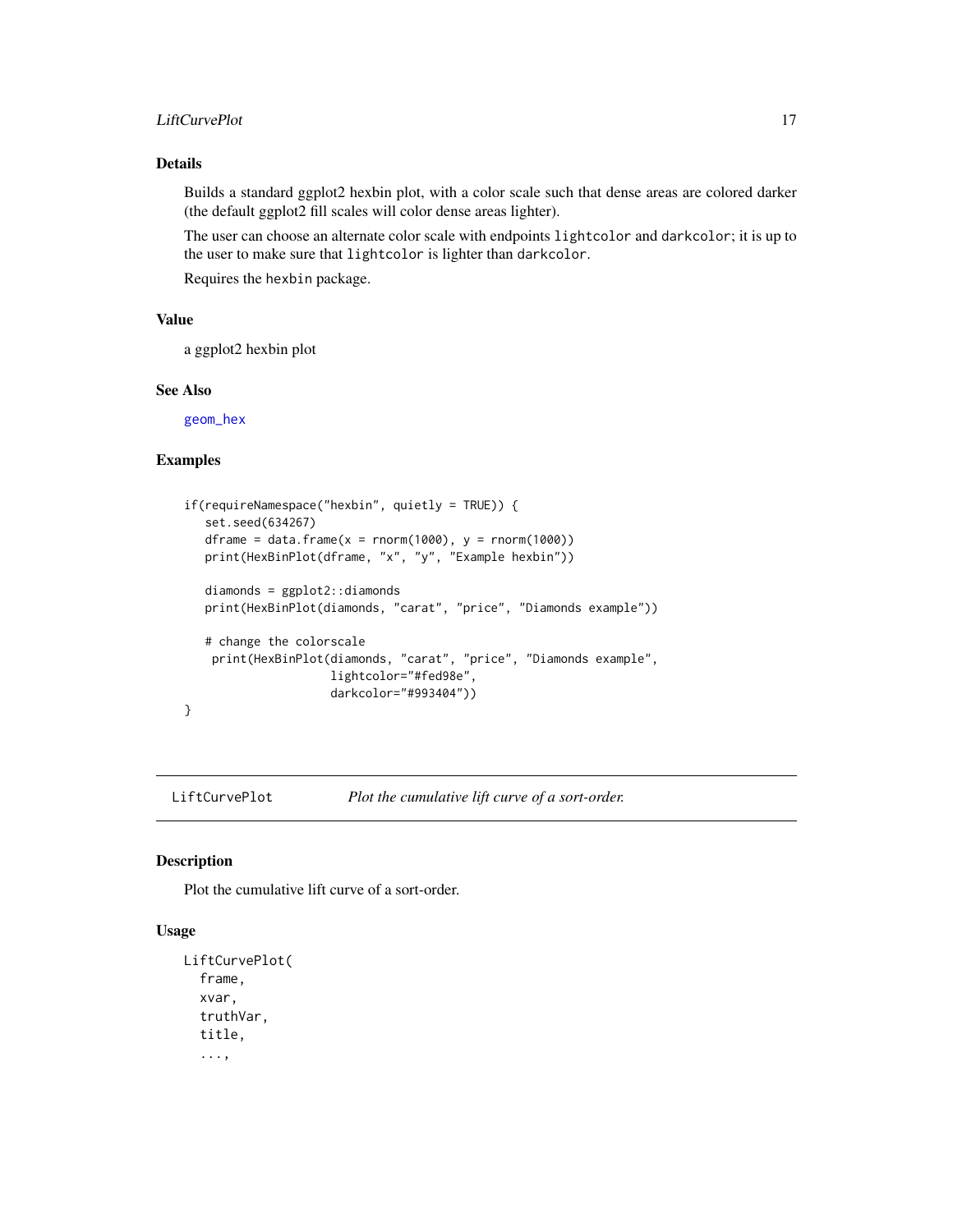```
large\_count = 1000,
  include_wizard = TRUE,
  truth_target = NULL,
 model_color = "darkblue",
 wizard_color = "darkgreen"
)
```
#### Arguments

| frame          | data frame to get values from                                          |
|----------------|------------------------------------------------------------------------|
| xvar           | name of the independent (input or model score) column in frame         |
| truthVar       | name of the dependent (output or result to be modeled) column in frame |
| title          | title to place on plot                                                 |
| $\ddots$       | no unnamed argument, added to force named binding of later arguments.  |
| large_count    | numeric, upper bound target for number of plotting points              |
| include_wizard | logical, if TRUE plot the ideal or wizard plot.                        |
| truth_target   | if not NULL compare to this scalar value.                              |
| model_color    | color for the model curve                                              |
| wizard_color   | color for the "wizard" (best possible) curve                           |

#### Details

The use case for this visualization is to compare a predictive model score to an actual outcome (either binary (0/1) or continuous). In this case the lift curve plot measures how well the model score sorts the data compared to the true outcome value.

The x-axis represents the fraction of items seen when sorted by score, and the y-axis represents the lift seen so far (cumulative value of model over cummulative value of random selection)..

For comparison, LiftCurvePlot also plots the "wizard curve": the lift curve when the data is sorted according to its true outcome.

To improve presentation quality, the plot is limited to approximately large\_count points (default: 1000). For larger data sets, the data is appropriately randomly sampled down before plotting.

```
set.seed(34903490)
y = abs(rnorm(20)) + 0.1x = abs(y + 0.5*rnorm(20))frm = data.frame(model=x, value=y)
WVPlots::LiftCurvePlot(frm, "model", "value",
   title="Example Continuous Lift Curve")
```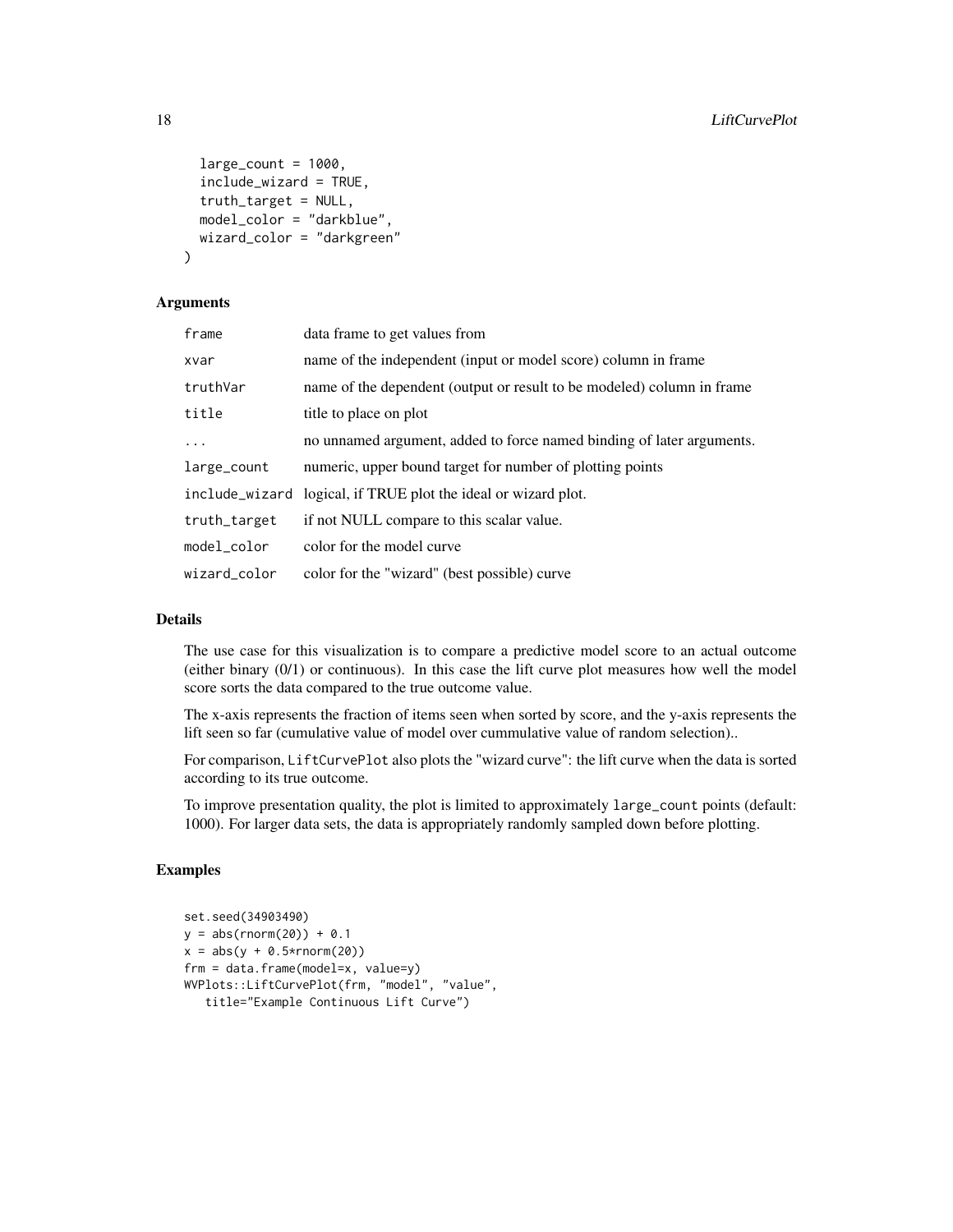<span id="page-18-0"></span>LiftCurvePlotList *Plot the cumulative lift curves of a sort-order.*

#### Description

Plot the cumulative lift curves of a sort-order.

#### Usage

```
LiftCurvePlotList(
  frame,
  xvars,
  truthVar,
  title,
  ...,
  truth_target = NULL,
  palette = "Dark2"
)
LiftCurveListPlot(
  frame,
  xvars,
  truthVar,
  title,
  ...,
  truth_target = NULL,
  palette = "Dark2"
\mathcal{L}
```
#### Arguments

| frame        | data frame to get values from                                          |
|--------------|------------------------------------------------------------------------|
| xvars        | name of the independent (input or model score) columns in frame        |
| truthVar     | name of the dependent (output or result to be modeled) column in frame |
| title        | title to place on plot                                                 |
| $\cdots$     | no unnamed argument, added to force named binding of later arguments.  |
| truth_target | if not NULL compare to this scalar value.                              |
| palette      | color palette for the model curves                                     |

#### Details

The use case for this visualization is to compare a predictive model score to an actual outcome (either binary (0/1) or continuous). In this case the lift curve plot measures how well the model score sorts the data compared to the true outcome value.

The x-axis represents the fraction of items seen when sorted by score, and the y-axis represents the lift seen so far (cumulative value of model over cummulative value of random selection)..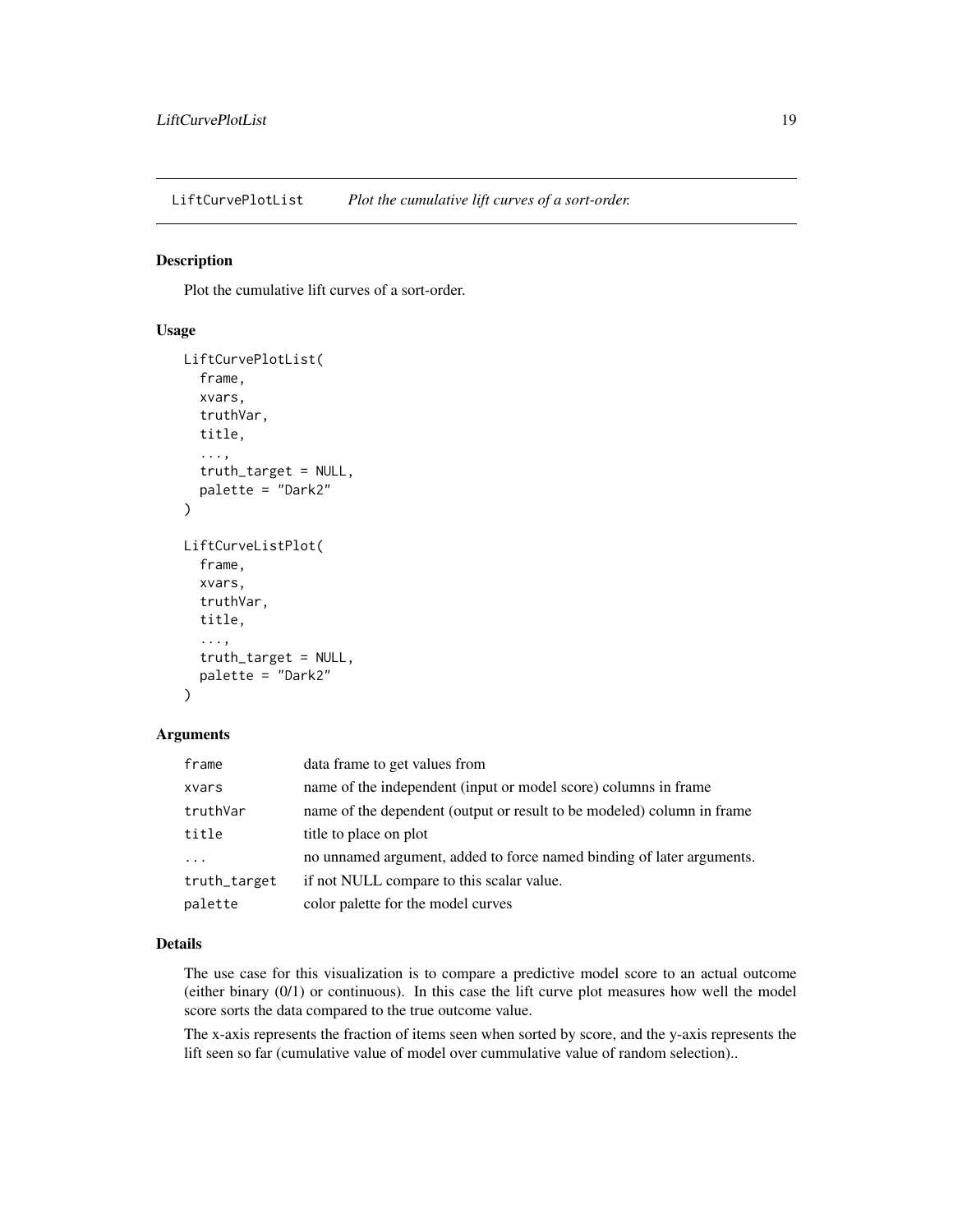#### Examples

```
set.seed(34903490)
y = abs(rnorm(20)) + 0.1x = abs(y + 0.5*rnorm(20))frm = data.frame(model=x, value=y)
WVPlots::LiftCurvePlotList(frm, c("model", "value"), "value",
   title="Example Continuous Lift Curves")
```
LogLogPlot *Log-log plot*

#### Description

Plot a trend on log-log paper.

#### Usage

```
LogLogPlot(
  frame,
  xvar,
  yvar,
  title,
  ...,
  use_coord_trans = FALSE,
  point_color = "black",
  linear_color = "#018571",
  quadratic_color = "#a6611a",
  smoothing_color = "blue"
)
```

| frame           | data frame to get values from                                                                                                                                                                        |  |
|-----------------|------------------------------------------------------------------------------------------------------------------------------------------------------------------------------------------------------|--|
| xvar            | name of the independent (input or model) column in frame                                                                                                                                             |  |
| yvar            | name of the dependent (output or result to be modeled) column in frame                                                                                                                               |  |
| title           | title to place on plot                                                                                                                                                                               |  |
| $\cdots$        | no unnamed argument, added to force named binding of later arguments.                                                                                                                                |  |
| use_coord_trans |                                                                                                                                                                                                      |  |
|                 | logical if TRUE, use coord_trans instead of coord_trans( $x =$ "log10", $y =$ "log10")<br>instead of $scale_x_log10()$ + $scale_y_log10()$ (useful when there is not enough<br>range to show ticks). |  |
| point_color     | the color of the data points                                                                                                                                                                         |  |
| linear_color    | the color of the linear growth lines                                                                                                                                                                 |  |

<span id="page-19-0"></span>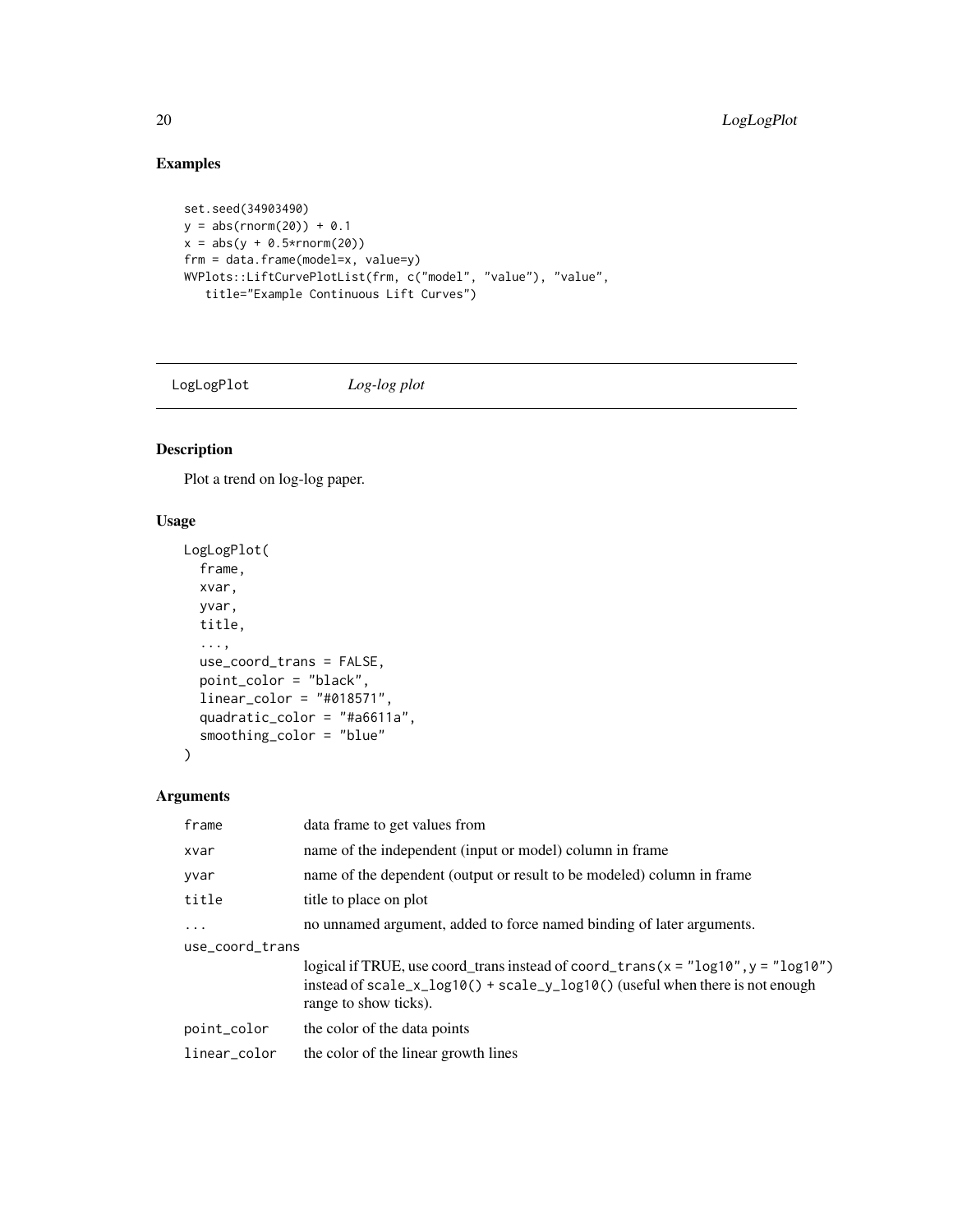#### <span id="page-20-0"></span>MetricPairPlot 21

| quadratic_color                                  |
|--------------------------------------------------|
| the color of the quadratic growth lines          |
| smoothing_color                                  |
| the color of the smoothing line through the data |

#### Details

This plot is intended for plotting functions that are observed costs or durations as a function of problem size. In this case we expect the ideal or expected cost function to be non-decreasing. Any negative trends are assumed to arise from the noise model. The graph is specialized to compare non-decreasing linear and non-decreasing quadratic growth.

Some care must be taken in drawing conclusions from log-log plots, as the transform is fairly violent. Please see: "(Mar's Law) Everything is linear if plotted log-log with a fat magic marker" (from Akin's Laws of Spacecraft Design [https://spacecraft.ssl.umd.edu/akins\\_laws.html](https://spacecraft.ssl.umd.edu/akins_laws.html)), and "So You Think You Have a Power Law" <http://bactra.org/weblog/491.html>.

#### Examples

```
set.seed(5326)
frm = data.frame(x = 1:20)frm$y <- 5 + frm$x + 0.2 * frm$x * frm$x + 0.1*abs(rnorm(nrow(frm)))
WVPlots::LogLogPlot(frm, "x", "y", title="Example Trend")
```
MetricPairPlot *Plot the relationship between two metrics.*

#### Description

Plot the relationship between two metrics.

```
MetricPairPlot(
  frame,
  xvar,
  truthVar,
  title,
  ...,
  x_metric = "false_positive_rate",
  y_metric = "true_positive_rate",
  truth_target = TRUE,
  points_to_plot = NULL,
  linecolor = "black"
)
```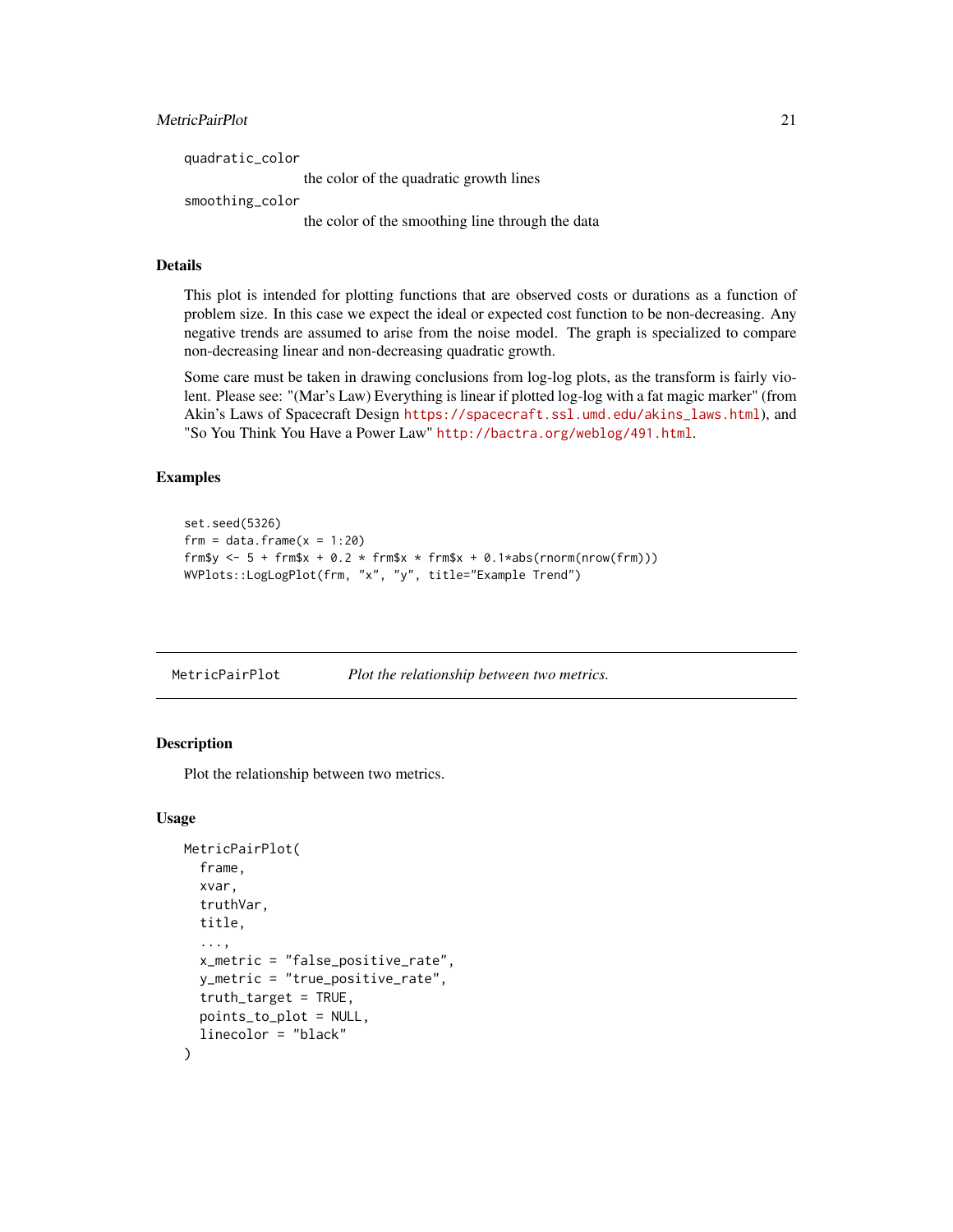#### <span id="page-21-0"></span>**Arguments**

| frame        | data frame to get values from                                                        |
|--------------|--------------------------------------------------------------------------------------|
| xvar         | name of the independent (input or model) column in frame                             |
| truthVar     | name of the column to be predicted                                                   |
| title        | title to place on plot                                                               |
| $\ddots$     | no unnamed argument, added to force named binding of later arguments.                |
| x_metric     | metric to be plotted. See Details for the list of allowed metrics                    |
| y_metric     | metric to be plotted. See Details for the list of allowed metrics                    |
| truth_target | truth value considered to be positive.                                               |
|              | points_to_plot how many data points to use for plotting. Defaults to NULL (all data) |
| linecolor    | character: name of line color                                                        |

#### **Details**

Plots two classifier metrics against each other, showing achievable combinations of performance metrics. For example, plotting true\_positive\_rate vs false\_positive\_rate recreates the ROC plot.

MetricPairPlot can plot a number of metrics. Some of the metrics are redundant, in keeping with the customary terminology of various analysis communities.

- sensitivity: fraction of true positives that were predicted to be true (also known as the true positive rate)
- specificity: fraction of true negatives to all negatives (or 1 false\_positive\_rate)
- precision: fraction of predicted positives that are true positives
- recall: same as sensitivity or true positive rate
- accuracy: fraction of items correctly decided
- false\_positive\_rate: fraction of negatives predicted to be true over all negatives
- true\_positive\_rate: fraction of positives predicted to be true over all positives
- false\_negative\_rate: fraction of positives predicted to be all false over all positives
- true\_negative\_rate: fraction negatives predicted to be false over all negatives

points\_to\_plot specifies the approximate number of datums used to create the plots as an absolute count; for example setting points\_to\_plot = 200 uses approximately 200 points, rather than the entire data set. This can be useful when visualizing very large data sets.

#### See Also

[ThresholdPlot](#page-58-1), [PRTPlot](#page-36-1), [ROCPlot](#page-38-1), [PRPlot](#page-35-1)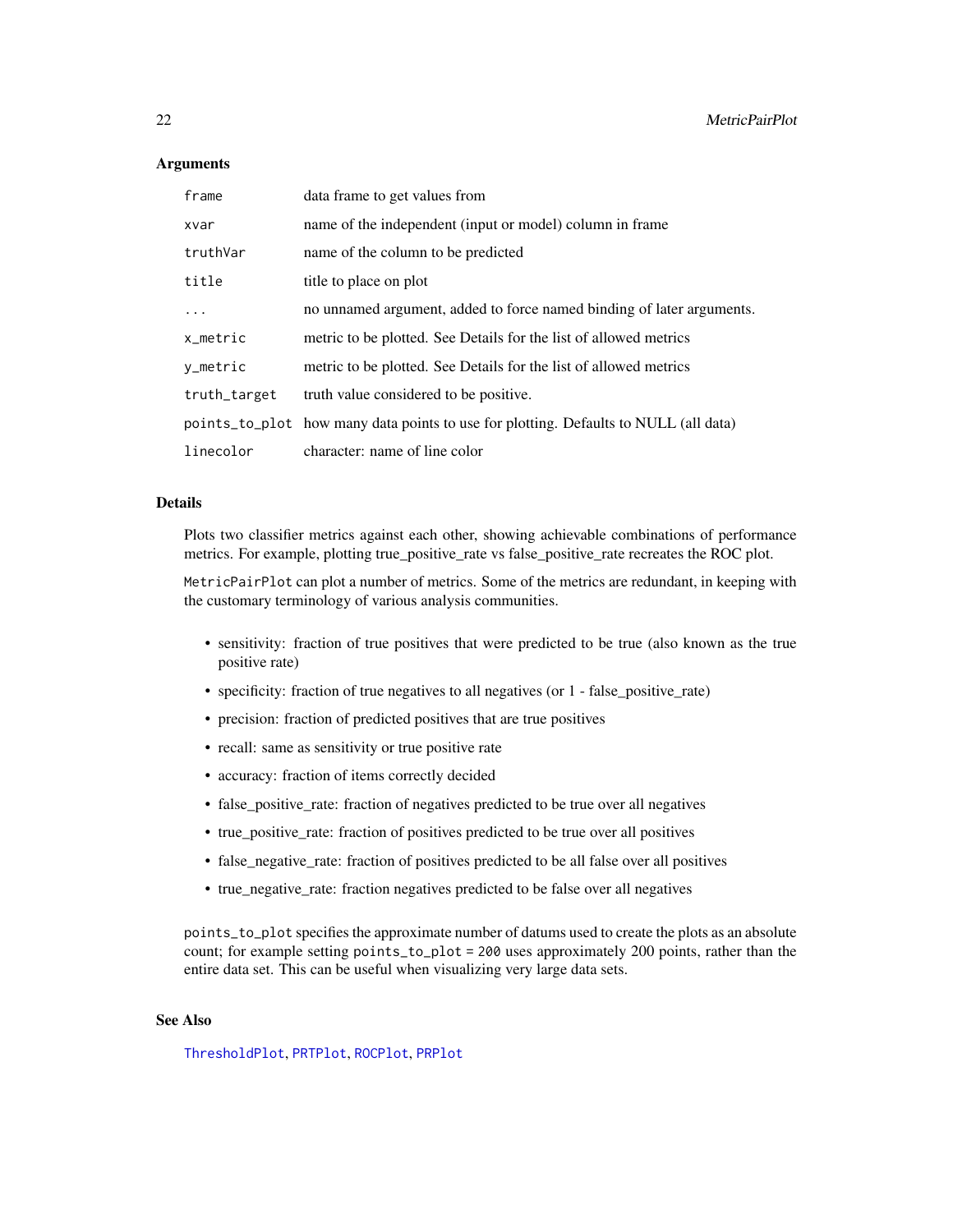#### <span id="page-22-0"></span>PairPlot 23

#### Examples

```
# data with two different regimes of behavior
d <- rbind(
  data.frame(
   x = rnorm(1000),
   y = sample(c(TRUE, FALSE), prob = c(0.02, 0.98), size = 1000, replace = TRUE)),data.frame(
   x = rnorm(200) + 5,
   y = sample(c(TRUE, FALSE), size = 200, replace = TRUE))\lambda# Sensitivity/Specificity examples
ThresholdPlot(d, 'x', 'y',
   title = 'Sensitivity/Specificity',
  metrics = c('sensitivity', 'specificity'),
  truth_target = TRUE)
MetricPairPlot(d, 'x', 'y',
   x_metric = 'false_positive_rate',
  y_metric = 'true_positive_rate',
  truth_target = TRUE,
  title = 'ROC equivalent')
ROCPlot(d, 'x', 'y',
  truthTarget = TRUE,
   title = 'ROC example')
# Precision/Recall examples
ThresholdPlot(d, 'x', 'y',
  title = 'precision/recall',
   metrics = c('recall', 'precision'),
  truth_target = TRUE)
MetricPairPlot(d, 'x', 'y',
  x_metric = 'recall',
  y_metric = 'precision',
  title = 'recall/precision',
  truth_target = TRUE)
PRPlot(d, 'x', 'y',
  truthTarget = TRUE,
   title = 'p/r plot')
```
PairPlot *Build a pair plot*

#### Description

Creates a matrix of scatterplots, one for each possible pair of variables.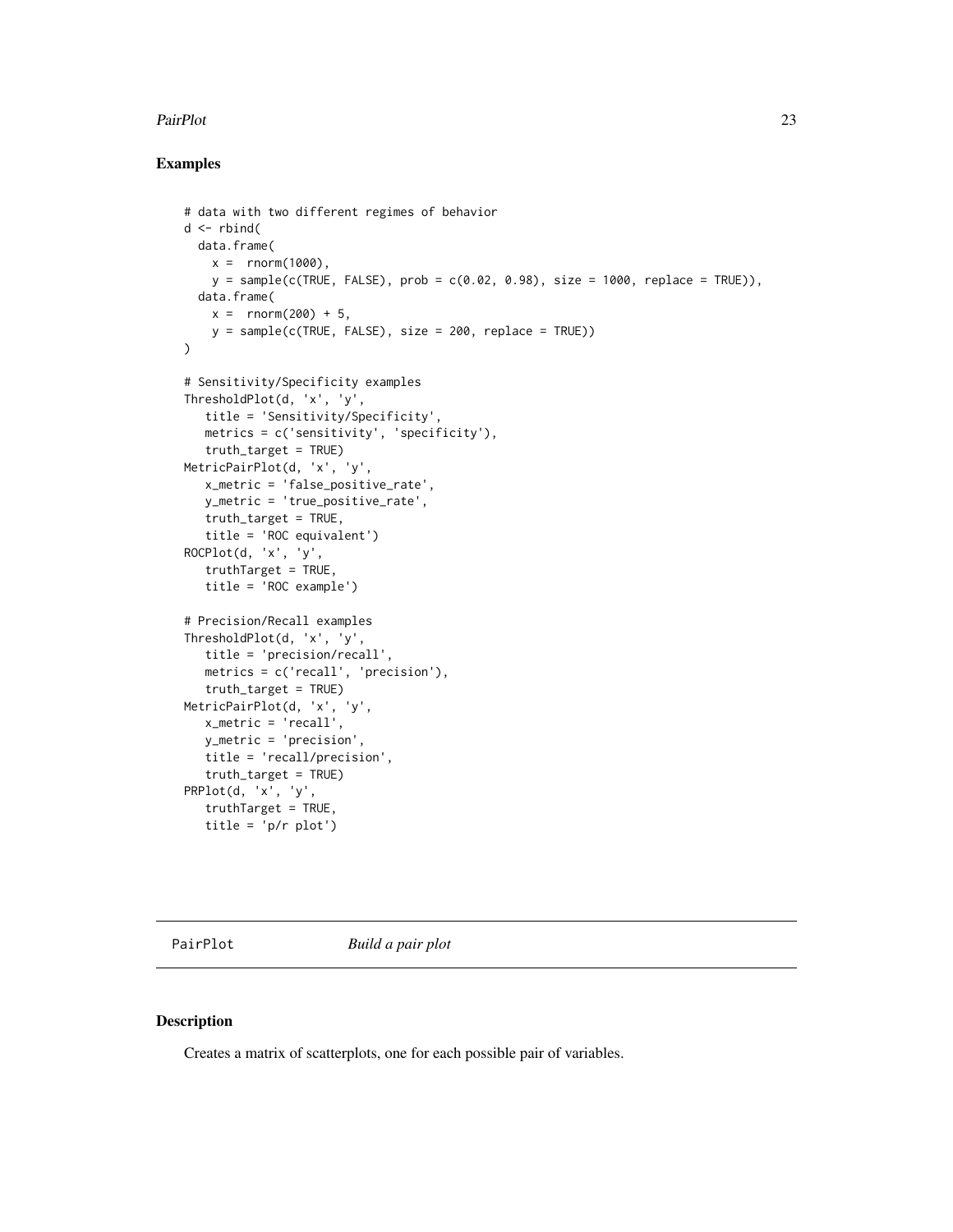#### Usage

```
PairPlot(
  d,
  meas_vars,
  title,
  ...,
  group_var = NULL,
  alpha = 1,
  palette = "Dark2",
  point_color = "darkgray"
\mathcal{L}
```
#### Arguments

| d           | data frame                                                   |
|-------------|--------------------------------------------------------------|
| meas_vars   | the variables to be plotted                                  |
| title       | plot title                                                   |
|             | not used, forces later arguments to bind by name             |
| group_var   | variable for grouping and colorcoding                        |
| alpha       | alpha for points on plot                                     |
| palette     | name of a brewer palette (NULL for ggplot2 default coloring) |
| point_color | point color for monochrome plots (no grouping)               |

#### Details

If palette is NULL, and group\_var is non-NULL, plot colors will be chosen from the default ggplot2 palette. Setting palette to NULL allows the user to choose a non-Brewer palette, for example with [scale\\_color\\_manual](#page-0-0).

#### Value

a ggplot2 pair plot

```
# PairPlot(iris, colnames(iris)[1:4], "Example plot", group_var = "Species")
# custom palette
colormap = c('#a6611a', '#dfc27d', '#018571')
PairPlot(iris, colnames(iris)[1:4], "Example plot",
         group_var = "Species", palette=NULL) +
        ggplot2::scale_color_manual(values=colormap)
# # no color-coding
# PairPlot(iris, colnames(iris)[1:4], "Example plot")
```
<span id="page-23-0"></span>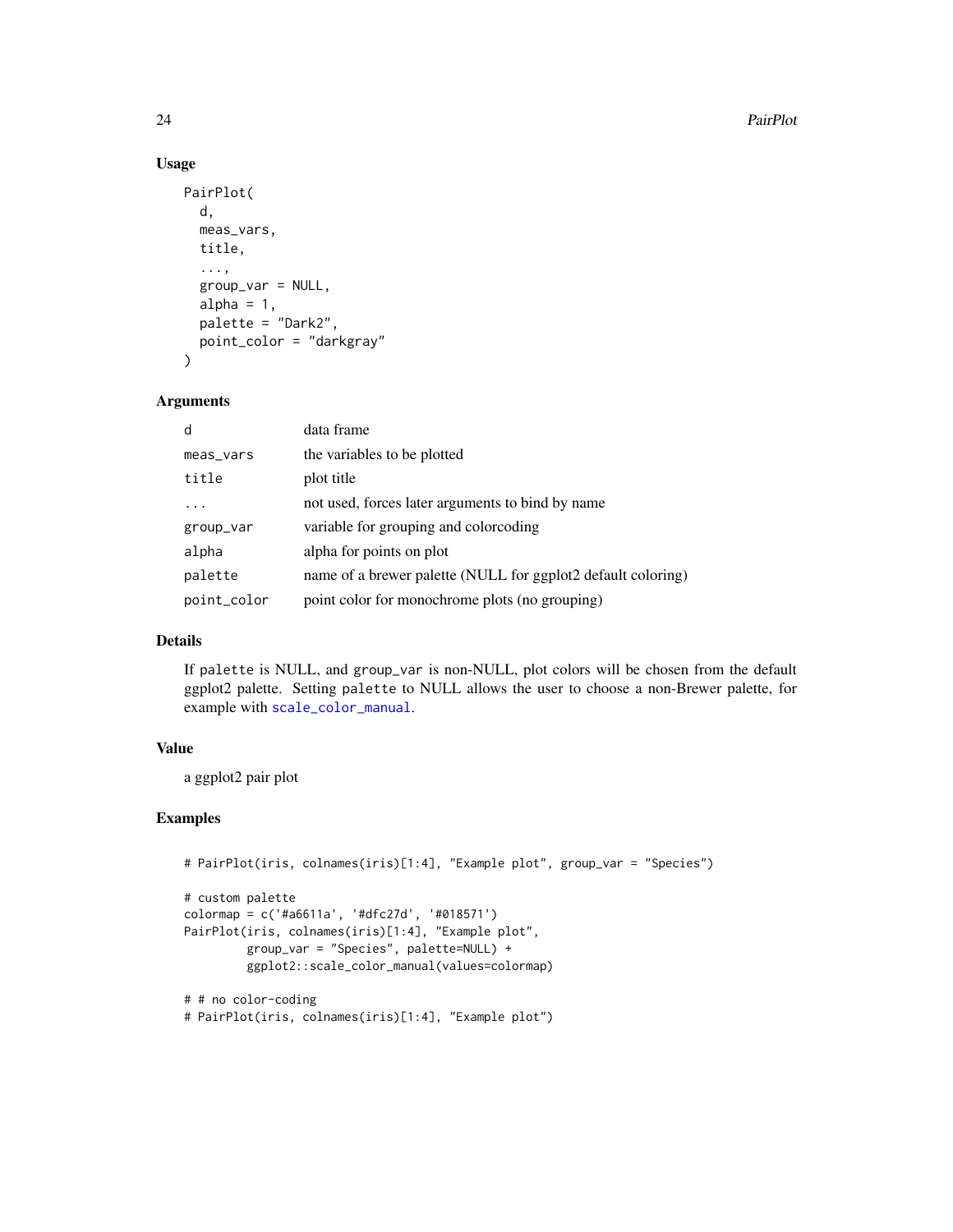<span id="page-24-0"></span>PlotDistCountBinomial *Plot count data with a theoretical binomial*

#### Description

Compares empirical count data to a binomial distribution

#### Usage

```
PlotDistCountBinomial(
  frm,
 xvar,
  trial_size,
 title,
  ...,
  p = NULL,limit_to_observed_range = FALSE,
  count_color = "black",
 binom_color = "blue"
)
```
#### Arguments

| frm                     | data frame to get values from                                         |  |
|-------------------------|-----------------------------------------------------------------------|--|
| xvar                    | column of frm that counts the number of successes for each trial      |  |
| trial_size              | the number of "coin flips" in a trial                                 |  |
| title                   | title to place on plot                                                |  |
|                         | no unnamed argument, added to force named binding of later arguments. |  |
| p                       | mean of the binomial. If NULL, use empirical mean                     |  |
| limit_to_observed_range |                                                                       |  |
|                         | If TRUE, limit plot to observed counts                                |  |
| count_color             | color of empirical distribution                                       |  |
| binom color             | color of theoretical binomial                                         |  |

#### Details

This function is useful for comparing the number of successes that occur in a series of trials, all of the same size, to a binomial of a given success-probability.

Plots the empirical distribution of successes, and a theoretical matching binomial. If the mean of the binomial, p, is given, the binomial with success-probability p is plotted. Otherwise, p is taken to be the pooled success rate of the data: sum(frm[[xvar]]) / (trial\_size\*nrow(frm)). The mean of the binomial is reported in the subtitle of the plot (to three significant figures).

If limit\_to\_observed\_range is TRUE, the range of the plot will only cover the range of the empirical data. Otherwise, the range of the plot will be 0: trial\_size (the default).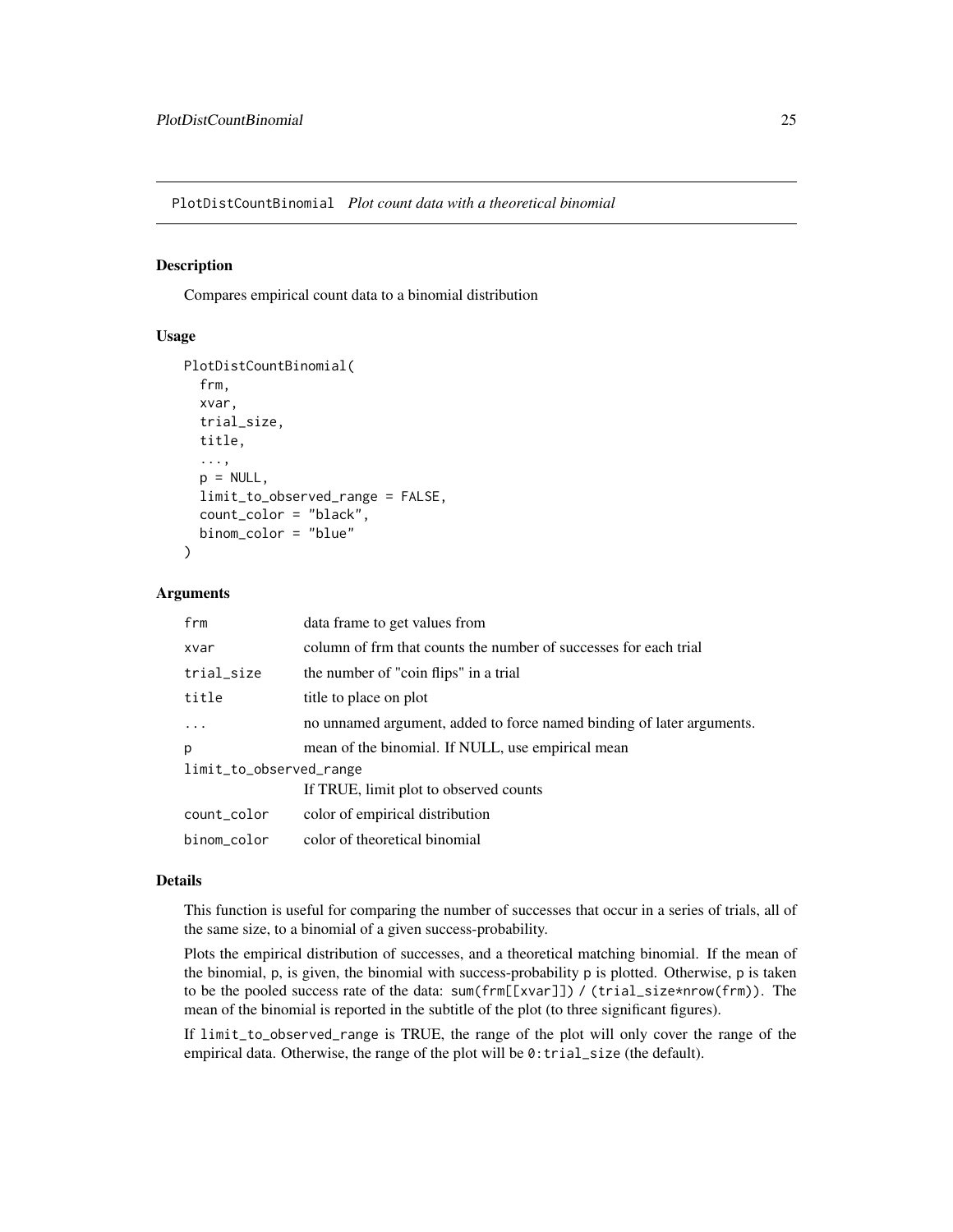#### See Also

[PlotDistHistBeta](#page-29-1), [PlotDistDensityBeta](#page-26-1),

#### Examples

```
set.seed(23590)
class_size = 35
nclasses = 100
true_frate = 0.4fdata = data.frame(n_female = rbinom(nclasses, class_size, true_frate), stringsAsFactors = FALSE)
title = paste("Distribution of count of female students, class size =", class_size)
# compare to empirical p
PlotDistCountBinomial(fdata, "n_female", class_size, title)
# compare to theoretical p of 0.5
PlotDistCountBinomial(fdata, "n_female", class_size, title,
                      p = 0.5# Example where the distribution is not of a true single binomial
fdata2 = rbind(data.frame(n_female = rbinom(50, class_size, 0.25)),
               data.frame(n_female = rbinom(10, class_size, 0.60)),
               stringsAsFactors = FALSE )
PlotDistCountBinomial(fdata2, "n_female", class_size, title)
```
PlotDistCountNormal *Plot distribution details as a histogram plus matching normal*

#### Description

Compares empirical data to a normal distribution with the same mean and standard deviation.

```
PlotDistCountNormal(
  frm,
  xvar,
  title,
  ...,
  binWidth = c().
  hist_color = "black",
  normal_color = "blue",
 mean_color = "blue",
  sd_color = "blue"
)
```
<span id="page-25-0"></span>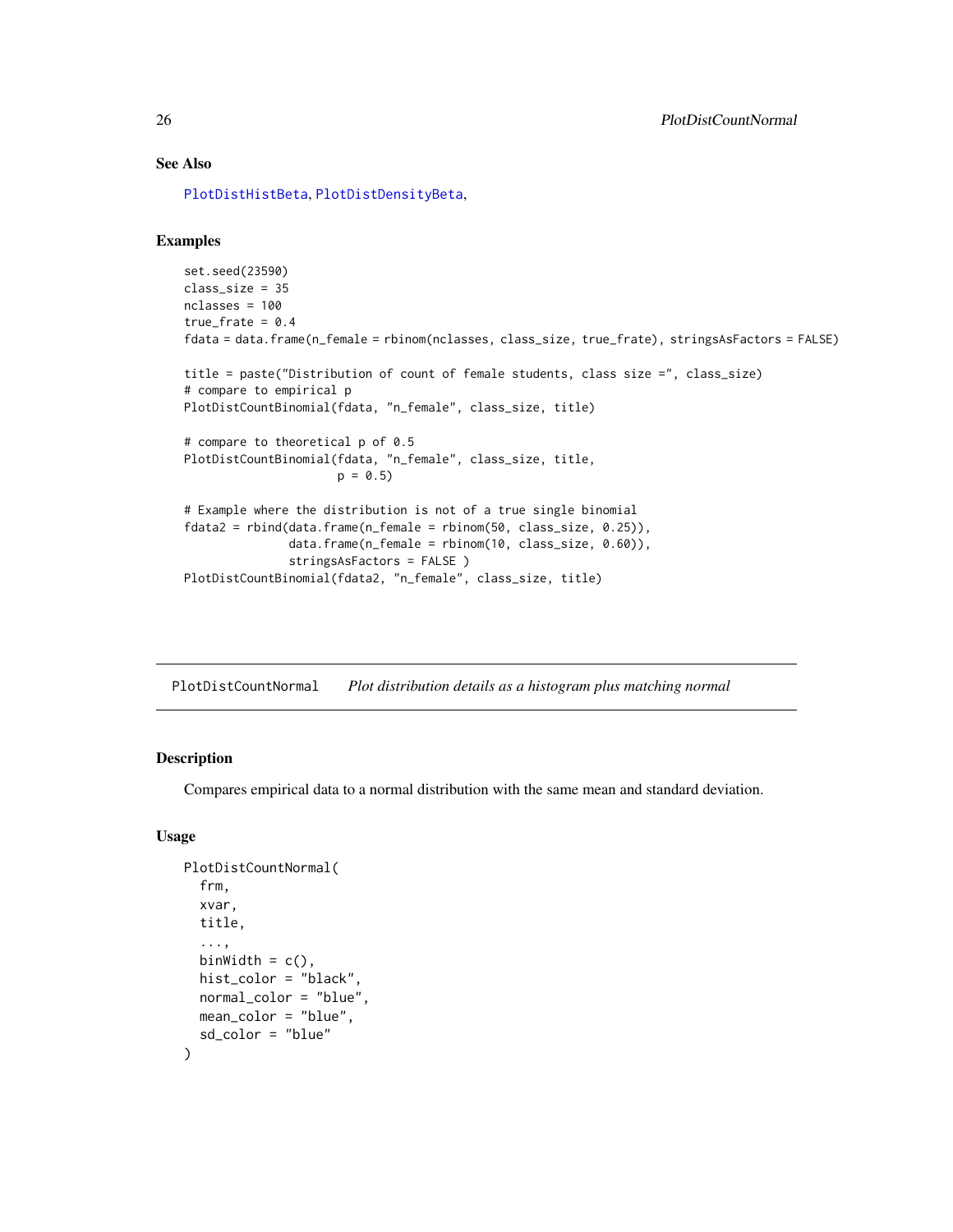#### <span id="page-26-0"></span>PlotDistDensityBeta 27

#### Arguments

| frm          | data frame to get values from                                         |
|--------------|-----------------------------------------------------------------------|
| xvar         | name of the independent (input or model) column in frame              |
| title        | title to place on plot                                                |
| $\ddotsc$    | no unnamed argument, added to force named binding of later arguments. |
| binWidth     | width of histogram bins                                               |
| hist_color   | color of empirical histogram                                          |
| normal_color | color of matching theoretical normal                                  |
| mean_color   | color of mean line                                                    |
| sd color     | color of 1-standard deviation lines (can be NULL)                     |

#### Details

Plots the histograms of the empirical distribution and of the matching normal distribution. Also plots the mean and plus/minus one standard deviation.

Bin width for the histogram is calculated automatically to yield approximately 50 bins across the range of the data, unless the binWidth argument is explicitly passed in. binWidth is reported in the subtitle of the plot.

#### Examples

```
set.seed(52523)
d <- data.frame(wt=100*rnorm(100))
PlotDistCountNormal(d,'wt','example')
# no sd lines
PlotDistCountNormal(d, 'wt', 'example', sd_color=NULL)
```
<span id="page-26-1"></span>PlotDistDensityBeta *Plot empirical rate data as a density with the matching beta distribution*

#### Description

Compares empirical rate data to a beta distribution with the same mean and standard deviation.

```
PlotDistDensityBeta(
  frm,
  xvar,
  title,
  ...,
```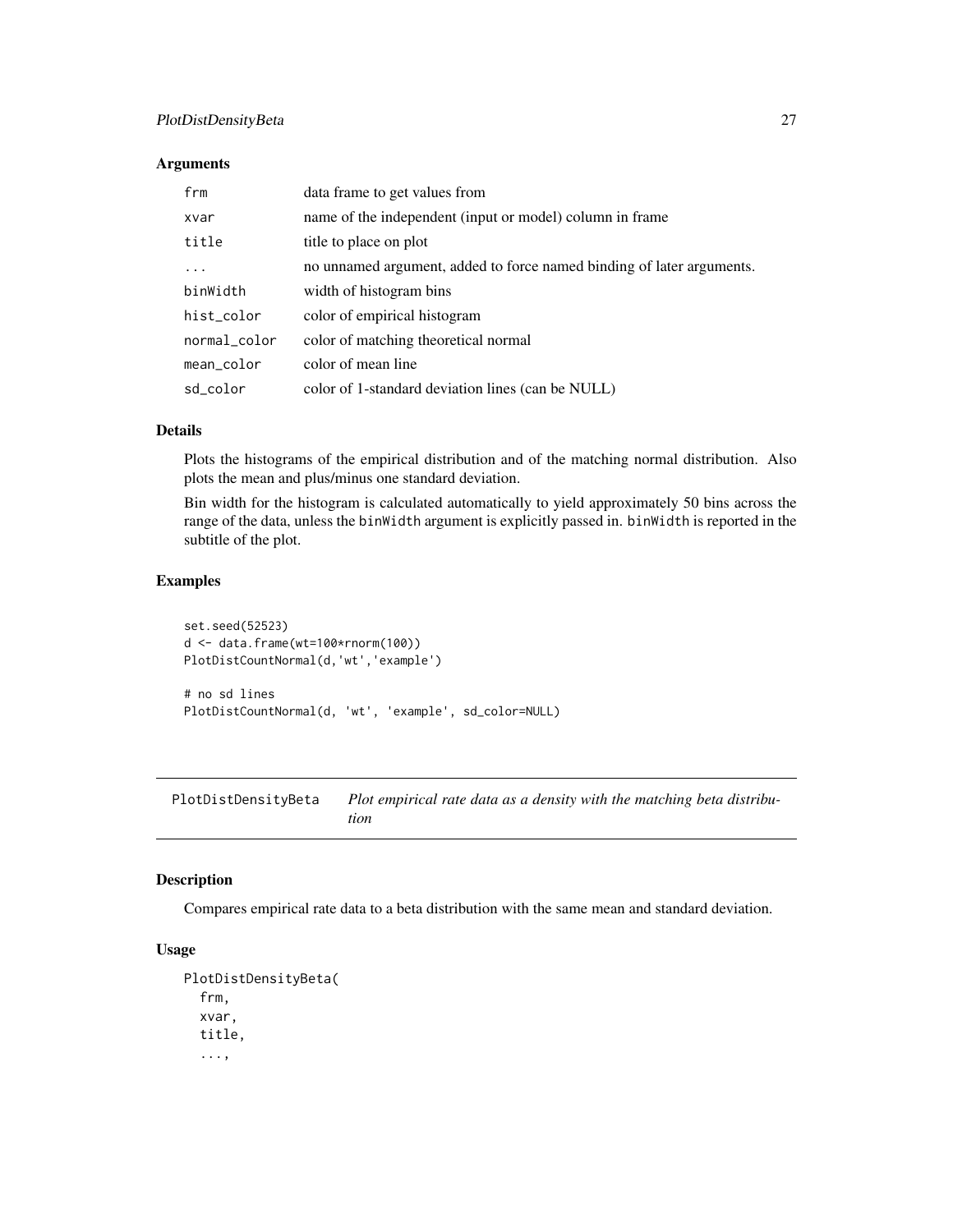```
curve_color = "lightgray",
 beta_color = "blue",
 mean_color = "blue",
 sd_color = "darkgray"
\lambda
```
#### Arguments

| frm         | data frame to get values from                            |
|-------------|----------------------------------------------------------|
| xvar        | name of the independent (input or model) column in frame |
| title       | title to place on plot                                   |
|             | force later arguments to bind by name                    |
| curve_color | color for empirical density curve                        |
| beta_color  | color for matching theoretical beta                      |
| mean_color  | color for mean line                                      |
| sd_color    | color for 1-standard deviation lines (can be NULL)       |

#### Details

Plots the empirical density, the theoretical matching beta, the mean value, and plus/minus one standard deviation from the mean.

```
set.seed(52523)
N = 100pgray = 0.1 # rate of gray horses in the population
herd_size = round(runif(N, min=25, 50))ngray = rbinom(N, herd_size, pgray)
hdata = data.frame(n_gray=ngray, herd_size=herd_size)
# observed rate of gray horses in each herd
hdata$rate_gray = with(hdata, ngray/herd_size)
title = "Observed prevalence of gray horses in population"
PlotDistDensityBeta(hdata, "rate_gray", title) +
  ggplot2::geom_vline(xintercept = pgray, linetype=4, color="maroon") +
  ggplot2::annotate("text", x=pgray+0.01, y=0.01, hjust="left",
                    label = paste("True prevalence =", pgray))
# no sd lines
PlotDistDensityBeta(hdata, "rate_gray", title,
                   sd_color=NULL)
```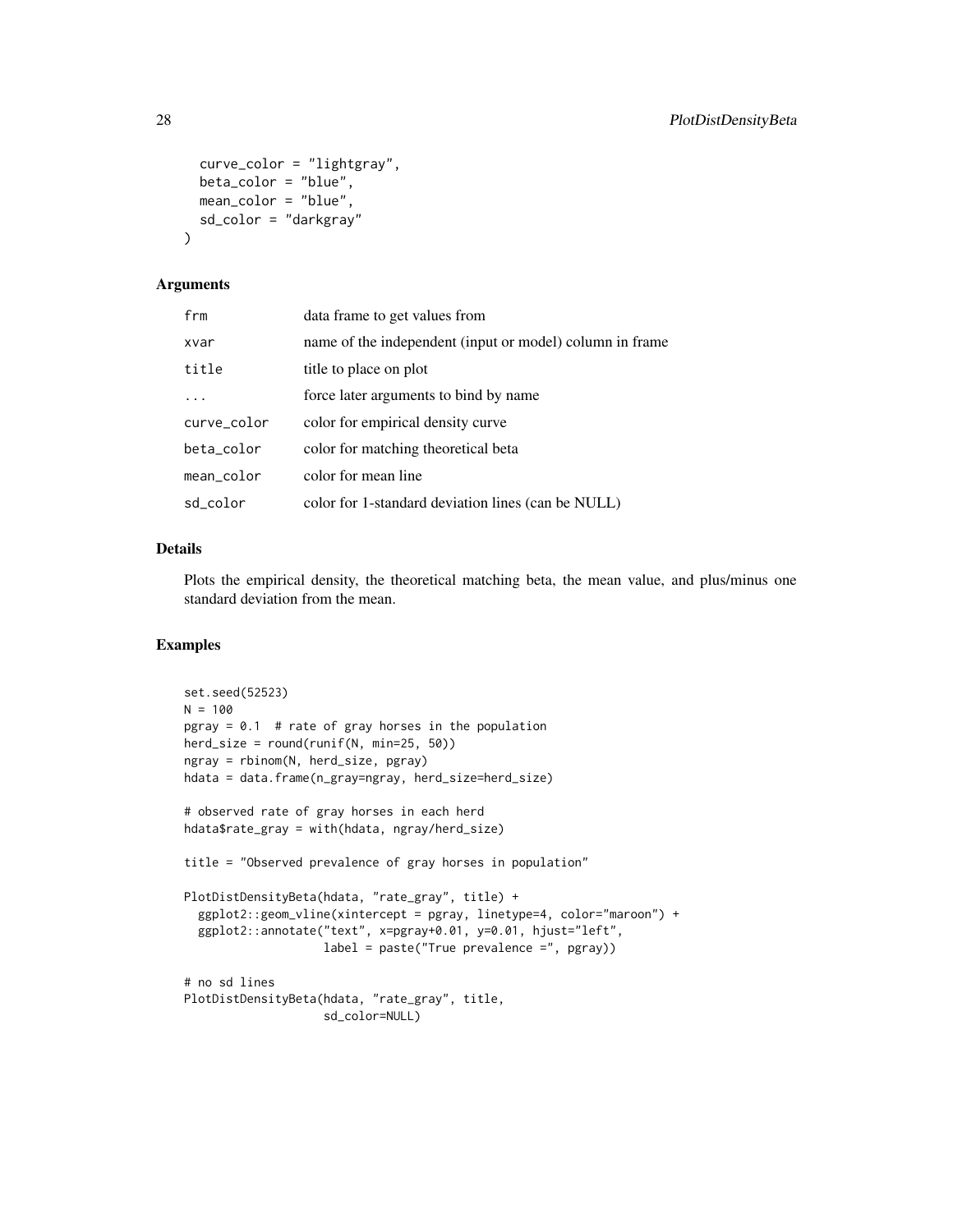<span id="page-28-0"></span>PlotDistDensityNormal *Plot an empirical density with the matching normal distribution*

#### Description

Compares empirical data to a normal distribution with the same mean and standard deviation.

#### Usage

```
PlotDistDensityNormal(
  frm,
  xvar,
  title,
  ...,
  adjust = 0.5,
  curve_color = "lightgray",
 normal_color = "blue",
 mean_color = "blue",
  sd_color = "darkgray"
)
```
#### Arguments

| frm          | data frame to get values from                                         |
|--------------|-----------------------------------------------------------------------|
| xvar         | name of the independent (input or model) column in frame              |
| title        | title to place on plot                                                |
| $\cdots$     | no unnamed argument, added to force named binding of later arguments. |
| adjust       | passed to geom_density; controls smoothness of density plot           |
| curve_color  | color for empirical density curve                                     |
| normal_color | color for theoretical matching normal                                 |
| mean_color   | color of mean line                                                    |
| sd_color     | color for 1-standard deviation lines (can be NULL)                    |

#### Details

Plots the empirical density, the theoretical matching normal, the mean value, and plus/minus one standard deviation from the mean.

#### See Also

[geom\\_density](#page-0-0)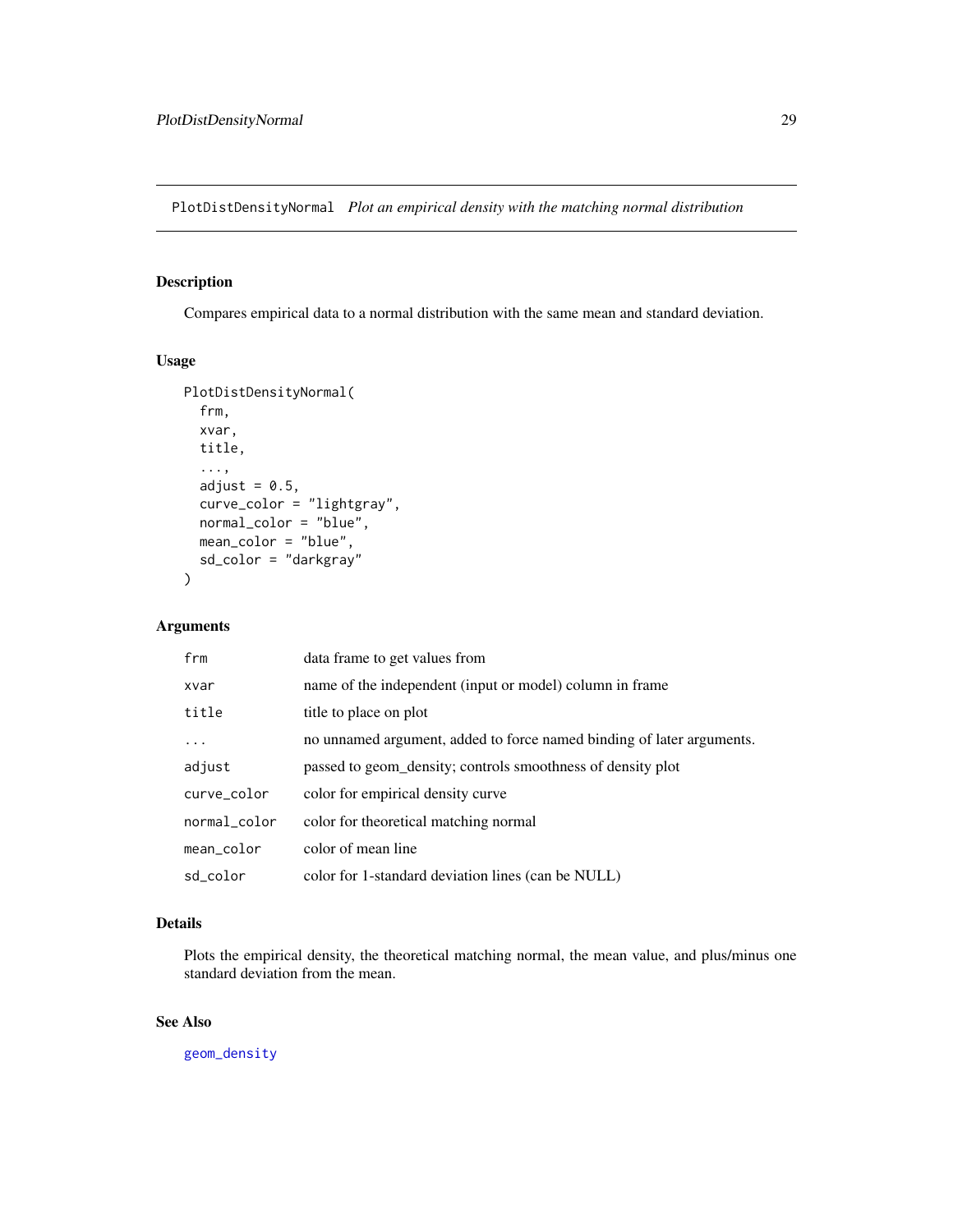#### Examples

```
set.seed(52523)
d <- data.frame(wt=100*rnorm(100))
PlotDistDensityNormal(d,'wt','example')
# no sd lines
PlotDistDensityNormal(d, 'wt', 'example', sd_color=NULL)
```
<span id="page-29-1"></span>PlotDistHistBeta *Plot empirical rate data as a histogram plus matching beta*

#### Description

Compares empirical rate data to a beta distribution with the same mean and standard deviation.

#### Usage

```
PlotDistHistBeta(
  frm,
  xvar,
 title,
  ...,
 bins = 30,
 hist_color = "darkgray",
 beta_color = "blue",
 mean_color = "blue",
 sd_color = "darkgray"
)
```

| frm        | data frame to get values from                            |
|------------|----------------------------------------------------------|
| xvar       | name of the independent (input or model) column in frame |
| title      | title to place on plot                                   |
| .          | force later arguments to bind by name                    |
| bins       | passed to geom histogram(). Default: 30                  |
| hist color | color of empirical histogram                             |
| beta color | color of matching theoretical beta                       |
| mean color | color of mean line                                       |
| sd color   | color of 1-standard devation lines (can be NULL)         |

<span id="page-29-0"></span>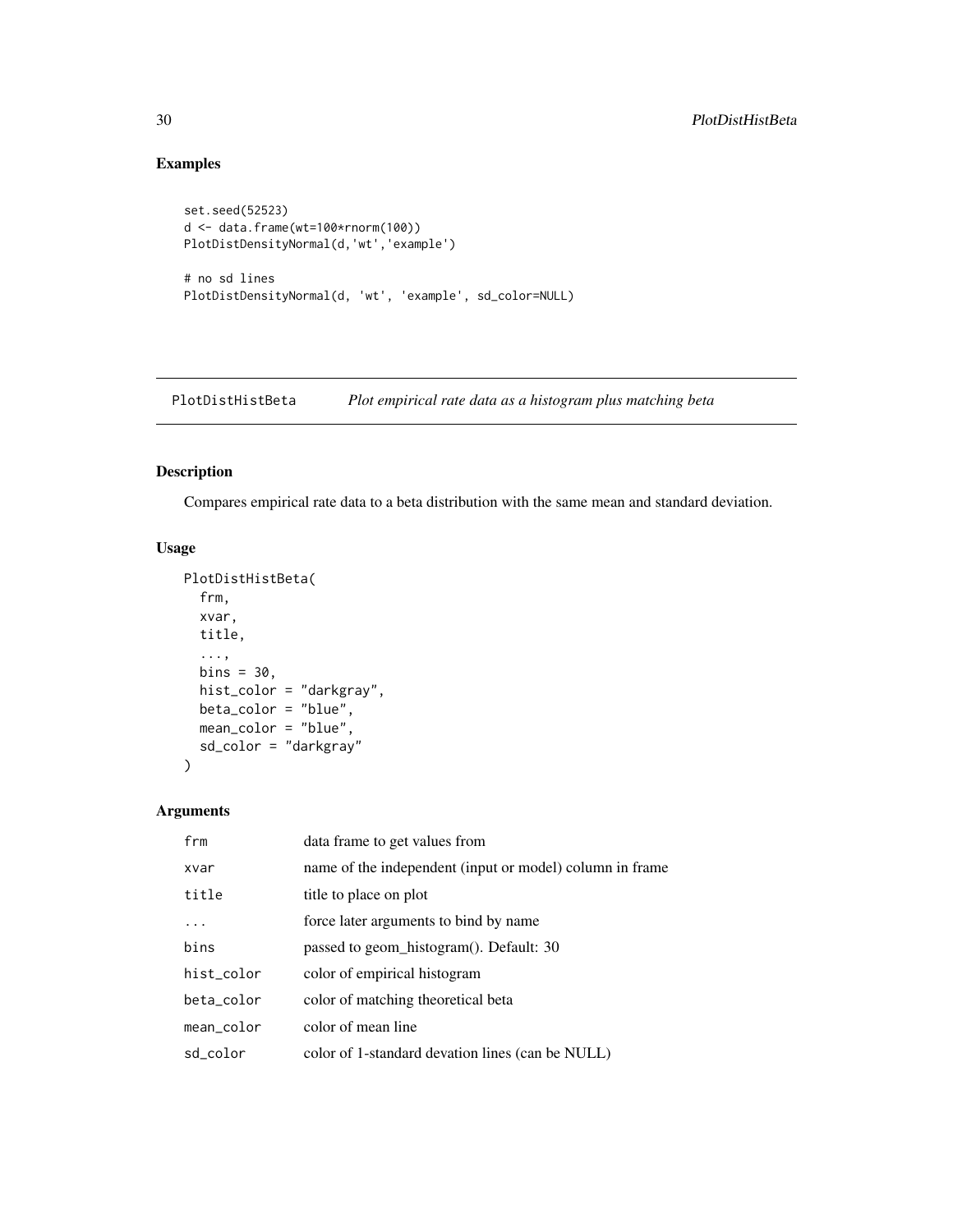#### <span id="page-30-0"></span> $p$ lotlyROC  $\qquad \qquad \qquad$  31

#### Details

Plots the histogram of the empirical distribution and the density of the matching beta distribution. Also plots the mean and plus/minus one standard deviation.

The number of bins for the histogram defaults to 30. The binwidth can also be passed in instead of the number of bins.

#### Value

ggplot2 plot

#### Examples

```
set.seed(52523)
N = 100pgray = 0.1 # rate of gray horses in the population
herd_size = round(runif(N, min=25, 50))ngray = rbinom(N, herd_size, pgray)
hdata = data.frame(n_gray=ngray, herd_size=herd_size)
# observed rate of gray horses in each herd
hdata$rate_gray = with(hdata, n_gray/herd_size)
title = "Observed prevalence of gray horses in population"
PlotDistHistBeta(hdata, "rate_gray", title) +
  ggplot2::geom_vline(xintercept = pgray, linetype=4, color="maroon") +
  ggplot2::annotate("text", x=pgray+0.01, y=0.01, hjust="left",
                    label = paste("True prevalence =", pgray))
# no sd lines
PlotDistHistBeta(hdata, "rate_gray", title,
                    sd_color=NULL)
```
plotlyROC *Use* plotly *to produce a ROC plot.*

#### **Description**

Use plotly to produce a ROC plot.

```
plotlyROC(
  d,
  predCol,
  outcomeCol,
  outcomeTarget,
```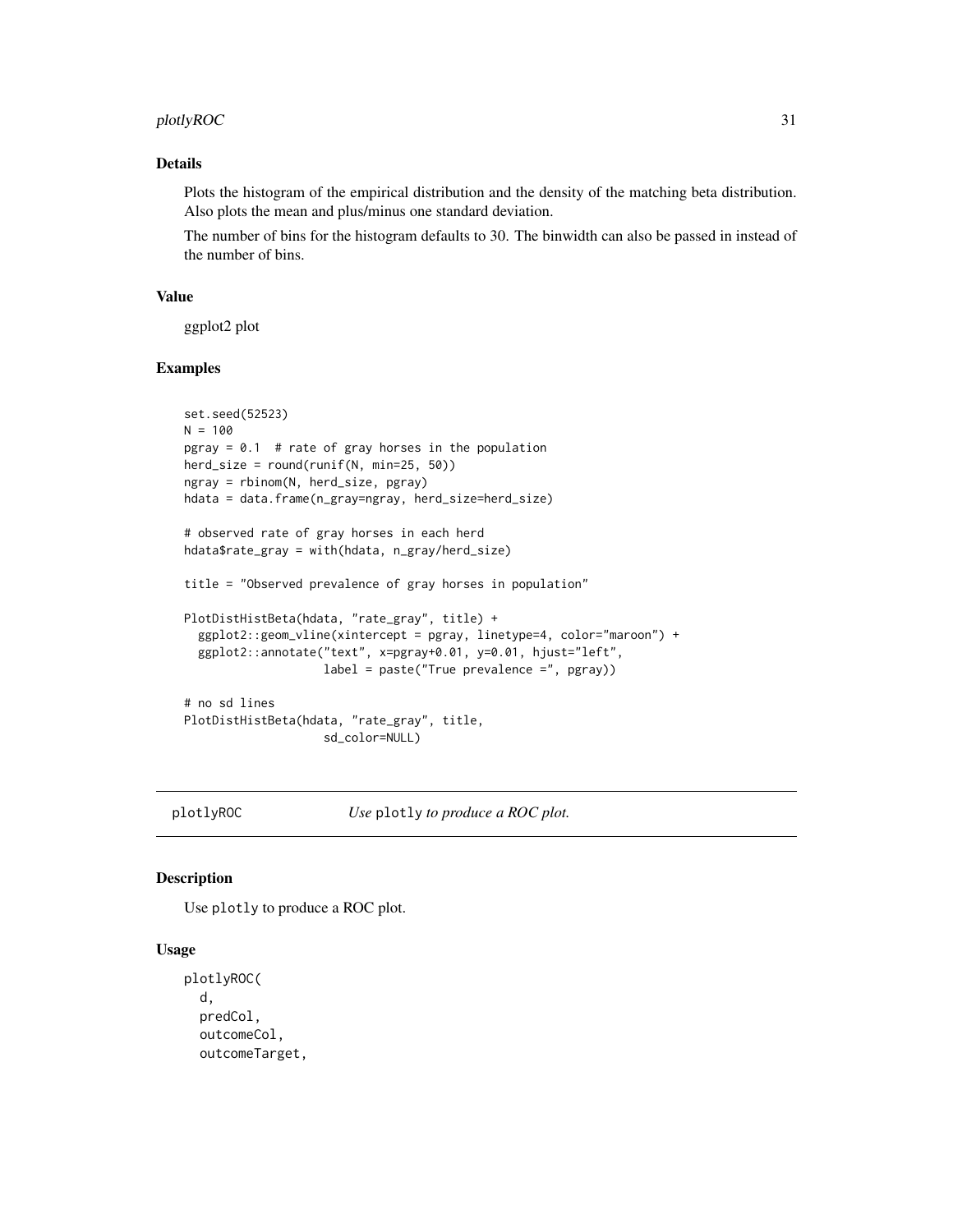```
title,
  ...,
  estimate_sig = FALSE
\mathcal{L}
```
#### Arguments

| d             | dataframe                                                                      |
|---------------|--------------------------------------------------------------------------------|
| predCol       | name of column with numeric predictions                                        |
| outcomeCol    | name of column with truth                                                      |
| outcomeTarget | value considered true                                                          |
| title         | character title for plot                                                       |
|               | no unnamed argument, added to force named binding of later arguments.          |
| estimate_sig  | logical, if TRUE estimate and display significance of difference from AUC 0.5. |

#### Details

Note: any arrange\_ warning is a version incompatibility between plotly and dplyr.

#### Value

plotly plot

#### See Also

[ROCPlot](#page-38-1)

```
if(FALSE && requireNamespace("plotly", quietly = TRUE)) {
  set.seed(34903490)
  x = rnorm(50)y = 0.5*x^2 + 2*x + rnorm(length(x))frm = data.frame(x=x,yC=y>=as.numeric(quantile(y,probs=0.8)))
  plotlyROC(frm, 'x', 'yC', TRUE, 'example plot', estimate_sig = TRUE)
}
```
<span id="page-31-0"></span>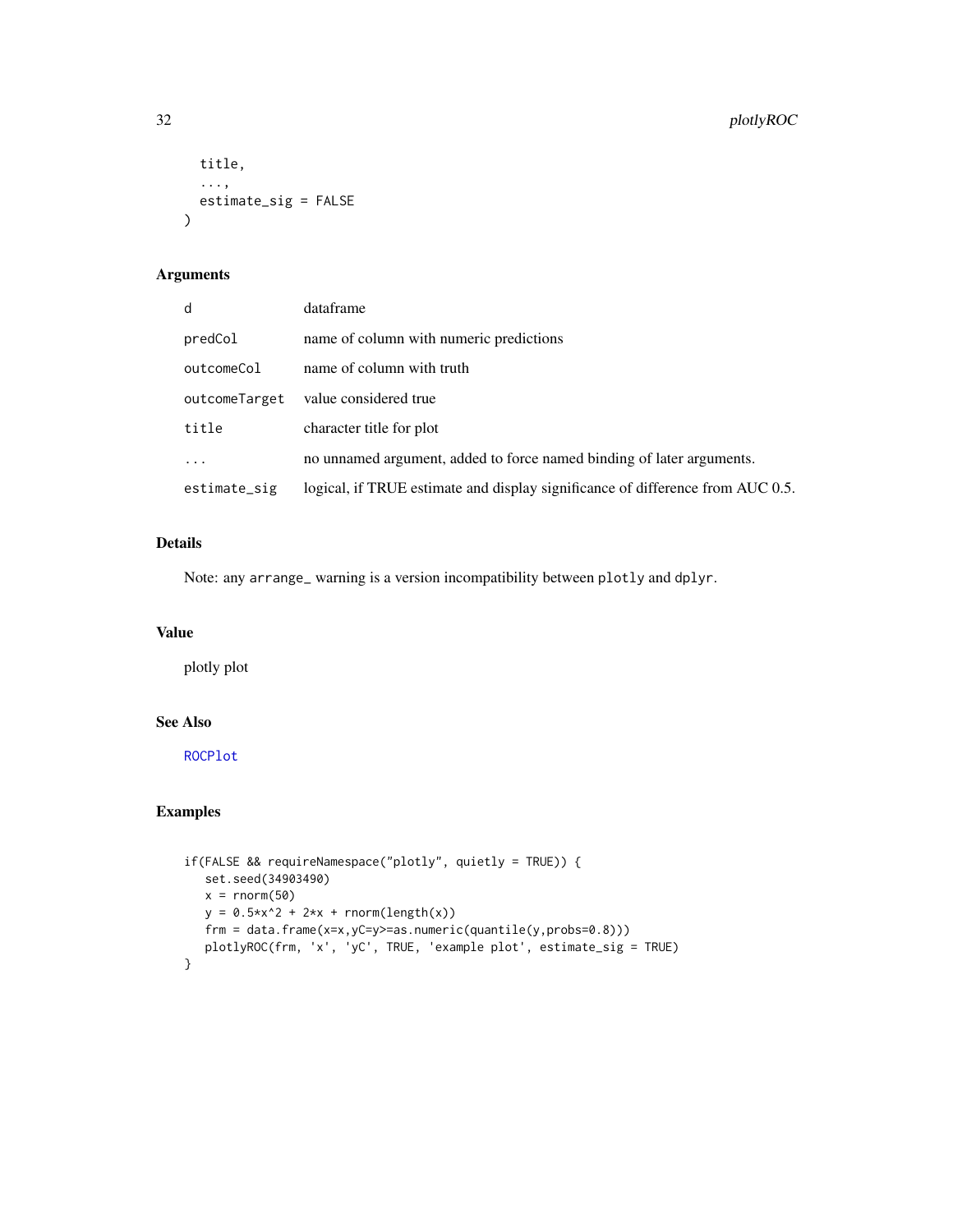#### <span id="page-32-1"></span><span id="page-32-0"></span>Description

Plot a history of model fit performance over the a trajectory of times.

#### Usage

```
plot_fit_trajectory(
 d,
  column_description,
 title,
  ...,
  epoch_name = "epoch",
 needs_flip = c(),
 pick_metric = NULL,
 discount_rate = NULL,
  draw_ribbon = FALSE,
  draw_segments = FALSE,
  val_color = "#d95f02",
  train_color = "#1b9e77",
 pick_color = "#e6ab02"
\mathcal{L}
```

| d                  | data frame to get values from.                                                                                       |
|--------------------|----------------------------------------------------------------------------------------------------------------------|
| column_description |                                                                                                                      |
|                    | description of column measures (data.frame with columns measure, validation,<br>and training).                       |
| title              | character title for plot.                                                                                            |
| .                  | force later arguments to be bound by name                                                                            |
| epoch_name         | name for epoch or trajectory column.                                                                                 |
| needs_flip         | character array of measures that need to be flipped.                                                                 |
| pick_metric        | character metric to maximize.                                                                                        |
| discount_rate      | numeric what fraction of over-fit to subtract from validation performance.                                           |
| draw_ribbon        | present the difference in training and validation performance as a ribbon rather<br>than two curves? (default FALSE) |
| draw_segments      | logical if TRUE draw over-fit/under-fit segments.                                                                    |
| val_color          | color for validation performance curve                                                                               |
| train color        | color for training performance curve                                                                                 |
| pick_color         | color for indicating optimal stopping point                                                                          |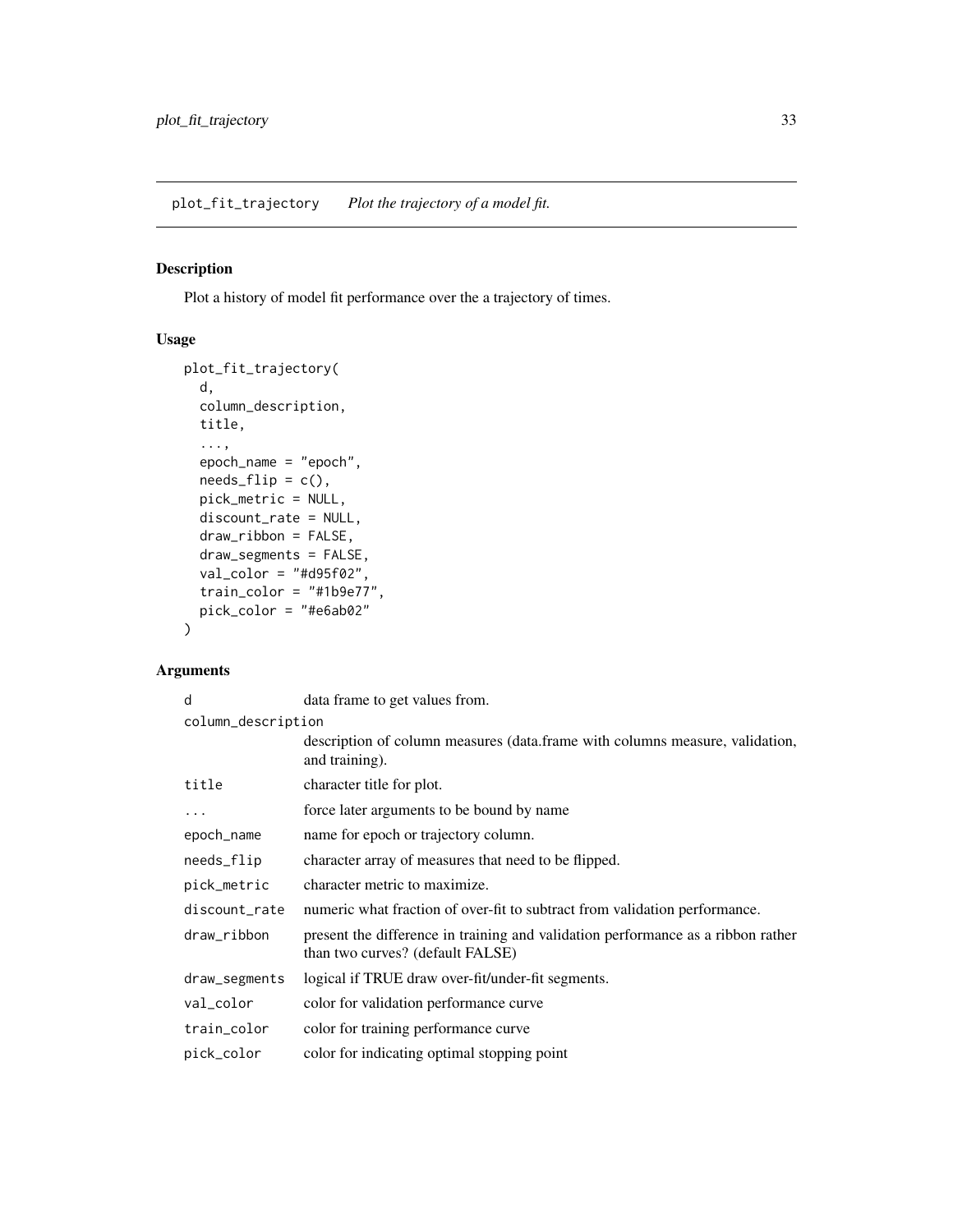#### <span id="page-33-0"></span>Details

This visualization can be applied to any staged machine learning algorithm. For example one could plot the performance of a gradient boosting machine as a function of the number of trees added. The fit history data should be in the form given in the example below.

The example below gives a fit plot for a history report from Keras R package. Please see [https://](https://win-vector.com/2017/12/23/plotting-deep-learning-model-performance-trajectories/) [win-vector.com/2017/12/23/plotting-deep-learning-model-performance-trajectories/](https://win-vector.com/2017/12/23/plotting-deep-learning-model-performance-trajectories/) for some examples and details.

#### Value

ggplot2 plot

#### See Also

[plot\\_Keras\\_fit\\_trajectory](#page-33-1)

#### Examples

```
d <- data.frame(
 epoch = c(1, 2, 3, 4, 5),
 val_loss = c(0.3769818, 0.2996994, 0.2963943, 0.2779052, 0.2842501),
 val_acc = c(0.8722000, 0.8895000, 0.8822000, 0.8899000, 0.8861000),
 loss = c(0.5067290, 0.3002033, 0.2165675, 0.1738829, 0.1410933),
 acc = c(0.7852000, 0.9040000, 0.9303333, 0.9428000, 0.9545333) )cT <- data.frame(
 measure = c("minus binary cross entropy", "accuracy"),
 training = c("loss", "acc"),
 validation = c("val_loss", "val_acc"),
 stringsAsFactors = FALSE)
plt <- plot_fit_trajectory(
 d,
 column_description = cT,
 needs_flip = "minus binary cross entropy",
 title = "model performance by epoch, dataset, and measure",
 epoch_name = "epoch",
 pick_metric = "minus binary cross entropy",
 discount_rate = 0.1)suppressWarnings(print(plt)) # too few points for loess
```
### <span id="page-33-1"></span>plot\_Keras\_fit\_trajectory

*Plot the trajectory of a Keras model fit.*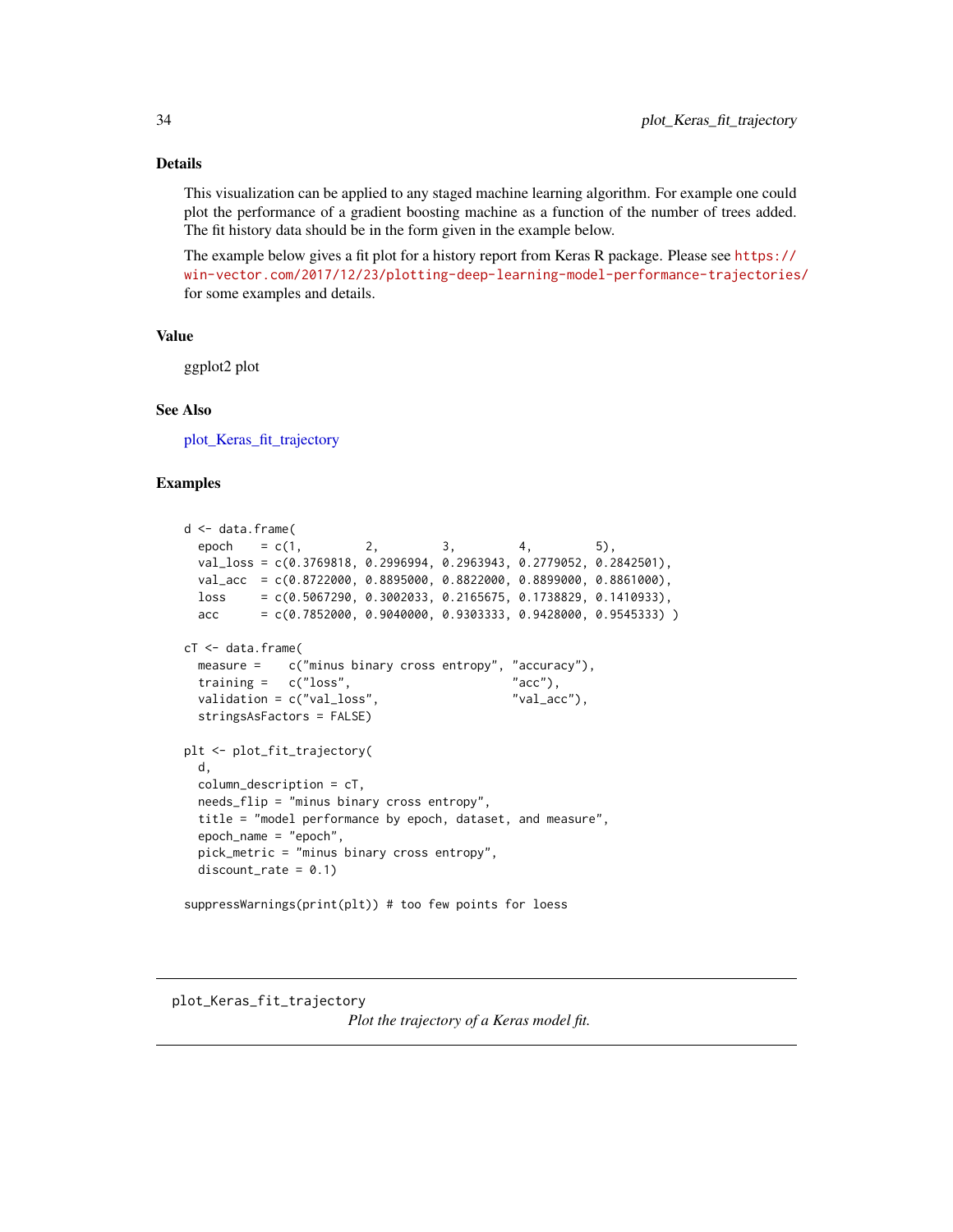#### Description

Plot a history of model fit performance over the number of training epochs.

#### Usage

```
plot_Keras_fit_trajectory(
 d,
 title,
  ...,
 epoch_name = "epoch",
 lossname = "loss",
 loss_pretty_name = "minus binary cross entropy",
 perframe = "acc",perf_pretty_name = "accuracy",
 pick_metric = loss_pretty_name,
 fliploss = TRUE,
 discount_rate = NULL,
 draw_ribbon = FALSE,
 val_color = "#d95f02",
 train_color = "#1b9e77",
 pick_color = "#e6ab02"
```
#### Arguments

 $\mathcal{L}$ 

| d                | data frame to get values from.                                                                                       |  |
|------------------|----------------------------------------------------------------------------------------------------------------------|--|
| title            | character title for plot.                                                                                            |  |
| $\cdots$         | force later arguments to be bound by name                                                                            |  |
| epoch_name       | name for epoch or trajectory column.                                                                                 |  |
| lossname         | name of training loss column (default 'loss')                                                                        |  |
| loss_pretty_name |                                                                                                                      |  |
|                  | name for loss on graph (default 'minus binary cross entropy')                                                        |  |
| perfname         | name of training performance column (default 'acc')                                                                  |  |
| perf_pretty_name |                                                                                                                      |  |
|                  | name for performance metric on graph (default 'accuracy')                                                            |  |
| pick_metric      | character: metric to maximize (NULL for no pick line - default loss_pretty_name)                                     |  |
| fliploss         | flip the loss so that "larger is better"? (default TRUE)                                                             |  |
| discount_rate    | numeric: what fraction of over-fit to subtract from validation performance.                                          |  |
| draw_ribbon      | present the difference in training and validation performance as a ribbon rather<br>than two curves? (default FALSE) |  |
| val_color        | color for validation performance curve                                                                               |  |
| train_color      | color for training performance curve                                                                                 |  |
| pick_color       | color for indicating optimal stopping point                                                                          |  |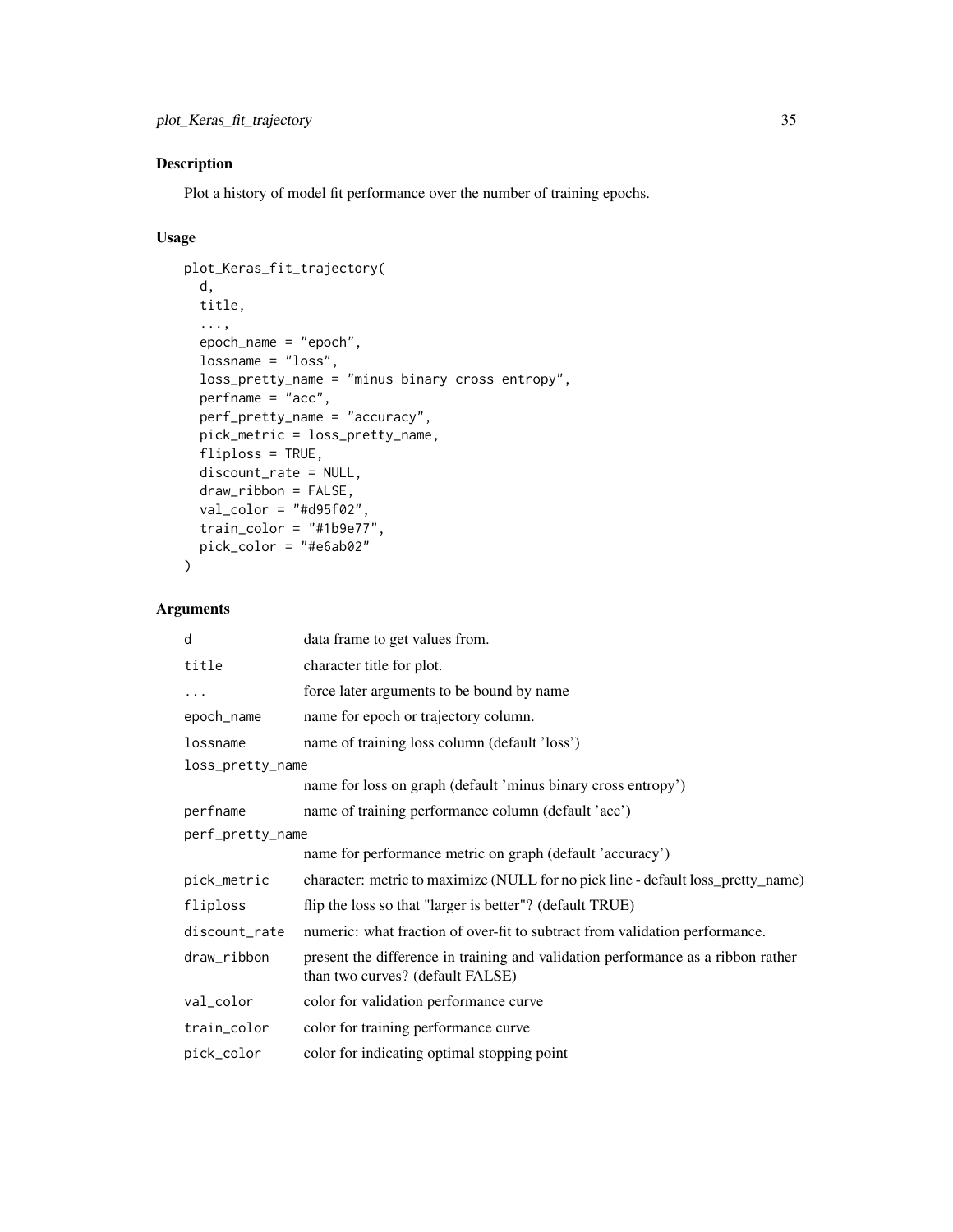#### <span id="page-35-0"></span>Details

Assumes a performance matrix that carries information for both training and validation loss, and an additional training and validation performance metric, in the format that a Keras history object returns.

By default, flips the loss so that better performance is larger for both the loss and the performance metric, and then draws a vertical line at the minimum validation loss (maximum flipped validation loss). If you choose not to flip the loss, you should not use the loss as the pick\_metric.

The example below gives a fit plot for a history report from Keras R package. Please see [https:](https://winvector.github.io/FluidData/PlotExample/KerasPerfPlot.html) [//winvector.github.io/FluidData/PlotExample/KerasPerfPlot.html](https://winvector.github.io/FluidData/PlotExample/KerasPerfPlot.html) for some details.

#### Value

ggplot2 plot

#### See Also

[plot\\_fit\\_trajectory](#page-32-1)

#### Examples

```
# example data (from Keras)
d <- data.frame(
 val_loss = c(0.3769818, 0.2996994, 0.2963943, 0.2779052, 0.2842501),
 val_acc = c(0.8722000, 0.8895000, 0.8822000, 0.8899000, 0.8861000),
 loss = c(0.5067290, 0.3002033, 0.2165675, 0.1738829, 0.1410933),acc = c(0.7852000, 0.9040000, 0.9303333, 0.9428000, 0.9545333) )plt <- plot_Keras_fit_trajectory(
 d,
 title = "model performance by epoch, dataset, and measure")
suppressWarnings(print(plt)) # too few points for loess
```
<span id="page-35-1"></span>

PRPlot *Plot Precision-Recall plot.*

#### Description

Plot Precision-Recall plot.

```
PRPlot(frame, xvar, truthVar, truthTarget, title, ..., estimate_sig = FALSE)
```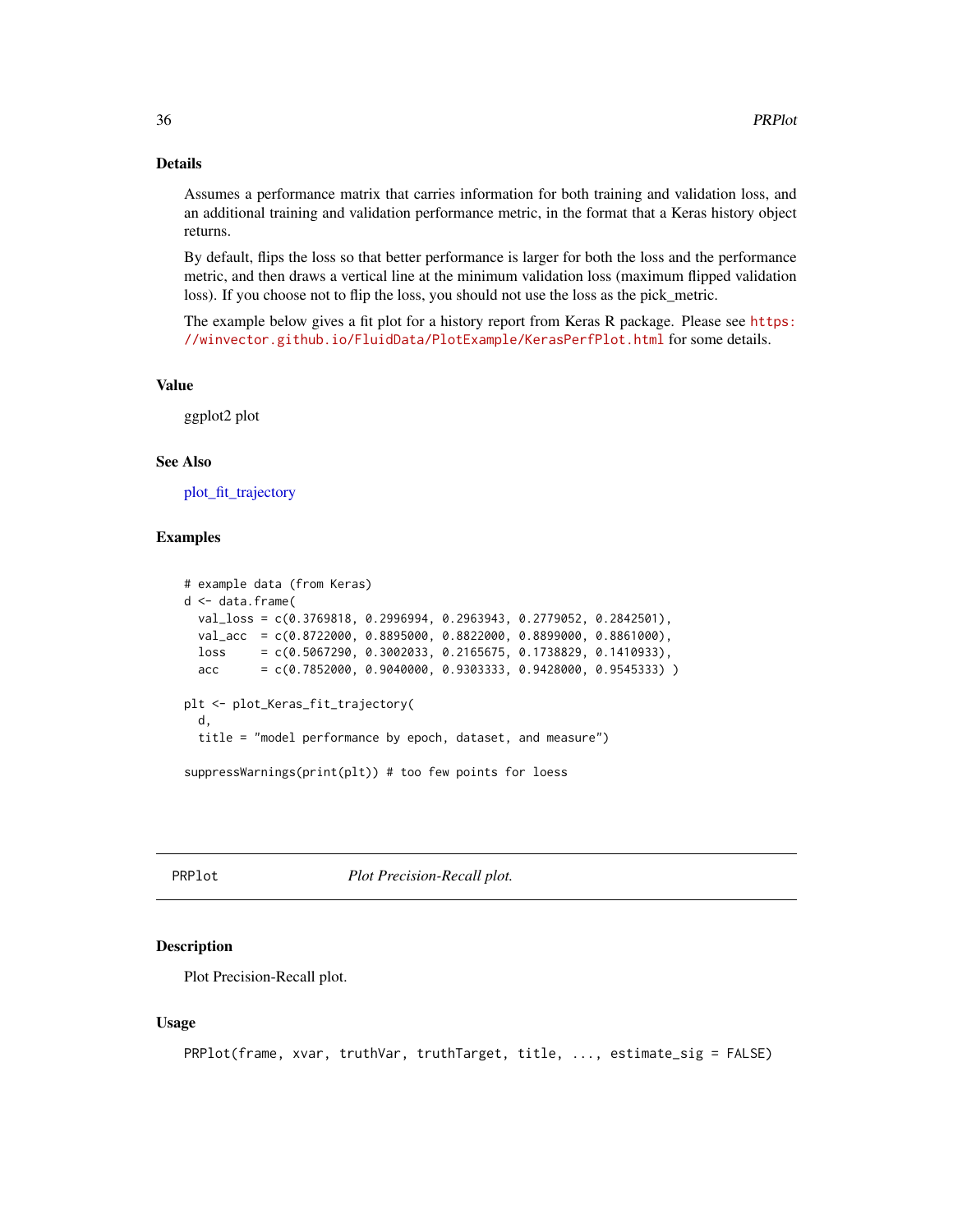#### <span id="page-36-0"></span>PRTPlot 37

#### Arguments

| frame        | data frame to get values from                                          |
|--------------|------------------------------------------------------------------------|
| xvar         | name of the independent (input or model) column in frame               |
| truthVar     | name of the dependent (output or result to be modeled) column in frame |
| truthTarget  | value we consider to be positive.                                      |
| title        | title to place on plot                                                 |
| $\cdots$     | no unnamed argument, added to force named binding of later arguments.  |
| estimate_sig | logical, if TRUE compute significance                                  |

#### Details

See https://www.nature.com/articles/nmeth.3945 for a discussion of precision and recall, and how the precision/recall plot relates to the ROC plot.

In addition to plotting precision versus recall, PRPlot reports the best achieved F1 score, and plots an isoline corresponding to that F1 score.

#### See Also

[ROCPlot](#page-38-1)

#### Examples

```
set.seed(34903490)
x = \text{rnorm}(50)y = 0.5*x^2 + 2*x + rnorm(length(x))frm = data.frame(x=x,y=y,yC=y>=as.numeric(quantile(y,probs=0.8)))
frm$absY <- abs(frm$y)
frm$posY = frm$y > 0
frm$costX = 1WVPlots::PRPlot(frm, "x", "yC", TRUE, title="Example Precision-Recall plot")
```
<span id="page-36-1"></span>PRTPlot *Plot Precision-Recall or Enrichment-Recall as a function of threshold.*

#### Description

Plot classifier performance metrics as a function of threshold.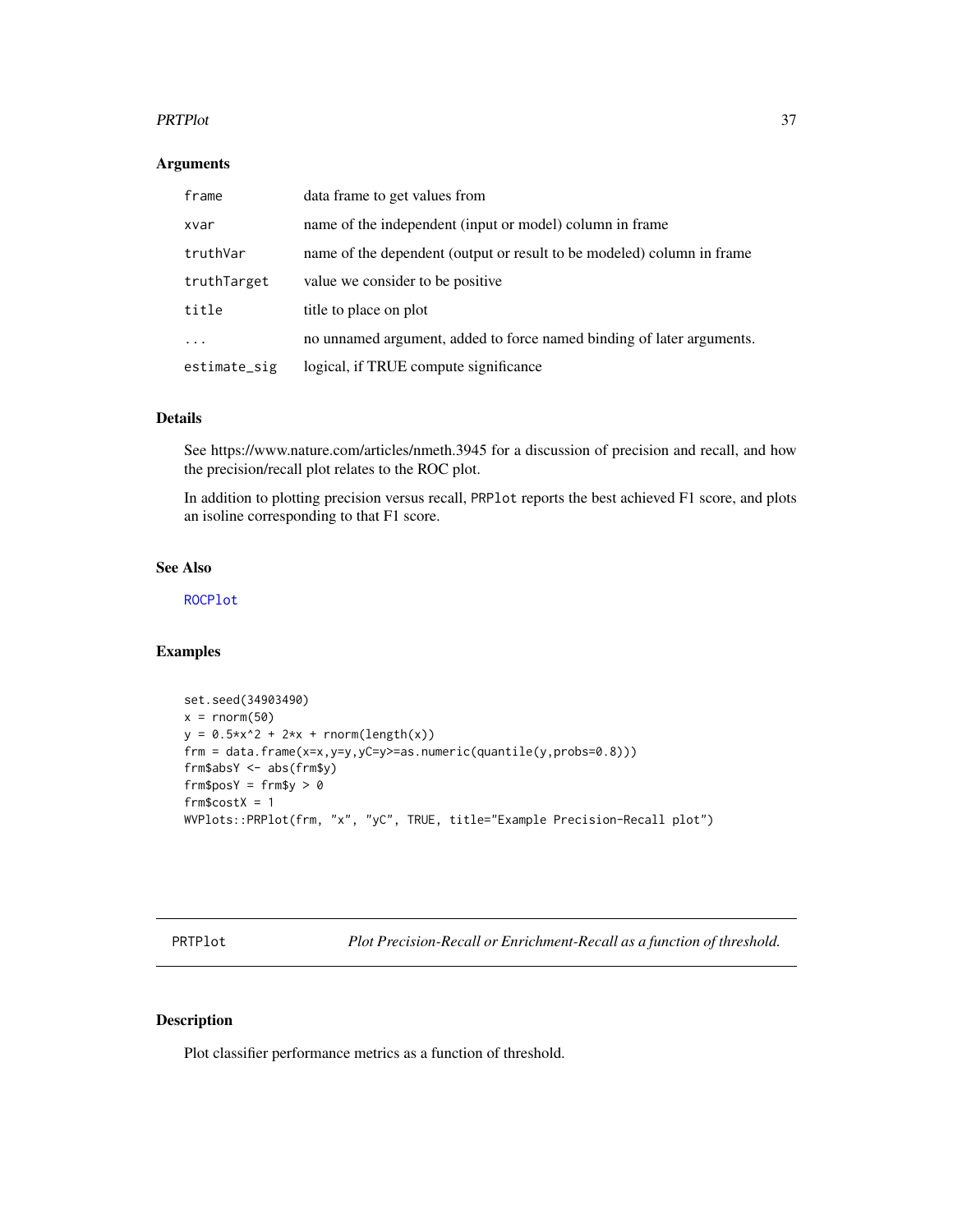#### Usage

```
PRTPlot(
  frame,
  predVar,
  truthVar,
  truthTarget,
  title,
  ...,
  plotvars = c("precision", "recall"),
  thresholdrange = c(-Inf, Inf),
  linecolor = "black"
)
```
#### Arguments

| frame       | data frame to get values from                                                                                 |
|-------------|---------------------------------------------------------------------------------------------------------------|
| predVar     | name of the column of predicted scores                                                                        |
| truthVar    | name of the column of actual outcomes in frame                                                                |
| truthTarget | value we consider to be positive.                                                                             |
| title       | title to place on plot                                                                                        |
| $\cdots$    | no unnamed argument, added to force named binding of later arguments.                                         |
| plotvars    | variables to plot, must be at least one of the measures listed below. Defaults to<br>c("precision", "recall") |
|             | thresholdrange range of thresholds to plot.                                                                   |
| linecolor   | line color for the plot                                                                                       |

#### Details

For a classifier, the precision is what fraction of predicted positives are true positives; the recall is what fraction of true positives the classifier finds, and the enrichment is the ratio of classifier precision to the average rate of positives. Plotting precision-recall or enrichment-recall as a function of classifier score helps identify a score threshold that achieves an acceptable tradeoff between precision and recall, or enrichment and recall.

In addition to precision/recall, PRTPlot can plot a number of other metrics:

- precision: fraction of predicted positives that are true positives
- recall: fraction of true positives that were predicted to be true
- enrichment: ratio of classifier precision to prevalence of positive class
- sensitivity: the same as recall (also known as the true positive rate)
- specificity: fraction of true negatives to all negatives (or 1 false\_positive\_rate)
- false positive rate: fraction of negatives predicted to be true over all negatives

For example, plotting sensitivity/false\_positive\_rate as functions of threshold will "unroll" an ROC Plot.

Plots are in a single column, in the order specified by plotvars.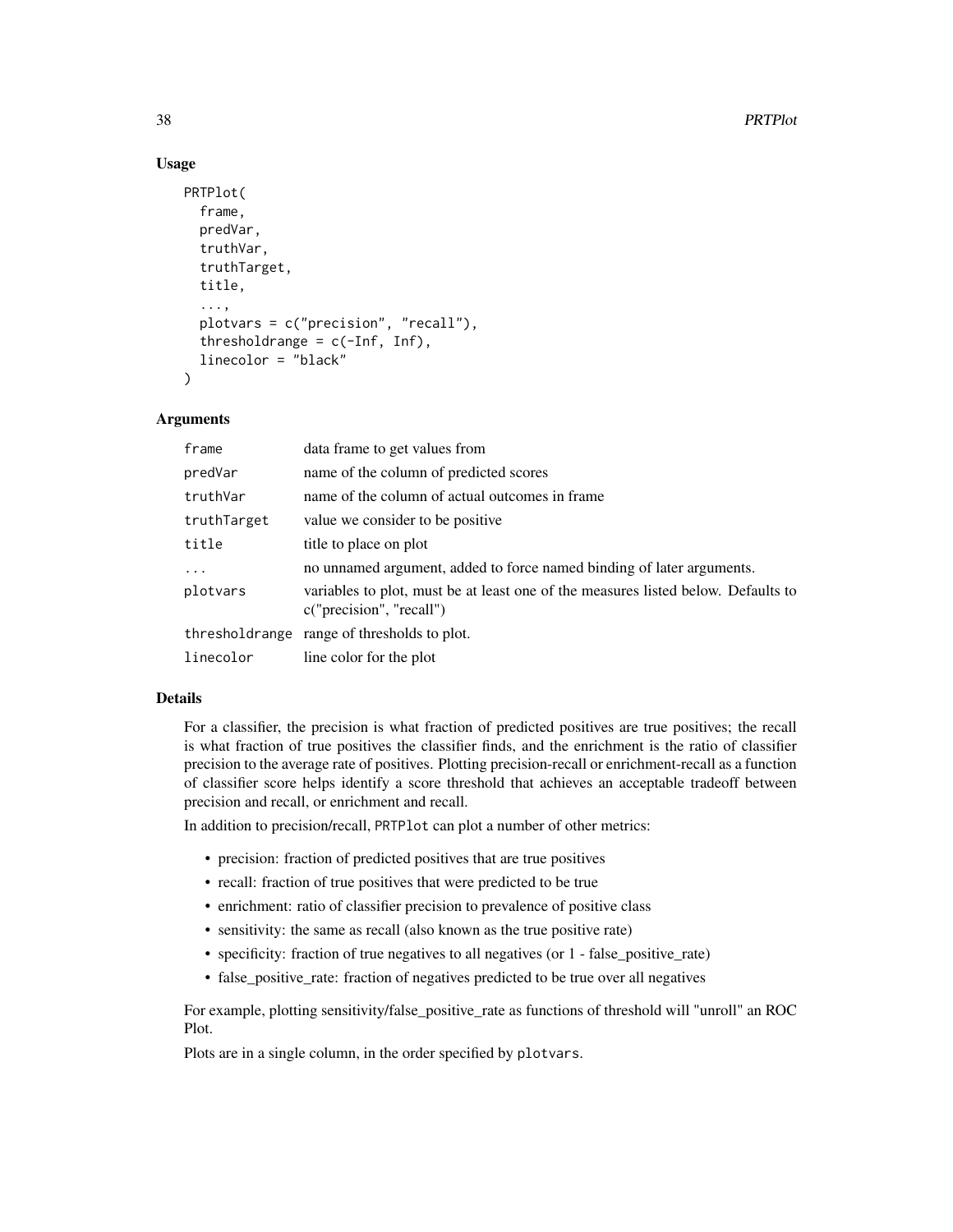#### <span id="page-38-0"></span>ROCPlot 39

#### See Also

[ThresholdPlot](#page-58-1), [ROCPlot](#page-38-1)

#### Examples

```
df <- iris
df$isVersicolor <- with(df, Species=='versicolor')
model = glm(isVersicolor ~ Petal.Length + Petal.Width + Sepal.Length + Sepal.Width,
            data=df, family=binomial)
df$pred = predict(model, newdata=df, type="response")
WVPlots::PRTPlot(df, "pred", "isVersicolor", TRUE, title="Example Precision-Recall threshold plot")
WVPlots::PRTPlot(df, "pred", "isVersicolor", TRUE,
                 plotvars = c("sensitivity", "specificity", "false_positive_rate"),
                 title="Sensitivity/specificity/FPR as functions of threshold")
```
<span id="page-38-1"></span>

ROCPlot *Plot receiver operating characteristic plot.*

#### Description

Plot receiver operating characteristic plot.

```
ROCPlot(
  frame,
  xvar,
  truthVar,
  truthTarget,
  title,
  ...,
  estimate_sig = FALSE,
  returnScores = FALSE,
  nrep = 100,
  parallelCluster = NULL,
  curve_color = "darkblue",
  fill_color = "black",
  diag_color = "black",
  add_beta_ideal_curve = FALSE,
  beta_ideal_curve_color = "#fd8d3c",
  add_beta1_ideal_curve = FALSE,
  beta1_ideal_curve_color = "#f03b20",
  add_symmetric_ideal_curve = FALSE,
  symmetric_ideal_curve_color = "#bd0026",
```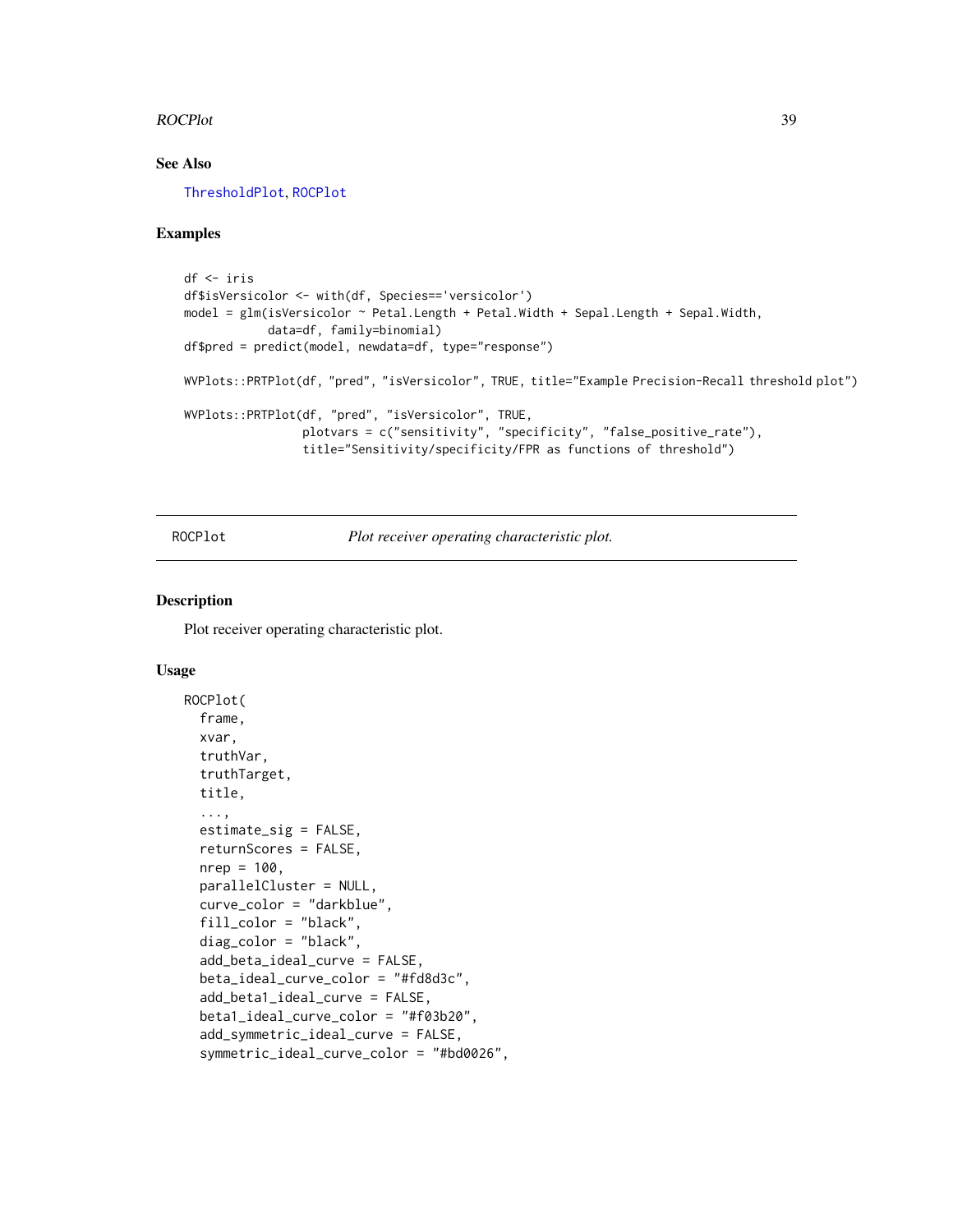```
add\_convex\_hull = FALSE,convex\_hull\_color = "#404040",ideal_plot_step_size = 0.001
\lambda
```

| frame                       | data frame to get values from                                                                                                                           |  |
|-----------------------------|---------------------------------------------------------------------------------------------------------------------------------------------------------|--|
| xvar                        | name of the independent (input or model) column in frame                                                                                                |  |
| truthVar                    | name of the dependent (output or result to be modeled) column in frame                                                                                  |  |
| truthTarget                 | value we consider to be positive                                                                                                                        |  |
| title                       | title to place on plot                                                                                                                                  |  |
| .                           | no unnamed argument, added to force named binding of later arguments.                                                                                   |  |
| estimate_sig                | logical, if TRUE estimate and display significance of difference from AUC 0.5.                                                                          |  |
| returnScores                | logical if TRUE return detailed permutedScores                                                                                                          |  |
| nrep                        | number of permutation repetitions to estimate p values.                                                                                                 |  |
| parallelCluster             |                                                                                                                                                         |  |
|                             | (optional) a cluster object created by package parallel or package snow.                                                                                |  |
| curve_color                 | color of the ROC curve                                                                                                                                  |  |
| fill_color                  | shading color for the area under the curve                                                                                                              |  |
| diag_color                  | color for the AUC=0.5 line $(x=y)$                                                                                                                      |  |
| add_beta_ideal_curve        |                                                                                                                                                         |  |
|                             | logical, if TRUE add the beta(a, b), beta(c, d) ideal curve found by moment<br>matching.                                                                |  |
| beta_ideal_curve_color      |                                                                                                                                                         |  |
|                             | color for ideal curve.                                                                                                                                  |  |
| add_beta1_ideal_curve       | logical, if TRUE add the beta $(1, a)$ , beta $(b, 2)$ ideal curve defined in https:                                                                    |  |
|                             | //journals.sagepub.com/doi/abs/10.1177/0272989X15582210                                                                                                 |  |
| beta1_ideal_curve_color     |                                                                                                                                                         |  |
|                             | color for ideal curve.                                                                                                                                  |  |
| add_symmetric_ideal_curve   |                                                                                                                                                         |  |
|                             | logical, if TRUE add the ideal curve as discussed in https://win-vector.<br>com/2020/09/13/why-working-with-auc-is-more-powerful-than-one-might-think/. |  |
| symmetric_ideal_curve_color |                                                                                                                                                         |  |
|                             | color for ideal curve.                                                                                                                                  |  |
| add_convex_hull             |                                                                                                                                                         |  |
|                             | logical, if TRUE add convex hull to plot                                                                                                                |  |
| convex_hull_color           | color for convex hull curve                                                                                                                             |  |
| ideal_plot_step_size        |                                                                                                                                                         |  |
|                             | step size used in ideal plots                                                                                                                           |  |
|                             |                                                                                                                                                         |  |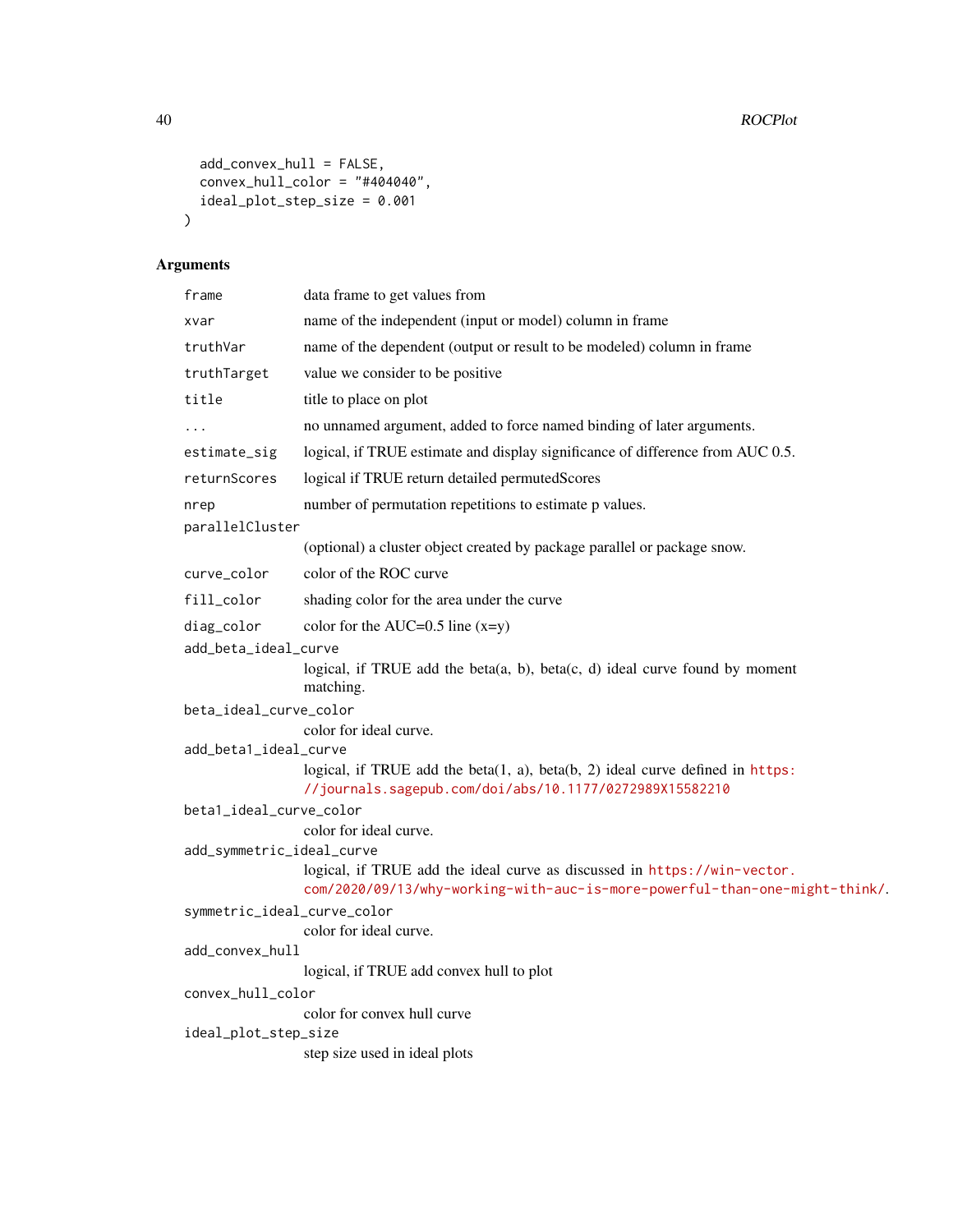#### <span id="page-40-0"></span>ROCPlotList 41

#### Details

See https://www.nature.com/articles/nmeth.3945 for a discussion of true positive and false positive rates, and how the ROC plot relates to the precision/recall plot.

#### See Also

[PRTPlot](#page-36-1), [ThresholdPlot](#page-58-1)

#### Examples

```
beta_example <- function(
 n,
 shape1_pos, shape2_pos,
 shape1_neg, shape2_neg) {
 d <- data.frame(
   y = sample(c(TRUE, FALSE),
     size = n,
     replace = TRUE),
   score = 0.0)
 d$score[d$y] <- rbeta(sum(d$y), shape1 = shape1_pos, shape2 = shape2_pos)
 d$score[!d$y] <- rbeta(sum(!d$y), shape1 = shape1_neg, shape2 = shape2_neg)
 d
}
d1 <- beta_example(
 100,
 shape1_pos = 6,
 shape2_pos = 5,
 shape1_neg = 1,
 shape2_neg = 2)
ROCPlot(
  d1,
  xvar = "score",truthVar = "y", truthTarget = TRUE,
  title="Example ROC plot",
  estimate_sig = TRUE,
  add_beta_ideal_curve = TRUE,
  add_convex_hull = TRUE)
```
ROCPlotList *Compare multiple ROC plots.*

#### Description

Plot multiple receiver operating characteristic curves from the same data.frame.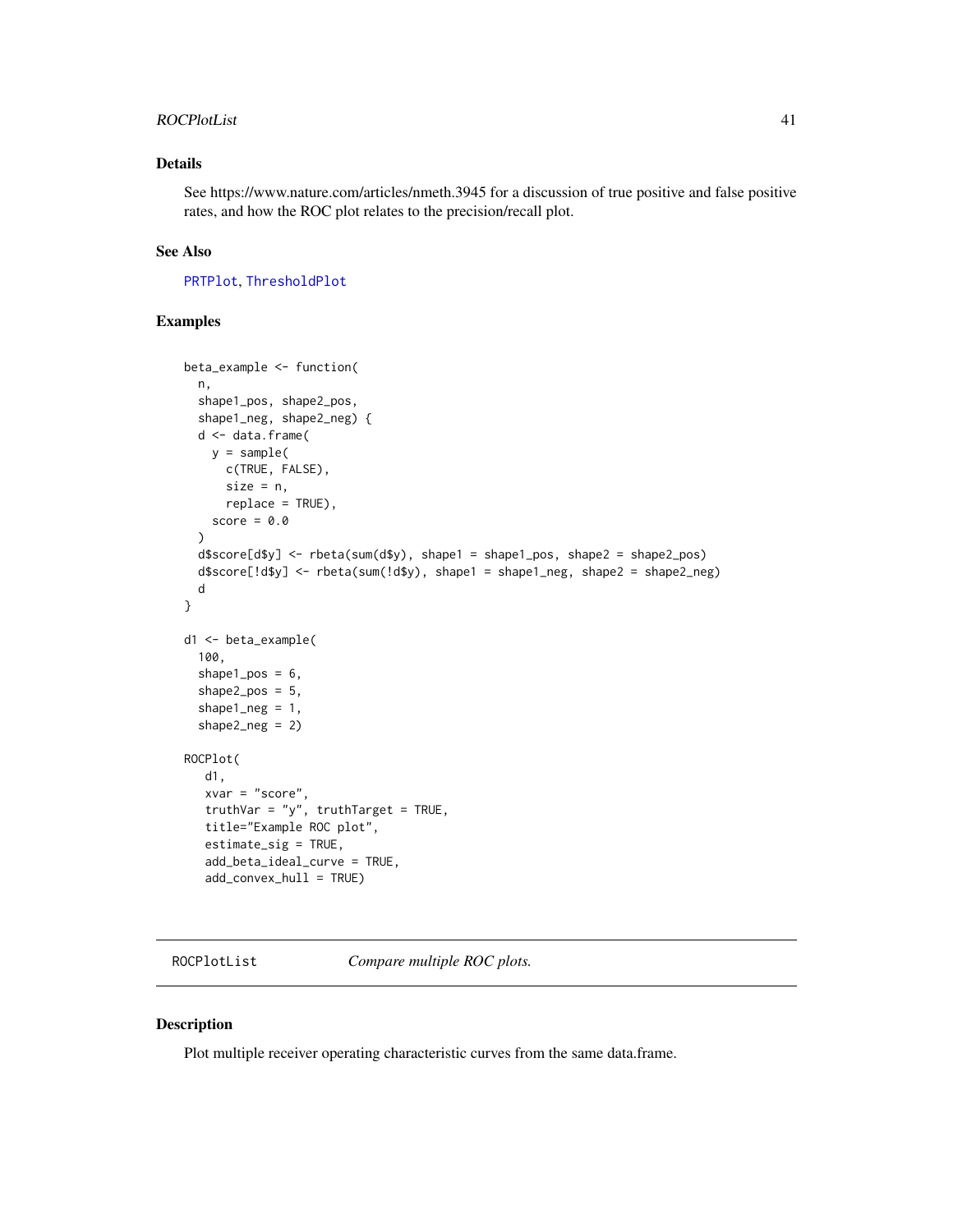#### <span id="page-41-0"></span>Usage

```
ROCPlotList(
  frame,
  xvar_names,
  truthVar,
  truthTarget,
  title,
  ...,
  palette = "Dark2"
\mathcal{L}ROCPlotPairList(
  frame,
  xvar_names,
  truthVar,
  truthTarget,
  title,
  ...,
  palette = "Dark2"
)
ROCListPlot(
  frame,
  xvar_names,
  truthVar,
  truthTarget,
  title,
  ...,
  palette = "Dark2"
\mathcal{L}
```
#### Arguments

| frame       | data frame to get values from                                          |
|-------------|------------------------------------------------------------------------|
| xvar_names  | names of the independent (input or model) columns in frame             |
| truthVar    | name of the dependent (output or result to be modeled) column in frame |
| truthTarget | value we consider to be positive.                                      |
| title       | title to place on plot                                                 |
| $\ddots$ .  | no unnamed argument, added to force named binding of later arguments.  |
| palette     | name of a brewer palette (NULL for ggplot2 default coloring)           |

#### Details

The use case for this function is to compare the performance of two models when applied to a data set, where the predictions from both models are columns of the same data frame.

If palette is NULL, plot colors will be chosen from the default ggplot2 palette. Setting palette to NULL allows the user to choose a non-Brewer palette, for example with [scale\\_color\\_manual](#page-0-0).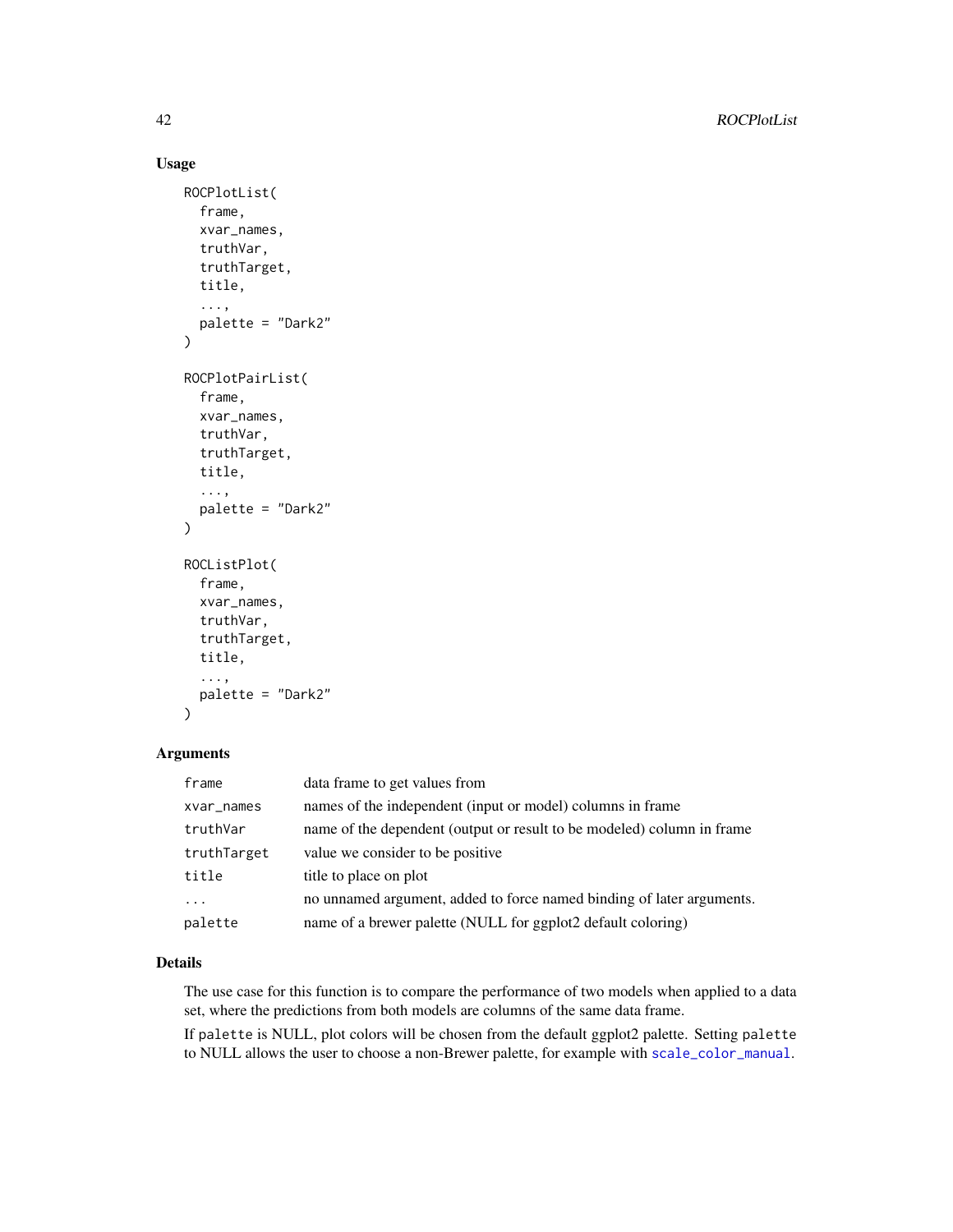#### <span id="page-42-0"></span>ROCPlotPair 43

#### See Also

[ROCPlot](#page-38-1), [ROCPlotPair](#page-42-1), [ROCPlotPair2](#page-44-1)

#### Examples

```
set.seed(34903490)
x1 = rnorm(50)x2 = rnorm(length(x1))x3 = \text{norm}(\text{length}(x1))y = 0.2*x2^2 + 0.5*x2 + x1 + rnorm(length(x1))frm = data.frame(
  x1 = x1,
   x2 = x2,
   x3 = x3,
   yC = y >= as.numeric(quantile(y,probs=0.8)))
WVPlots::ROCPlotList(
   frame = frm,xvar_names = c("x1", "x2", "x3"),
   truthVar = "yC", truthTarget = TRUE,
   title = "Example ROC list plot")
```
<span id="page-42-1"></span>

| ROCPlotPair | Compare two ROC plots. |
|-------------|------------------------|
|-------------|------------------------|

#### Description

Plot two receiver operating characteristic curves from the same data.frame.

```
ROCPlotPair(
  frame,
 xvar1,
 xvar2,
  truthVar,
  truthTarget,
  title,
  ...,
  estimate_sig = FALSE,
 returnScores = FALSE,
 nrep = 100,parallelCluster = NULL,
 palette = "Dark2"
\mathcal{L}
```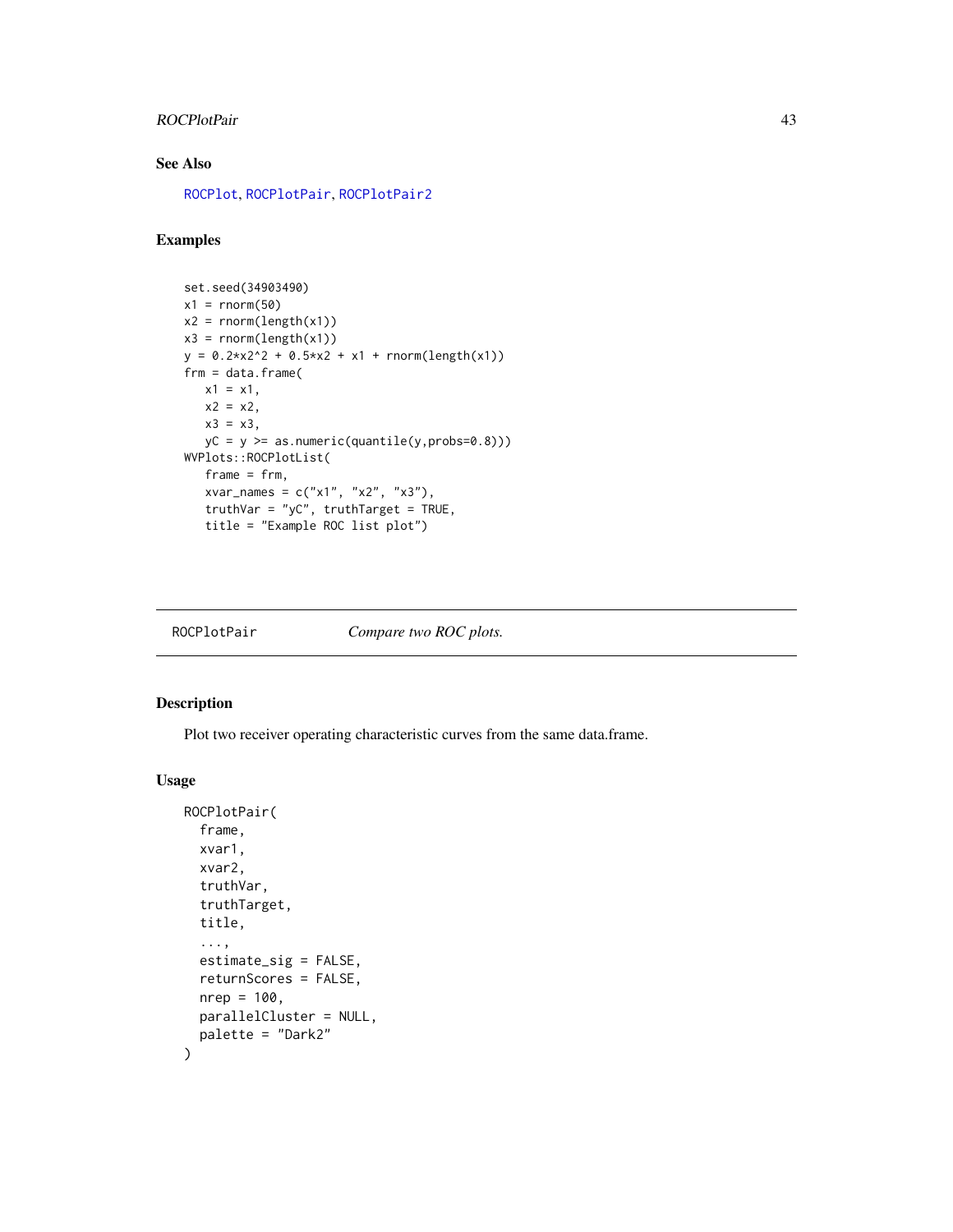#### Arguments

| frame           | data frame to get values from                                                  |
|-----------------|--------------------------------------------------------------------------------|
| xvar1           | name of the first independent (input or model) column in frame                 |
| xvar2           | name of the second independent (input or model) column in frame                |
| truthVar        | name of the dependent (output or result to be modeled) column in frame         |
| truthTarget     | value we consider to be positive.                                              |
| title           | title to place on plot                                                         |
| $\cdots$        | no unnamed argument, added to force named binding of later arguments.          |
| estimate_sig    | logical, if TRUE estimate and display significance of difference from AUC 0.5. |
| returnScores    | logical if TRUE return detailed permutedScores                                 |
| nrep            | number of permutation repetitions to estimate p values.                        |
| parallelCluster |                                                                                |
|                 | (optional) a cluster object created by package parallel or package snow.       |
| palette         | name of a brewer palette (NULL for ggplot2 default coloring)                   |

#### Details

The use case for this function is to compare the performance of two models when applied to a data set, where the predictions from both models are columns of the same data frame.

If palette is NULL, plot colors will be chosen from the default ggplot2 palette. Setting palette to NULL allows the user to choose a non-Brewer palette, for example with [scale\\_color\\_manual](#page-0-0).

#### See Also

[ROCPlot](#page-38-1)

```
set.seed(34903490)
x1 = \text{norm}(50)x2 = rnorm(length(x1))y = 0.2*x2^2 + 0.5*x2 + x1 + \text{norm}(\text{length}(x1))frm = data.frame(x1=x1,x2=x2,yC=y>=as.numeric(quantile(y,probs=0.8)))
# WVPlots::ROCPlot(frm, "x1", "yC", TRUE, title="Example ROC plot")
# WVPlots::ROCPlot(frm, "x2", "yC", TRUE, title="Example ROC plot")
WVPlots::ROCPlotPair(frm, "x1", "x2", "yC", TRUE,
   title="Example ROC pair plot", estimate_sig = TRUE)
```
<span id="page-43-0"></span>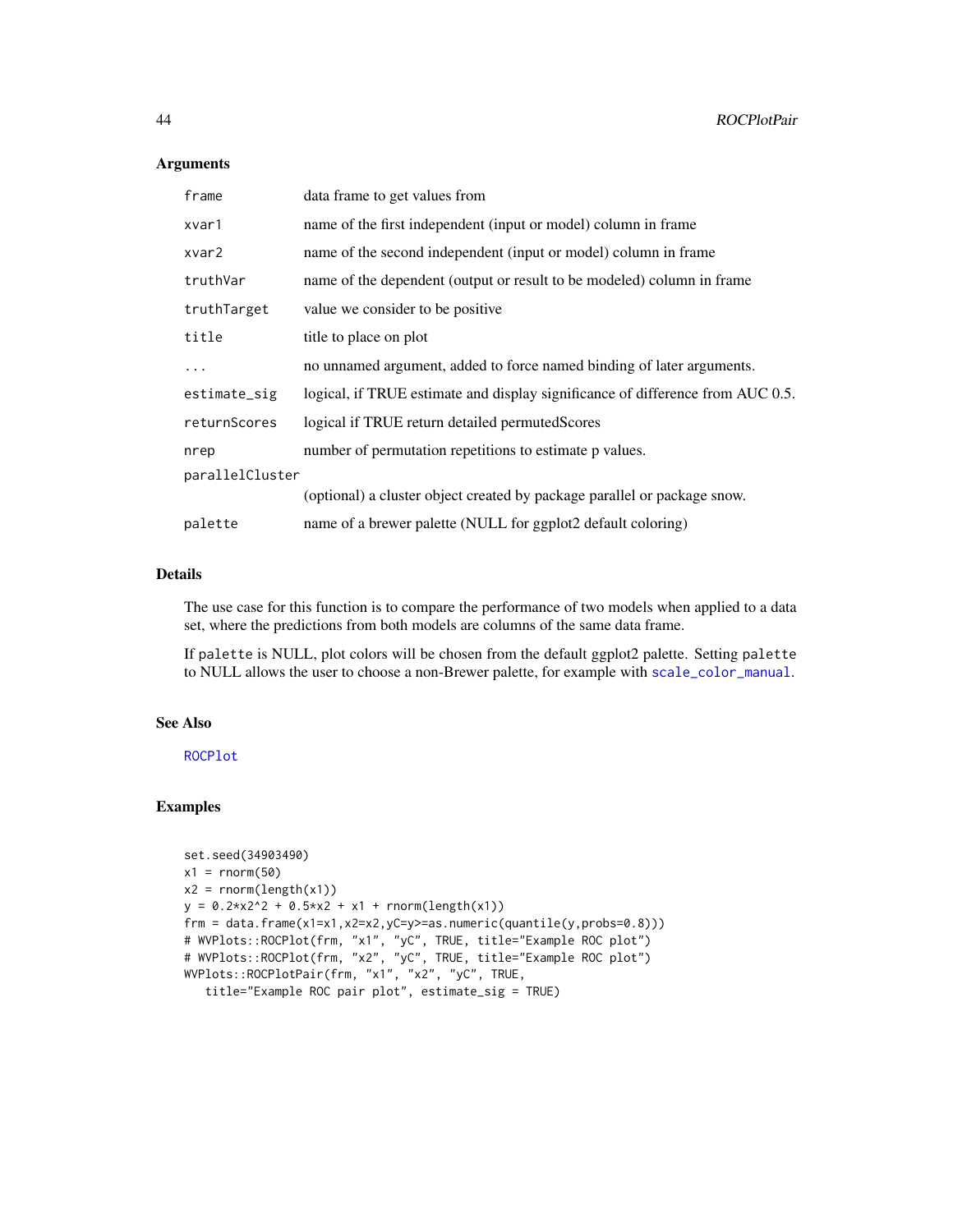<span id="page-44-1"></span><span id="page-44-0"></span>

#### Description

Plot two receiver operating characteristic curves from different data frames.

#### Usage

```
ROCPlotPair2(
  nm1,
  frame1,
  xvar1,
  truthVar1,
  truthTarget1,
  nm2,
  frame2,
  xvar2,
  truthVar2,
  truthTarget2,
  title,
  ...,
  estimate_sig = TRUE,
  returnScores = FALSE,
  nrep = 100,
  parallelCluster = NULL,
  palette = "Dark2"
)
```

| nm1          | name of first model                                                    |
|--------------|------------------------------------------------------------------------|
| frame1       | data frame to get values from                                          |
| xvar1        | name of the first independent (input or model) column in frame         |
| truthVar1    | name of the dependent (output or result to be modeled) column in frame |
| truthTarget1 | value we consider to be positive.                                      |
| nm2          | name of second model                                                   |
| frame2       | data frame to get values from                                          |
| xvar2        | name of the first independent (input or model) column in frame         |
| truthVar2    | name of the dependent (output or result to be modeled) column in frame |
| truthTarget2 | value we consider to be positive.                                      |
| title        | title to place on plot                                                 |
| .            | no unnamed argument, added to force named binding of later arguments.  |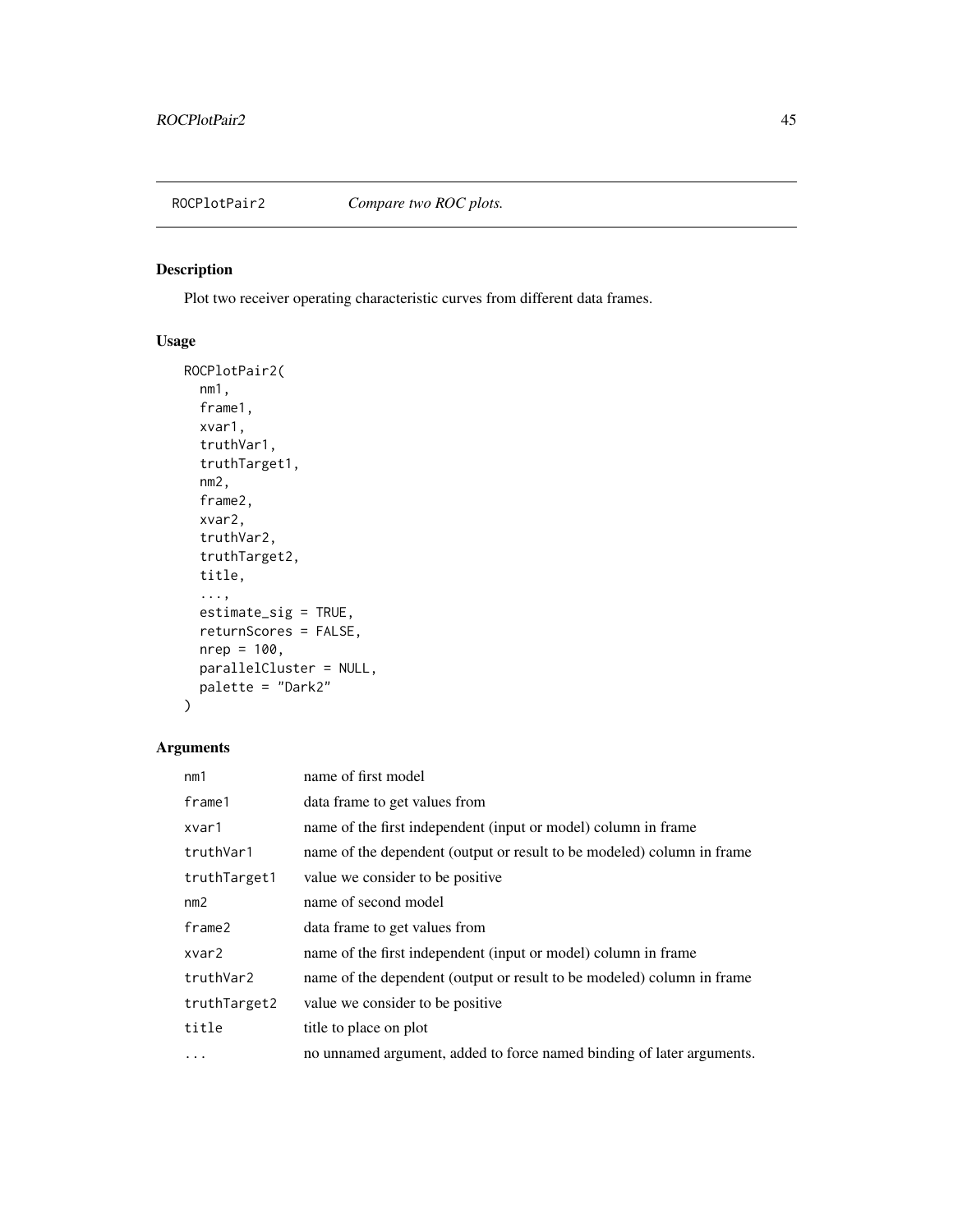<span id="page-45-0"></span>

| estimate_sig    | logical, if TRUE estimate and display significance of difference from AUC 0.5. |
|-----------------|--------------------------------------------------------------------------------|
| returnScores    | logical if TRUE return detailed permuted Scores                                |
| nrep            | number of permutation repetitions to estimate p values.                        |
| parallelCluster |                                                                                |
|                 | (optional) a cluster object created by package parallel or package snow.       |
| palette         | name of Brewer palette to color curves (can be NULL)                           |

#### Details

Use this curve to compare model predictions to true outcome from two data frames, each of which has its own model predictions and true outcome columns.

If palette is NULL, plot colors will be chosen from the default ggplot2 palette. Setting palette to NULL allows the user to choose a non-Brewer palette, for example with [scale\\_color\\_manual](#page-0-0).

#### See Also

[ROCPlot](#page-38-1)

#### Examples

```
set.seed(34903490)
x1 = rnorm(50)x2 = rnorm(length(x1))y = 0.2*x2^2 + 0.5*x2 + x1 + rnorm(length(x1))frm = data.frame(x1=x1,x2=x2,yC=y>=as.numeric(quantile(y,probs=0.8)))
# WVPlots::ROCPlot(frm, "x1", "yC", TRUE, title="Example ROC plot")
# WVPlots::ROCPlot(frm, "x2", "yC", TRUE, title="Example ROC plot")
WVPlots::ROCPlotPair2('train',frm, "x1", "yC", TRUE,
                       'test', frm, "x2", "yC", TRUE,
                      title="Example ROC pair plot", estimate_sig = TRUE)
```
<span id="page-45-1"></span>ScatterBoxPlot *Plot a scatter box plot.*

#### Description

Plot a boxplot with the data points superimposed.

```
ScatterBoxPlot(
  frm,
  xvar,
  yvar,
  title,
```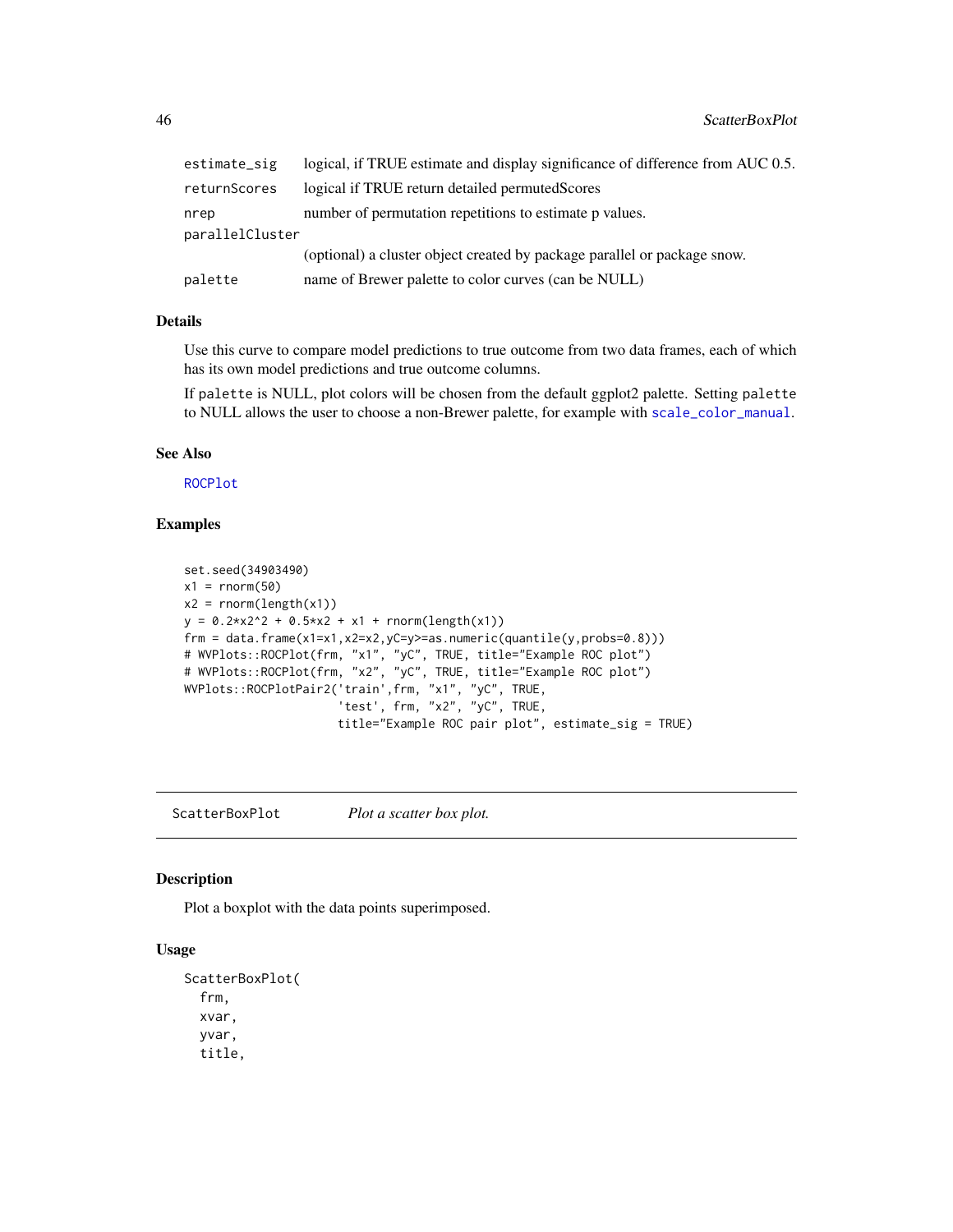#### <span id="page-46-0"></span>ScatterBoxPlot 47

```
...,
 pt\_alpha = 0.3,
 pt_color = "black",
 box_color = "black",
 box_fill = "lightgray"
\mathcal{L}
```
#### Arguments

| frm       | data frame to get values from                                              |
|-----------|----------------------------------------------------------------------------|
| xvar      | name of the independent column in frame; assumed discrete                  |
| yvar      | name of the continuous column in frame                                     |
| title     | plot title                                                                 |
| $\cdots$  | (doesn't take additional arguments, used to force later arguments by name) |
| pt_alpha  | transparency of points in scatter plot                                     |
| pt_color  | point color                                                                |
| box_color | boxplot line color                                                         |
| box fill  | boxplot fill color (can be NA for no fill)                                 |

#### Details

xvar is a discrete variable and yvar is a continuous variable.

#### See Also

**[ScatterBoxPlotH](#page-47-1)** 

```
classes = c("a", "b", "c")means = c(2, 4, 3)names(means) = classes
label = sample(classes, size=1000, replace=TRUE)
meas = means[label] + rnorm(1000)
frm2 = data.frame(label=label,
                 meas = measWVPlots::ScatterBoxPlot(frm2, "label", "meas", pt_alpha=0.2, title="Example Scatter/Box plot")
```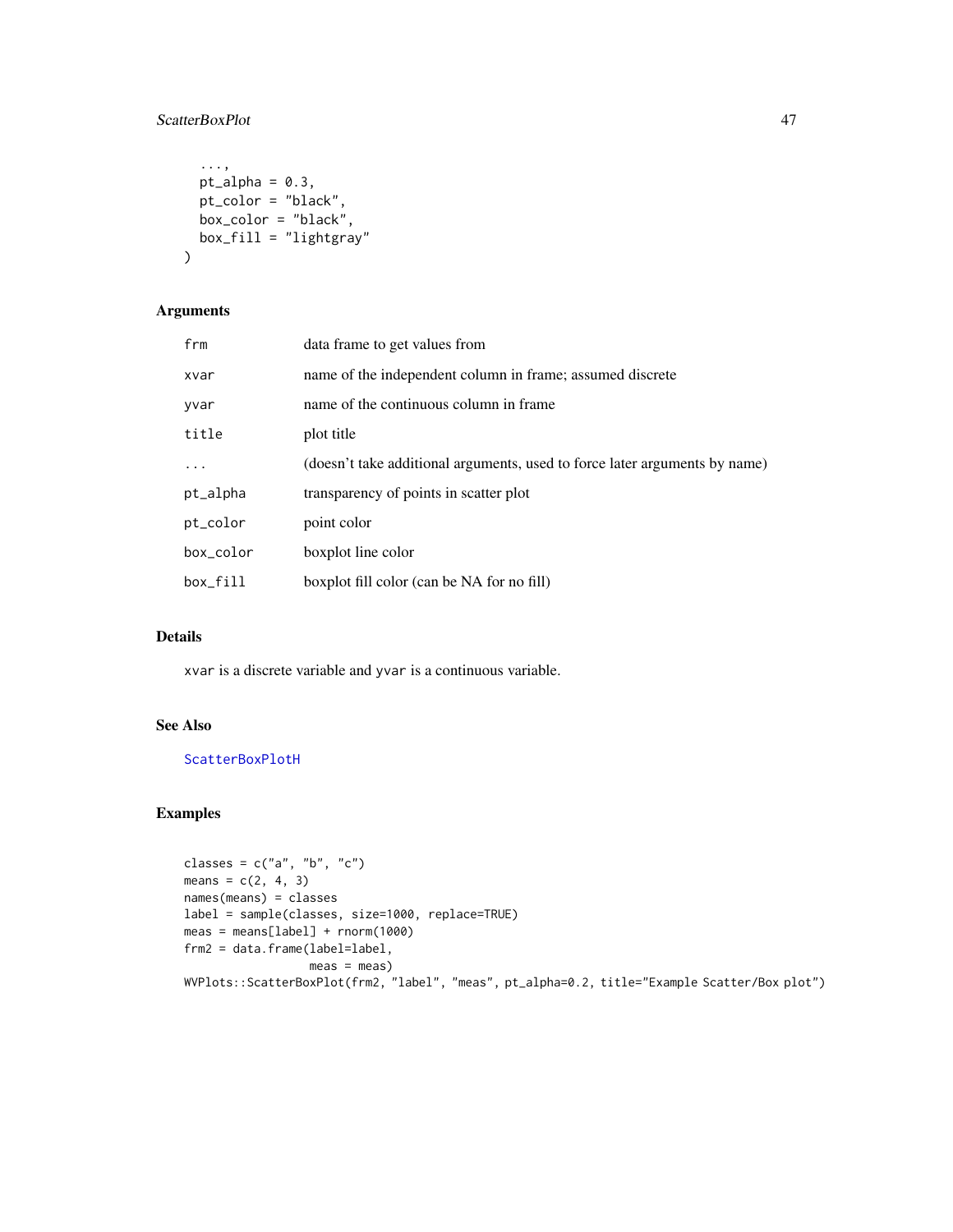<span id="page-47-1"></span><span id="page-47-0"></span>

#### Description

Plot a boxplot with the data points superimposed. Box plots are aligned horizontally.

#### Usage

```
ScatterBoxPlotH(
  frm,
 xvar,
 yvar,
 title,
  ...,
 pt\_alpha = 0.3,
 pt_color = "black",
 box_color = "black",
 box_fill = "lightgray"
)
```
#### Arguments

| frm       | data frame to get values from                                              |
|-----------|----------------------------------------------------------------------------|
| xvar      | name of the continuous column in frame                                     |
| yvar      | name of the independent column in frame; assumed discrete                  |
| title     | plot title                                                                 |
| $\ddotsc$ | (doesn't take additional arguments, used to force later arguments by name) |
| pt_alpha  | transparency of points in scatter plot                                     |
| pt_color  | point color                                                                |
| box_color | boxplot line color                                                         |
| box_fill  | boxplot fill color (can be NA for no fill)                                 |

#### Details

xvar is a continuous variable and yvar is a discrete variable.

#### See Also

[ScatterBoxPlot](#page-45-1)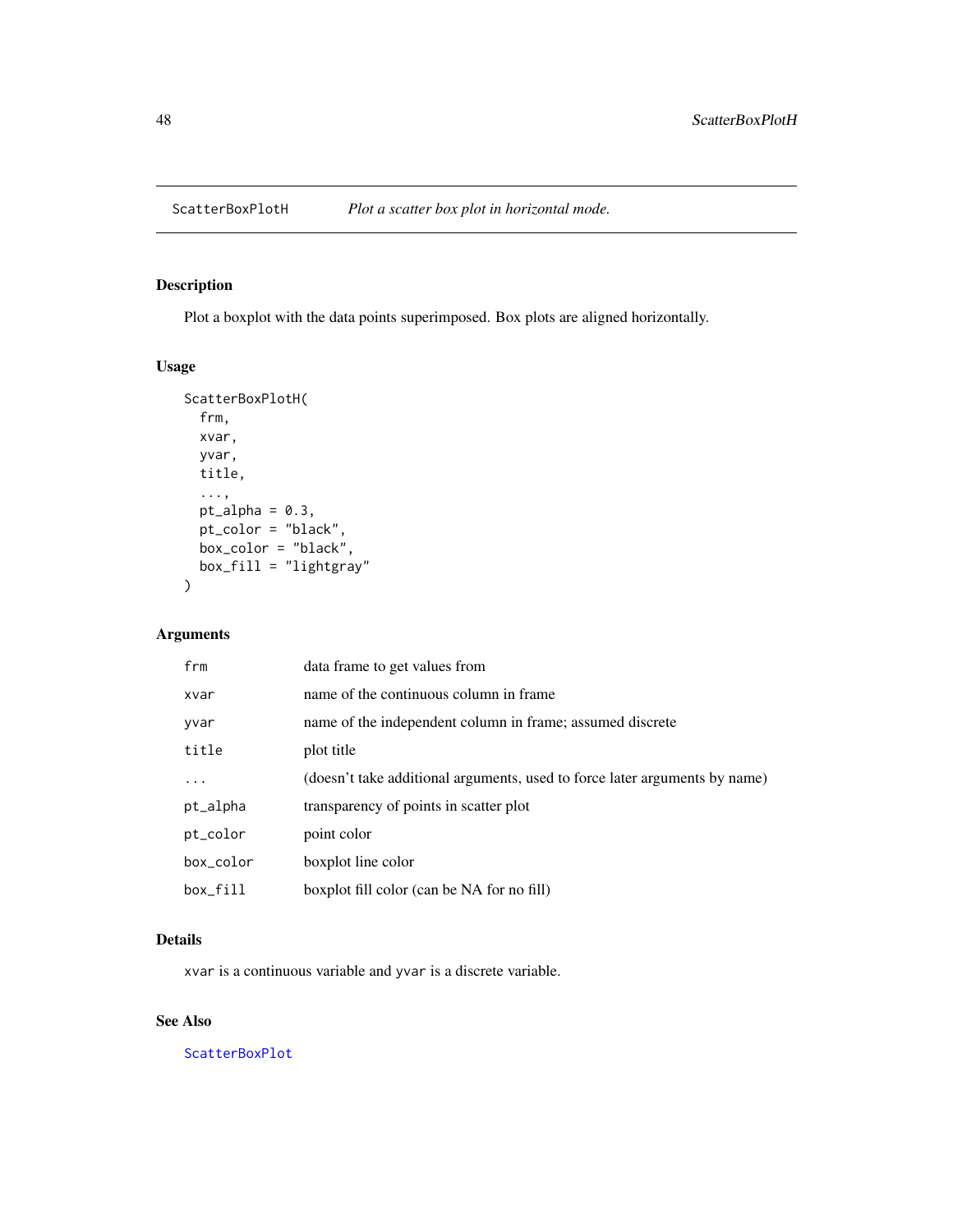#### <span id="page-48-0"></span>ScatterHist 49

#### Examples

```
classes = c("a", "b", "c")means = c(2, 4, 3)names(means) = classes
label = sample(classes, size=1000, replace=TRUE)
meas = mean[label] + rnorm(1000)frm2 = data.frame(label=label,
                 meas = measWVPlots::ScatterBoxPlotH(frm2, "meas", "label", pt_alpha=0.2, title="Example Scatter/Box plot")
```
<span id="page-48-1"></span>ScatterHist *Plot a scatter plot with marginals.*

#### Description

Plot a scatter plot with optional smoothing curves or contour lines, and marginal histogram/density plots. Based on <https://win-vector.com/2015/06/11/wanted-a-perfect-scatterplot-with-marginals/>. See also ggExtra::ggMarginal.

```
ScatterHist(
  frame,
  xvar,
  yvar,
  title,
  ...,
  smoothmethod = "lm",
  estimate_sig = FALSE,
  minimal_labels = TRUE,
  binwidth_x = NULL,binwidth_y = NULL,
  adjust_x = 1,
  adjust_y = 1,
  point_alpha = 0.5,
  contour = FALSE,
  point_color = "black",
  hist_color = "gray",
  smoothing_color = "blue",
  density_color = "blue",
  contour_color = "blue"
)
```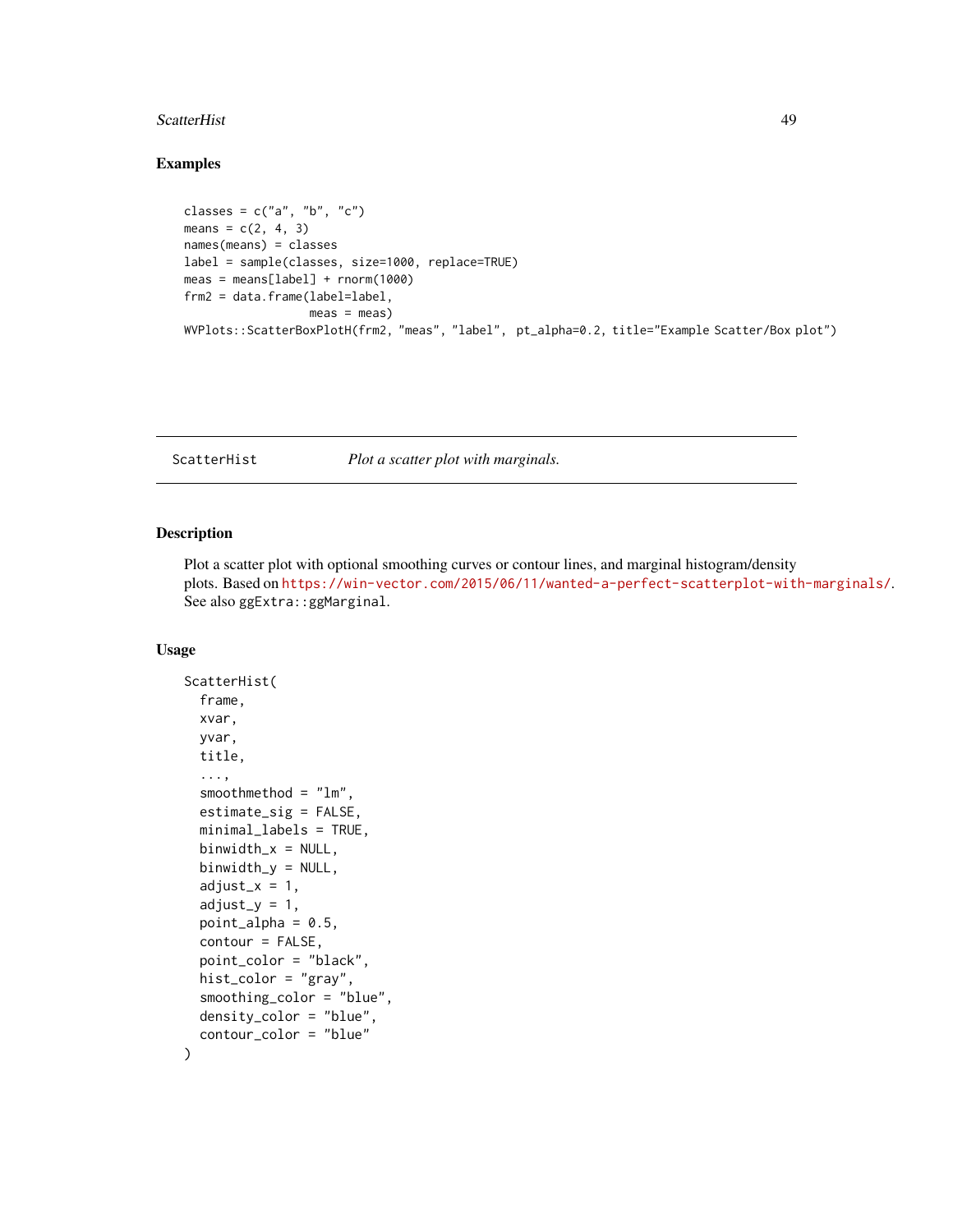#### **Arguments**

| frame           | data frame to get values from                                                                                   |  |
|-----------------|-----------------------------------------------------------------------------------------------------------------|--|
| xvar            | name of the independent (input or model) column in frame                                                        |  |
| yvar            | name of the dependent (output or result to be modeled) column in frame                                          |  |
| title           | title to place on plot                                                                                          |  |
| .               | no unnamed argument, added to force named binding of later arguments.                                           |  |
| smoothmethod    | (optional) one of 'auto', 'loess', 'gam', 'lm', 'identity', or 'none'.                                          |  |
| estimate_sig    | logical if TRUE and smoothmethod is 'identity' or 'lm', report goodness of fit<br>and significance of relation. |  |
| minimal_labels  | logical drop some annotations                                                                                   |  |
| binwidth_x      | numeric binwidth for x histogram                                                                                |  |
| binwidth_y      | numeric binwidth for y histogram                                                                                |  |
| adjust_x        | numeric adjust x density plot                                                                                   |  |
| adjust_y        | numeric adjust y density plot                                                                                   |  |
| point_alpha     | numeric opaqueness of the plot points                                                                           |  |
| contour         | logical if TRUE add a 2d contour plot                                                                           |  |
| point_color     | color for scatter plots                                                                                         |  |
| hist_color      | fill color for marginal histograms                                                                              |  |
| smoothing_color |                                                                                                                 |  |
|                 | color for smoothing line                                                                                        |  |
| density_color   | color for marginal density plots                                                                                |  |
| contour_color   | color for contour plots                                                                                         |  |

#### Details

If smoothmethod is:

- 'auto', 'loess' or 'gam': the appropriate smoothing curve is added to the scatterplot.
- 'lm' (the default): the best fit line is added to the scatterplot.
- 'identity': the line  $x = y$  is added to the scatterplot. This is useful for comparing model predictions to true outcome.
- 'none': no smoothing line is added to the scatterplot.

If estimate\_sig is TRUE and smoothmethod is:

- 'lm': the R-squared of the linear fit is reported.
- 'identity': the R-squared of the exact relation between xvar and yvar is reported.

Note that the identity R-squared is NOT the square of the correlation between xvar and yvar (which includes an implicit shift and scale). It is the coefficient of determination between xvar and yvar, and can be negative. See [https://en.wikipedia.org/wiki/Coefficient\\_of\\_determination](https://en.wikipedia.org/wiki/Coefficient_of_determination) for more details. If xvar is the output of a model to predict yvar, then the identity R-squared, not the lm R-squared, is the correct measure.

If smoothmethod is neither 'lm' or 'identity' then estimate\_sig is ignored.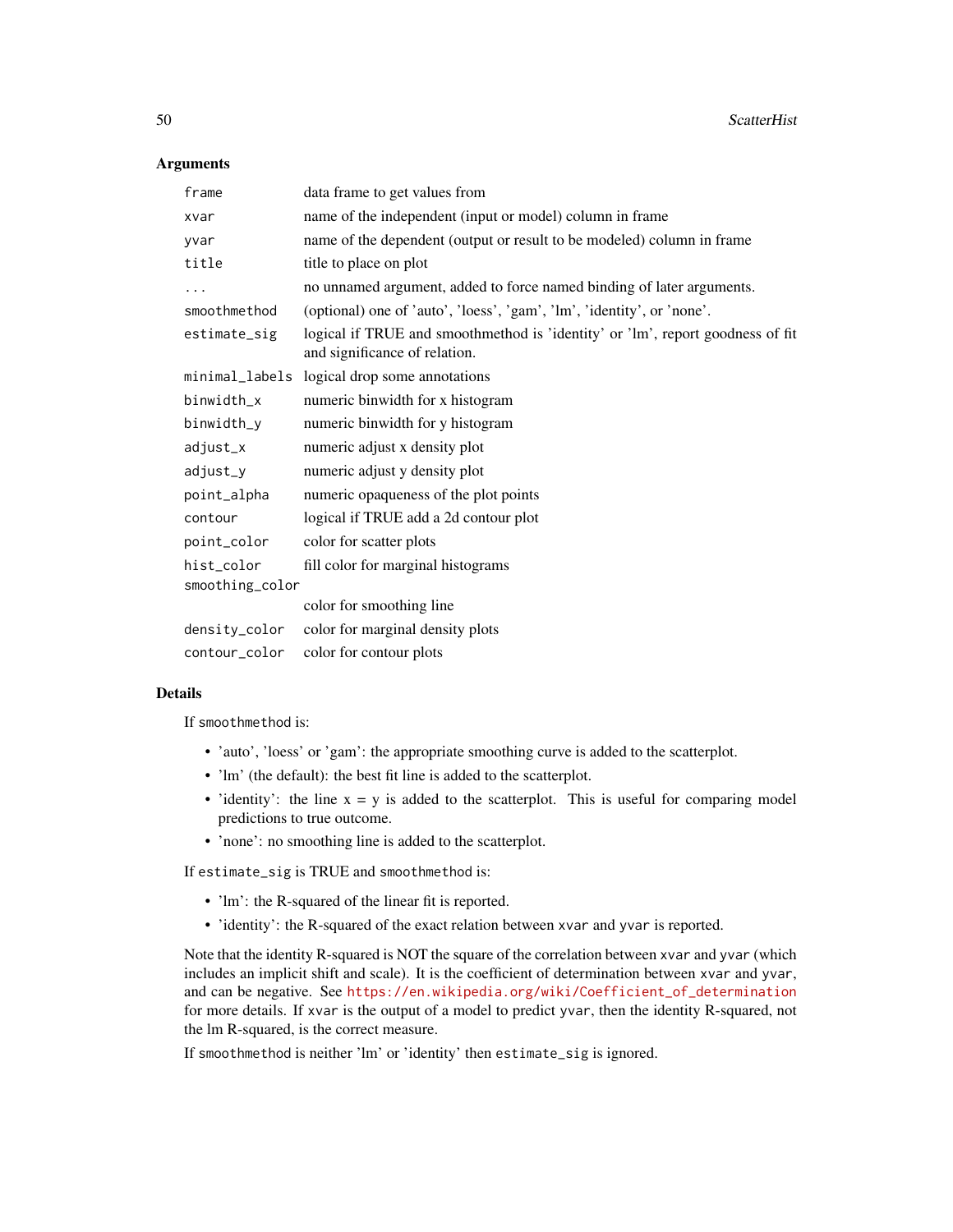#### <span id="page-50-0"></span>ScatterHistC 51

#### Value

plot grid

#### See Also

[ScatterHistC](#page-50-1)

#### Examples

```
set.seed(34903490)
x = rnorm(50)y = 0.5*x^2 + 2*x + rnorm(length(x))frm = data.frame(x=x,y=y)WVPlots::ScatterHist(frm, "x", "y",
  title= "Example Fit",
  smoothmethod = "gam",
  contour = TRUE)
# Same plot with custom colors
WVPlots::ScatterHist(frm, "x", "y",
  title= "Example Fit",
  smoothmethod = "gam",
  contour = TRUE,
  point_color = "#006d2c", # dark green
  hist_color = "#6baed6", # medium blue
  smoothing_color = "#54278f", # dark purple
  density_color = "#08519c", # darker blue
  contour_color = "#9e9ac8") # lighter purple
```
<span id="page-50-1"></span>ScatterHistC *Plot a conditional scatter plot with marginals.*

#### Description

Plot a scatter plot conditioned on a discrete variable, with marginal conditional density plots.

```
ScatterHistC(
  frame,
  xvar,
  yvar,
  cvar,
  title,
  ...,
  annot_size = 3,
  colorPalette = "Dark2",
```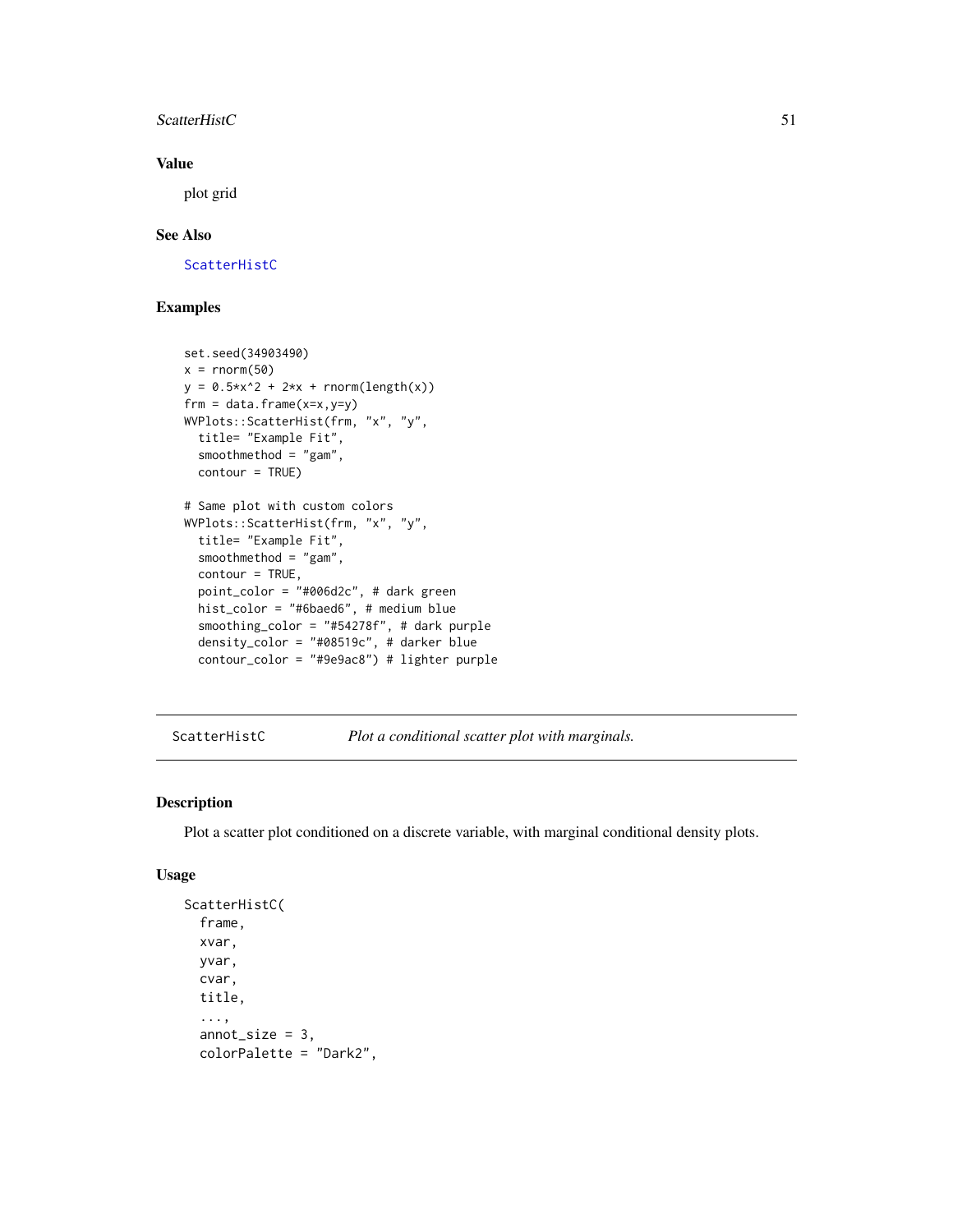```
adjust_x = 1,
  adjust_y = 1\mathcal{L}
```
#### Arguments

| frame        | data frame to get values from                                         |
|--------------|-----------------------------------------------------------------------|
| xvar         | name of the x variable                                                |
| yvar         | name of the y variable                                                |
| cvar         | name of condition variable                                            |
| title        | title to place on plot                                                |
| .            | no unnamed argument, added to force named binding of later arguments. |
| annot_size   | numeric scale annotation text (if present)                            |
| colorPalette | name of a Brewer palette (see https://colorbrewer2.org/)              |
| adjust_x     | numeric: adjust x density plot                                        |
| adjust_y     | numeric: adjust y density plot                                        |

#### Details

xvar and yvar are the coordinates of the points, and cvar is the discrete conditioning variable that indicates which category each point (x,y) belongs to.

#### Value

plot grid

#### See Also

[ScatterHist](#page-48-1)

```
set.seed(34903490)
frm = data.frame(x=rnorm(50),y=rnorm(50))
frm$cat <- frm$x+frm$y>0
WVPlots::ScatterHistC(frm, "x", "y", "cat",
                     title="Example Conditional Distribution")
```
<span id="page-51-0"></span>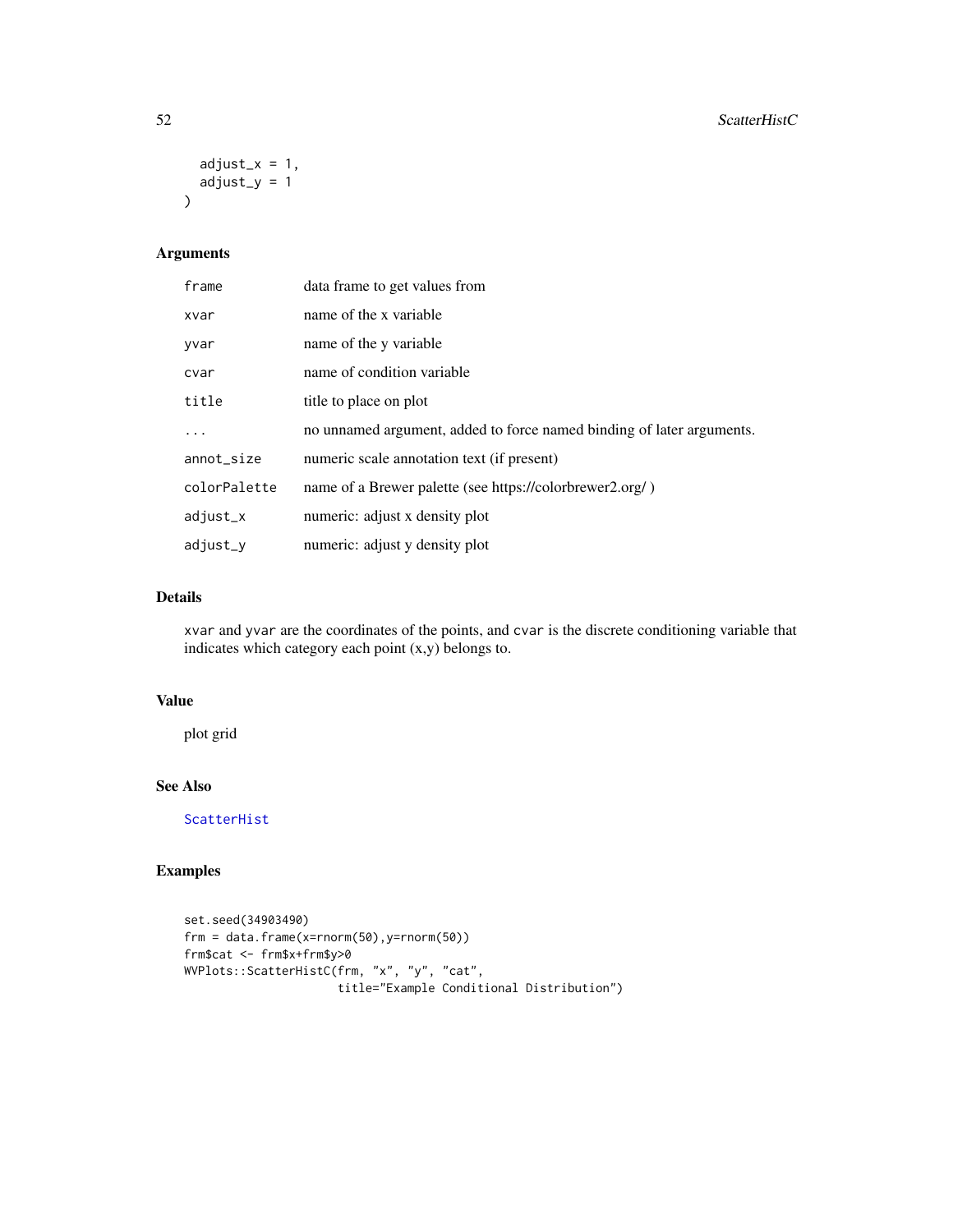<span id="page-52-0"></span>

#### Description

Plot a scatter plot conditioned on a continuous variable, with marginal conditional density plots.

#### Usage

```
ScatterHistN(
  frame,
  xvar,
 yvar,
  zvar,
  title,
  ...,
  annot_size = 3,
  colorPalette = "RdYlBu",
  nclus = 3,
  adjust_x = 1,
  adjust_y = 1)
```
#### Arguments

| frame        | data frame to get values from                                         |
|--------------|-----------------------------------------------------------------------|
| xvar         | name of the x variable                                                |
| yvar         | name of the y variable                                                |
| zvar         | name of height variable                                               |
| title        | title to place on plot                                                |
| .            | no unnamed argument, added to force named binding of later arguments. |
| annot_size   | numeric: scale annotation text (if present)                           |
| colorPalette | name of a Brewer palette (see https://colorbrewer2.org/)              |
| nclus        | scalar: number of z-clusters to plot                                  |
| adjust_x     | numeric: adjust x density plot                                        |
| adjust_v     | numeric: adjust y density plot                                        |

#### Details

xvar and yvar are the coordinates of the points, and zvar is the continuous conditioning variable. zvar is partitioned into nclus disjoint ranges (by default, 3), which are then treated as discrete categories.The scatterplot and marginal density plots are color-coded by these categories.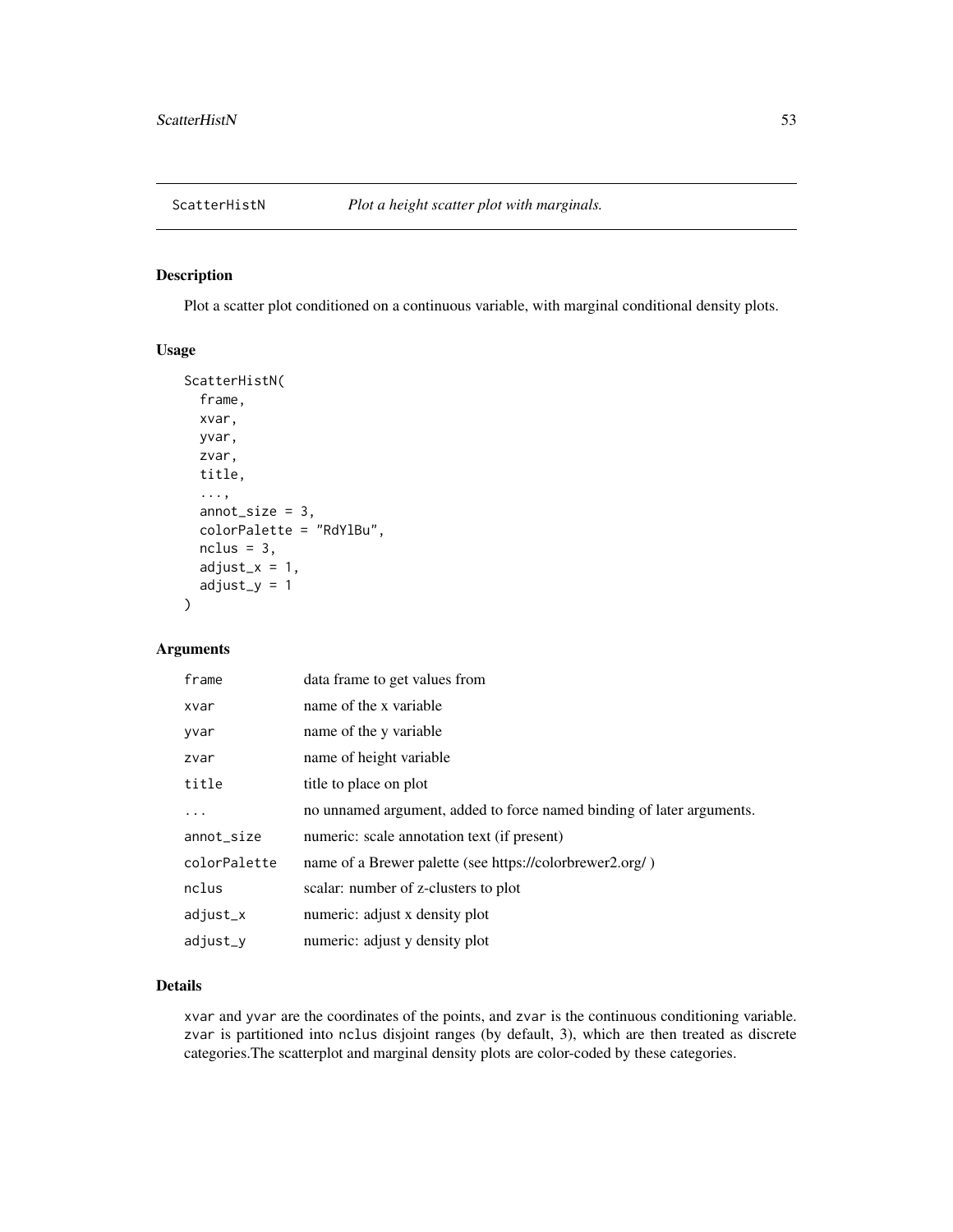#### See Also

[ScatterHistC](#page-50-1)

#### Examples

```
set.seed(34903490)
frm = data.frame(x=rnorm(50),y=rnorm(50))
frm$z <- frm$x+frm$y
WVPlots::ScatterHistN(frm, "x", "y", "z", title="Example Joint Distribution")
```
<span id="page-53-1"></span>ShadedDensity *Plot the distribution of a variable with a tail shaded*

#### Description

Plot the distribution of a variable with a tail shaded. Annotate with the area of the shaded region.

#### Usage

```
ShadedDensity(
  frame,
  xvar,
  threshold,
  title,
  ...,
  tail = "left",
  linecolor = "darkgray",
  shading = "darkblue",
  annotate_area = TRUE
\overline{\phantom{a}}
```

| frame         | data frame to get values from                                         |
|---------------|-----------------------------------------------------------------------|
| xvar          | name of the variable to be density plotted                            |
| threshold     | boundary value for the tail                                           |
| title         | title to place on plot                                                |
| .             | no unnamed argument, added to force named binding of later arguments. |
| tail          | which tail to shade, 'left' (default) or 'right'                      |
| linecolor     | color of density curve                                                |
| shading       | color of shaded region and boundaries                                 |
| annotate_area | if TRUE (default), report the area of the shaded region               |

<span id="page-53-0"></span>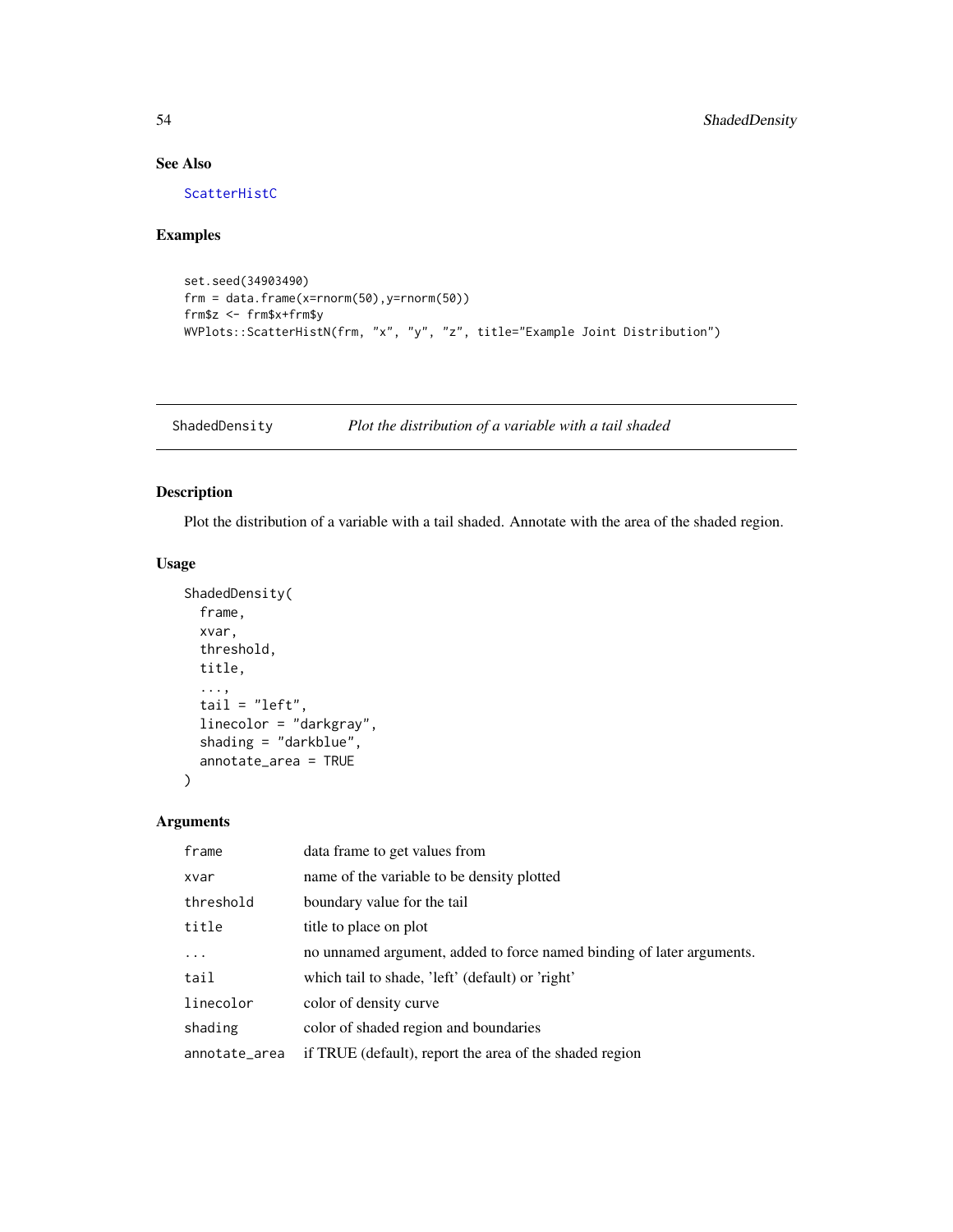#### <span id="page-54-0"></span>ShadedDensityCenter 55

#### See Also

[ShadedDensityCenter](#page-54-1)

#### Examples

```
set.seed(52523)
d = data.frame(meas=rnorm(100))
threshold = -1.5WVPlots::ShadedDensity(d, "meas", threshold,
                       title="Example shaded density plot, left tail")
WVPlots::ShadedDensity(d, "meas", -threshold, tail="right",
                       title="Example shaded density plot, right tail")
```
<span id="page-54-1"></span>ShadedDensityCenter *Plot the distribution of a variable with a center region shaded*

#### Description

Plot the distribution of a variable with a center region shaded. Annotate with the area of the shaded region.

#### Usage

```
ShadedDensityCenter(
  frame,
  xvar,
 boundaries,
  title,
  ...,
  linecolor = "darkgray",
  shading = "darkblue",
  annotate_area = TRUE
)
```

| frame         | data frame to get values from                                         |
|---------------|-----------------------------------------------------------------------|
| xvar          | name of the variable to be density plotted                            |
| boundaries    | vector of the min and max boundaries of the shaded region             |
| title         | title to place on plot                                                |
| .             | no unnamed argument, added to force named binding of later arguments. |
| linecolor     | color of density curve                                                |
| shading       | color of shaded region and boundaries                                 |
| annotate_area | if TRUE (default), report the area of the shaded region               |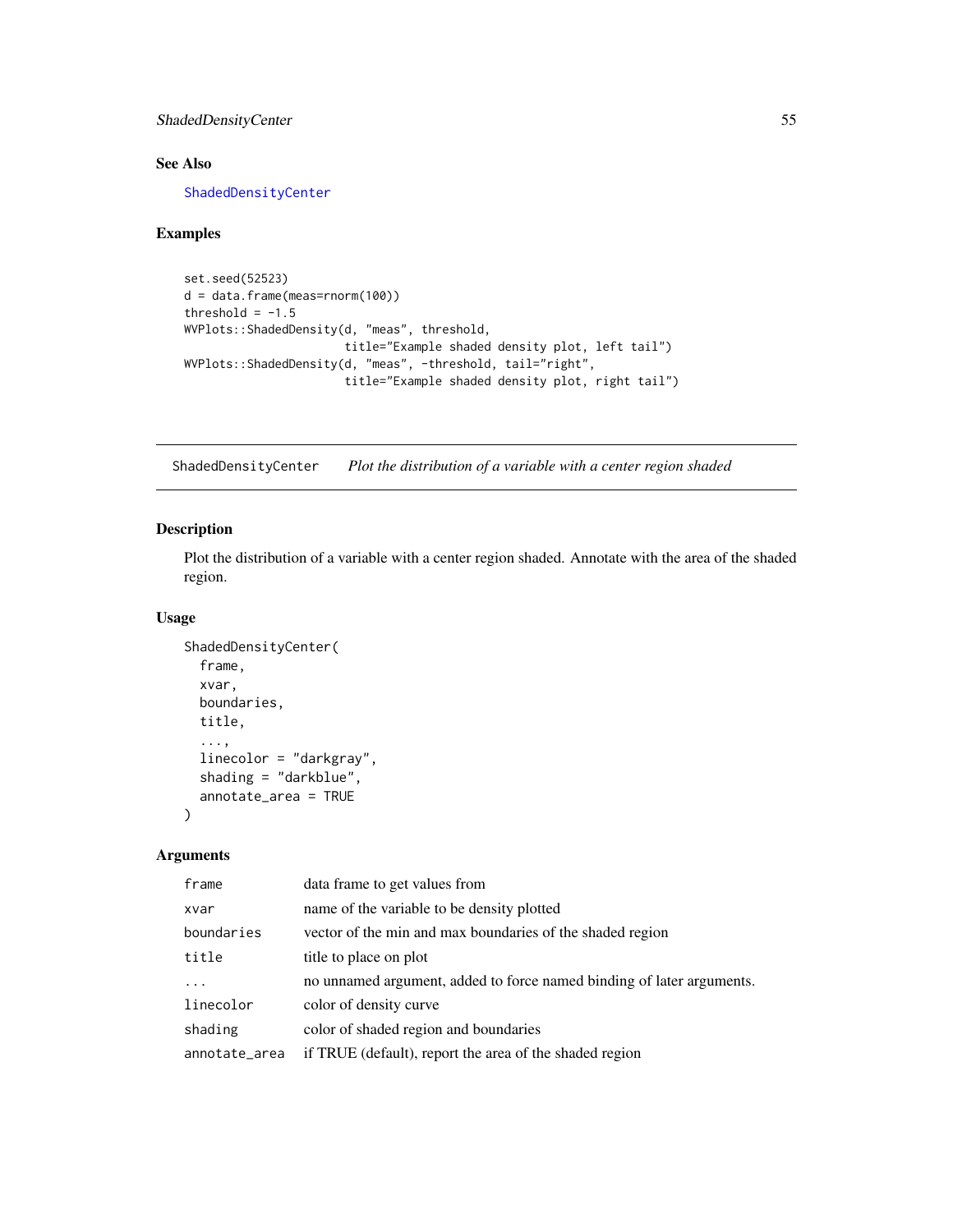#### See Also

[ShadedDensity](#page-53-1)

#### Examples

```
set.seed(52523)
d = data.frame(meas=rnorm(100))
boundaries = c(-1.5, 1.5)WVPlots::ShadedDensityCenter(d, "meas", boundaries,
                       title="Example center-shaded density plot")
```
<span id="page-55-1"></span>ShadowHist *Plot a Shadow Histogram Plot*

#### Description

Plot a histogram of a continuous variable xvar, faceted on a categorical conditioning variable, condvar. Each faceted plot also shows a "shadow plot" of the unconditioned histogram for comparison.

#### Usage

```
ShadowHist(
  frm,
  xvar,
  condvar,
  title,
  ...,
  ncol = 1,
  monochrome = FALSE,
  palette = "Dark2",
  fillcolor = "darkblue",
  bins = 30,
  binwidth = NULL
\mathcal{L}
```

| frm     | data frame to get values from.                                           |
|---------|--------------------------------------------------------------------------|
| xvar    | name of the primary continuous variable                                  |
| condvar | name of conditioning variable (categorical variable, controls faceting). |
| title   | title to place on plot.                                                  |
| .       | no unnamed argument, added to force named binding of later arguments.    |
| ncol    | numeric: number of columns in facet_wrap.                                |

<span id="page-55-0"></span>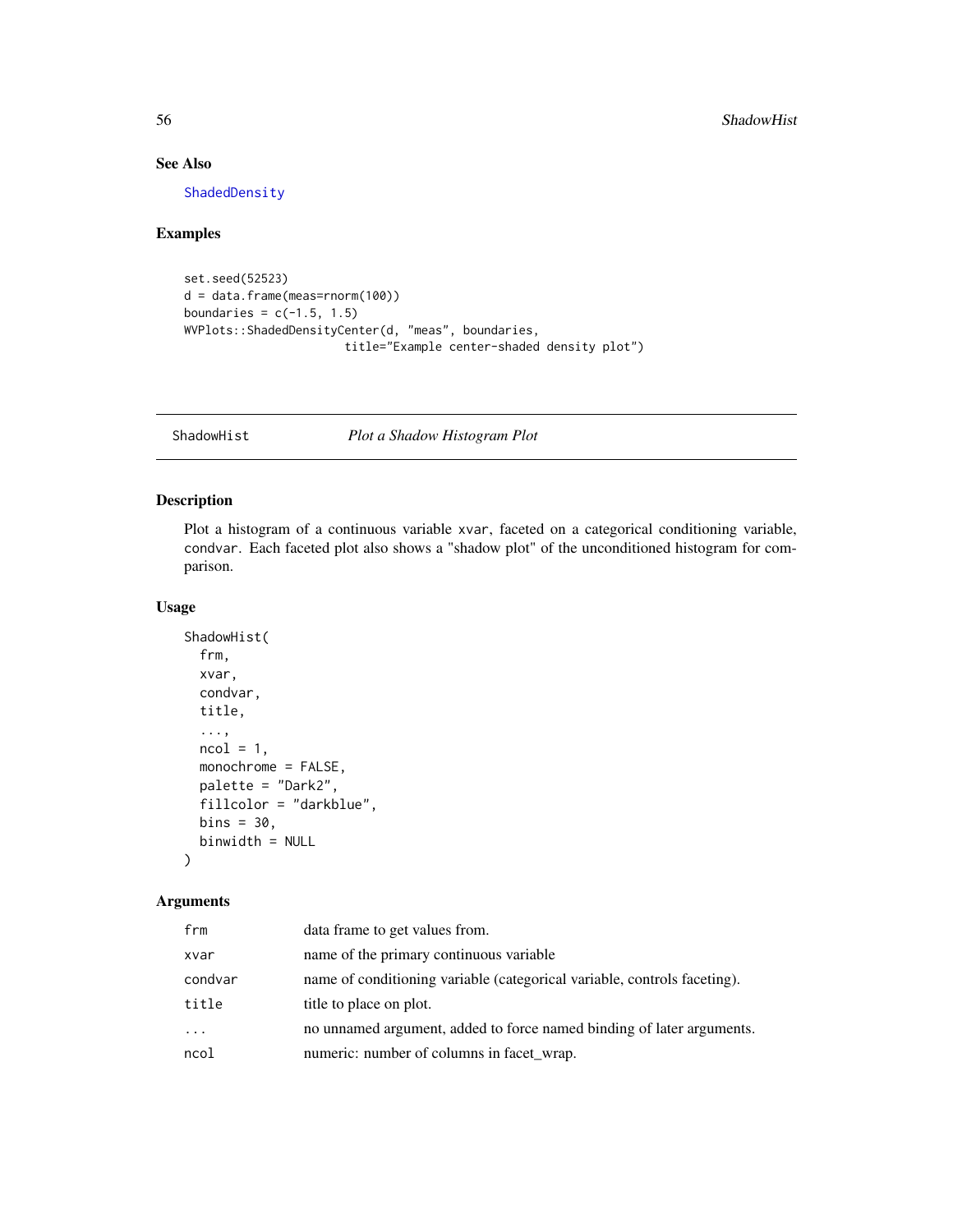#### <span id="page-56-0"></span>ShadowPlot 57

| monochrome | logical: if TRUE, all facets filled with same color                         |
|------------|-----------------------------------------------------------------------------|
| palette    | character: if monochrome==FALSE, name of brewer color palette (can be NULL) |
| fillcolor  | character: if monochrome==TRUE, name of fill color                          |
| bins       | number of bins. Defaults to thirty.                                         |
| binwidth   | width of the bins. Overrides bins.                                          |

#### Details

Currently supports only the bins and binwidth arguments (see [geom\\_histogram](#page-0-0)), but not the center, boundary, or breaks arguments.

By default, the facet plots are arranged in a single column. This can be changed with the optional ncol argument.

If palette is NULL, and monochrome is FALSE, plot colors will be chosen from the default ggplot2 palette. Setting palette to NULL allows the user to choose a non-Brewer palette, for example with [scale\\_fill\\_manual](#page-0-0). For consistency with previous releases, ShadowHist defaults to monochrome = FALSE, while [ShadowPlot](#page-56-1) defaults to monochrome = TRUE.

Please see here for some interesting discussion https://drsimonj.svbtle.com/plotting-background-data-for-group

#### Value

a ggplot2 histogram plot

#### Examples

```
ShadowHist(iris, "Petal.Length", "Species",
           title = "Petal Length distribution by Species")
# make all the facets the same color
ShadowHist(iris, "Petal.Length", "Species",
           monochrome=TRUE,
           title = "Petal Length distribution by Species")
```
<span id="page-56-1"></span>ShadowPlot *Plot a Shadow Bar Plot*

#### Description

Plot a bar chart of row counts conditioned on the categorical variable condvar, faceted on a second categorical variable, refinevar. Each faceted plot also shows a "shadow plot" of the totals conditioned on condvar alone.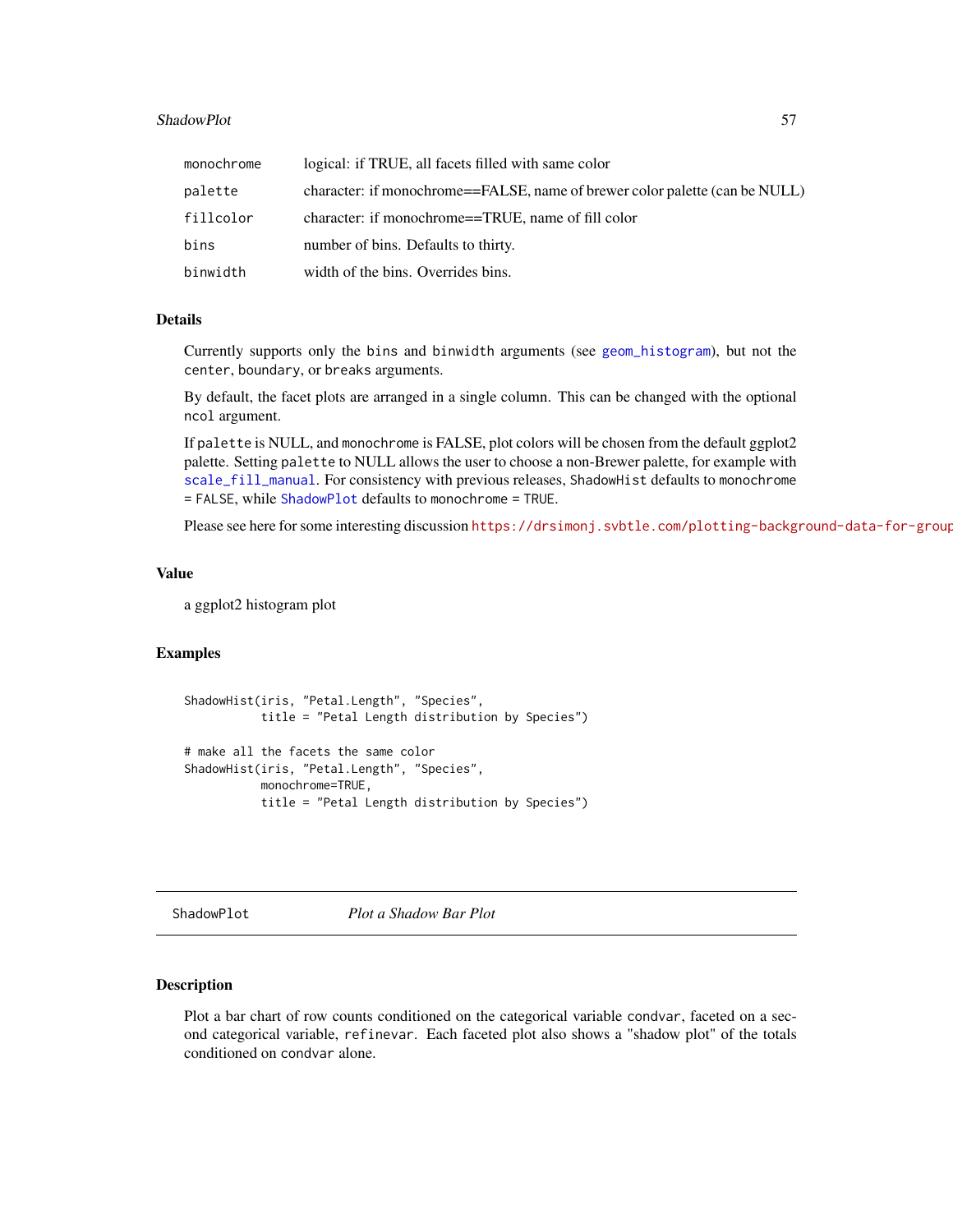#### Usage

```
ShadowPlot(
  frm,
  condvar,
  refinevar,
  title,
  ...,
  monochrome = TRUE,
 palette = "Dark2",
  fillcolor = "darkblue",
  ncol = 1)
```
#### Arguments

| frm        | data frame to get values from.                                                                            |
|------------|-----------------------------------------------------------------------------------------------------------|
| condvar    | name of the primary conditioning variable (a categorical variable, controls x-<br>axis).                  |
| refinevar  | name of the second or refining conditioning variable (also a categorical variable,<br>controls faceting). |
| title      | title to place on plot.                                                                                   |
| $\ddots$   | no unnamed argument, added to force named binding of later arguments.                                     |
| monochrome | logical: if TRUE, all facets filled with same color                                                       |
| palette    | character: if monochrome==FALSE, name of brewer color palette (can be NULL)                               |
| fillcolor  | character: if monochrome==TRUE, name of fill color for bars                                               |
| ncol       | numeric: number of columns in facet_wrap.                                                                 |

#### Details

This plot enables comparisons of subpopulation totals across both condvar and refinevar simultaneously.

By default, the facet plots are arranged in a single column. This can be changed with the optional ncol argument.

If palette is NULL, and monochrome is FALSE, plot colors will be chosen from the default ggplot2 palette. Setting palette to NULL allows the user to choose a non-Brewer palette, for example with [scale\\_fill\\_manual](#page-0-0). For consistency with previous releases, ShadowPlot defaults to monochrome = TRUE, while [ShadowHist](#page-55-1) defaults to monochrome = FALSE.

Please see here for some interesting discussion https://drsimonj.svbtle.com/plotting-background-data-for-group

#### Value

a ggplot2 bar chart counting examples grouped by condvar, faceted by refinevar.

<span id="page-57-0"></span>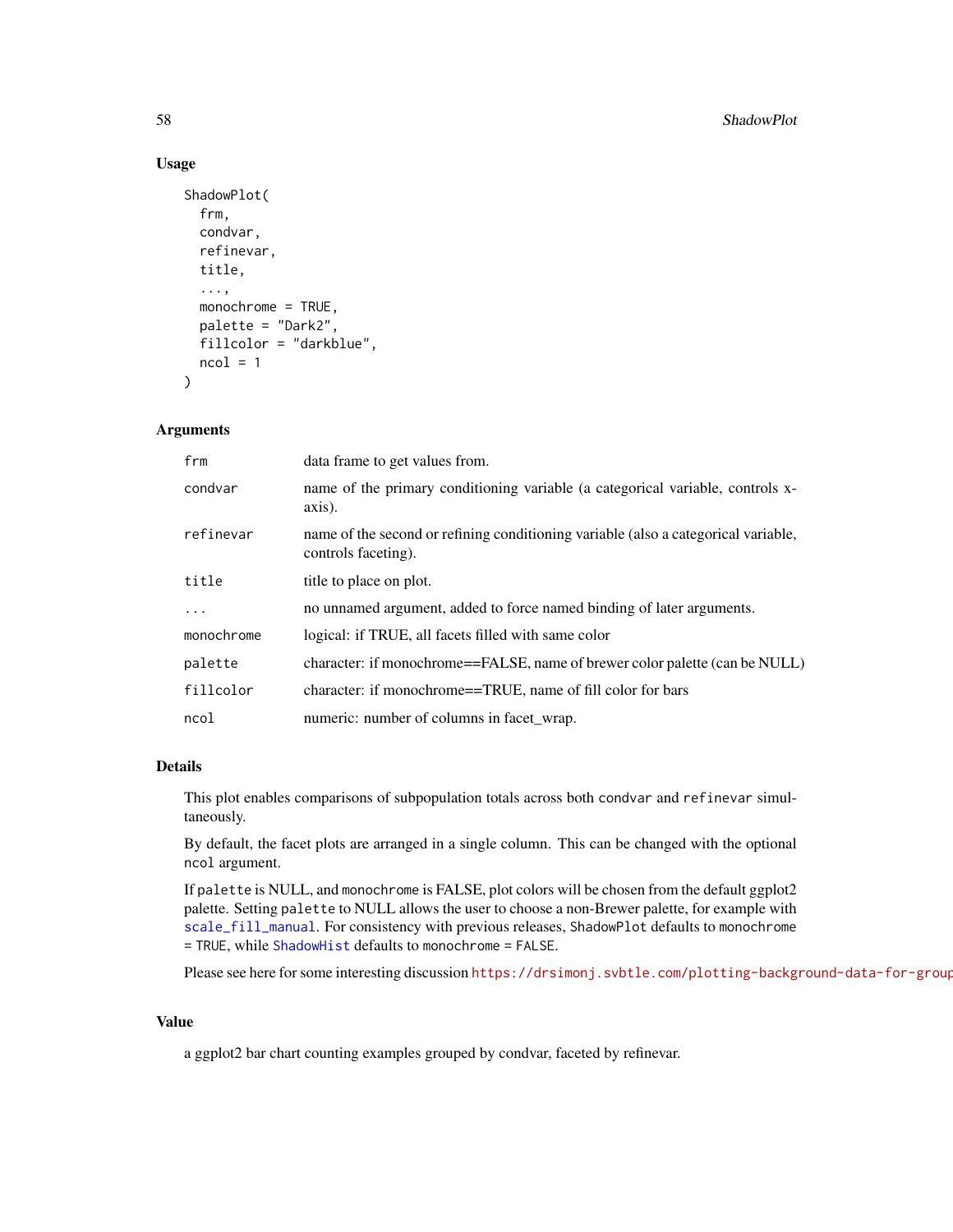#### <span id="page-58-0"></span>ThresholdPlot 59

#### Examples

```
ShadowPlot(mtcars, "carb", "cyl",
           title = "Number of example cars by carb and cyl counts")
# colorcode the facets
ShadowPlot(mtcars, "carb", "cyl",
          monochrome = FALSE,
           title = "Number of example cars by carb and cyl counts")
```
<span id="page-58-1"></span>ThresholdPlot *Plot classifier metrics as a function of thresholds.*

#### Description

Plot classifier metrics as a function of thresholds.

#### Usage

```
ThresholdPlot(
  frame,
 xvar,
  truthVar,
  title,
  ...,
 metrics = c("sensitivity", "specificity"),
  truth_target = TRUE,
 points_to_plot = NULL,
 monochrome = TRUE,
 palette = "Dark2",
 linecolor = "black"
\mathcal{L}
```

| frame        | data frame to get values from                                                        |
|--------------|--------------------------------------------------------------------------------------|
| xvar         | column of scores                                                                     |
| truthVar     | column of true outcomes                                                              |
| title        | title to place on plot                                                               |
| $\ddotsc$    | no unnamed argument, added to force named binding of later arguments.                |
| metrics      | metrics to be computed. See Details for the list of allowed metrics                  |
| truth_target | truth value considered to be positive.                                               |
|              | points_to_plot how many data points to use for plotting. Defaults to NULL (all data) |
| monochrome   | logical: if TRUE, all subgraphs plotted in same color                                |
| palette      | character: if monochrome==FALSE, name of brewer color palette (can be NULL)          |
| linecolor    | character: if monochrome==TRUE, name of line color                                   |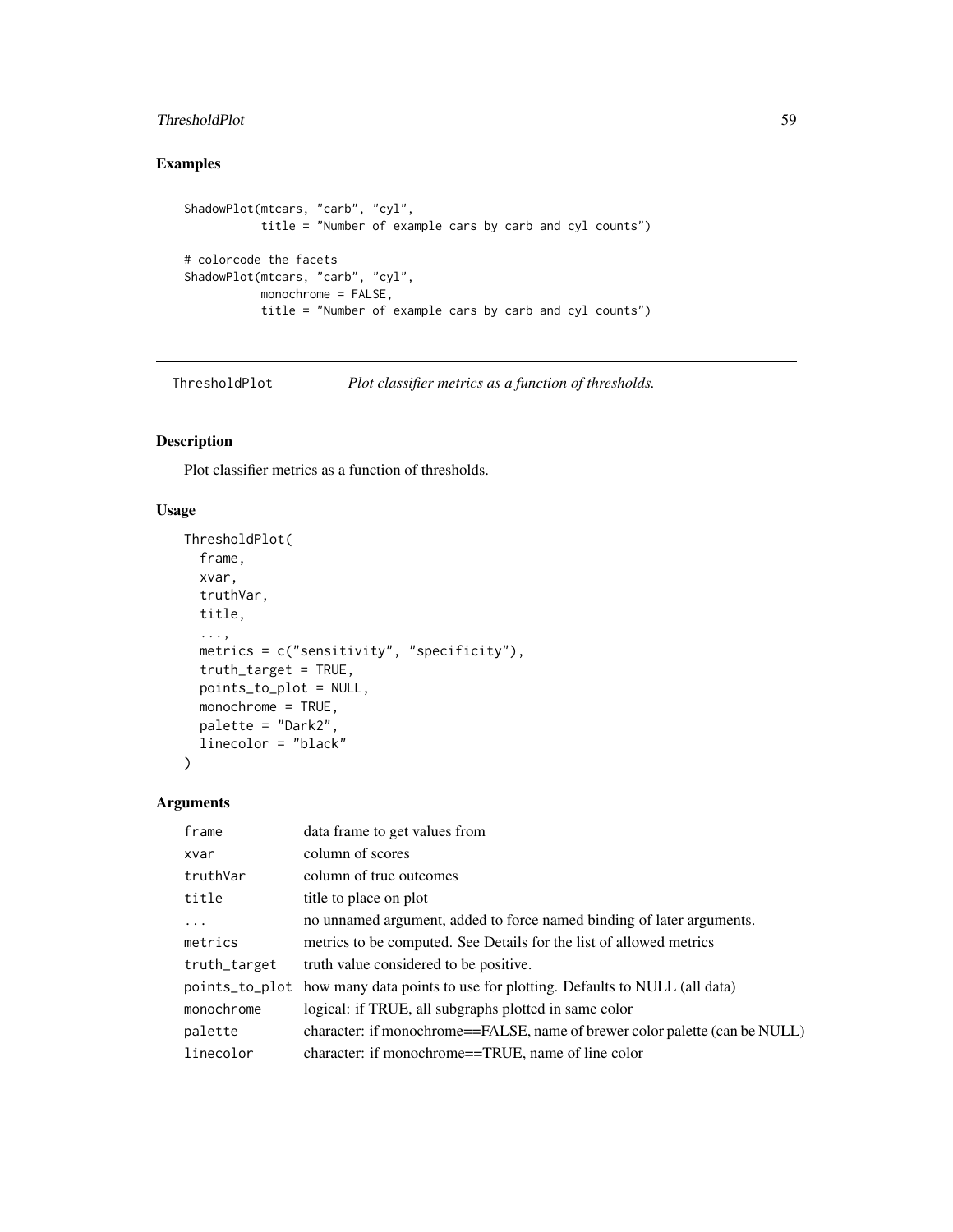#### Details

By default, ThresholdPlot plots sensitivity and specificity of a a classifier as a function of the decision threshold. Plotting sensitivity-specificity (or other metrics) as a function of classifier score helps identify a score threshold that achieves an acceptable tradeoff among desirable properties.

ThresholdPlot can plot a number of metrics. Some of the metrics are redundant, in keeping with the customary terminology of various analysis communities.

- sensitivity: fraction of true positives that were predicted to be true (also known as the true positive rate)
- specificity: fraction of true negatives to all negatives (or 1 false\_positive\_rate)
- precision: fraction of predicted positives that are true positives
- recall: same as sensitivity or true positive rate
- accuracy: fraction of items correctly decided
- false\_positive\_rate: fraction of negatives predicted to be true over all negatives
- true\_positive\_rate: fraction of positives predicted to be true over all positives
- false\_negative\_rate: fraction of positives predicted to be all false over all positives
- true negative rate: fraction negatives predicted to be false over all negatives

For example, plotting sensitivity/false\_positive\_rate as functions of threshold will "unroll" an ROC Plot.

ThresholdPlot can also plot distribution diagnostics about the scores:

- fraction: the fraction of datums that scored greater than a given threshold
- cdf: CDF or 1 -fraction; the fraction of datums that scored less than a given threshold

Plots are in a single column, in the order specified by metrics.

points\_to\_plot specifies the approximate number of datums used to create the plots as an absolute count; for example setting points\_to\_plot = 200 uses approximately 200 points, rather than the entire data set. This can be useful when visualizing very large data sets.

#### See Also

[PRTPlot](#page-36-1)

```
# data with two different regimes of behavior
d <- rbind(
 data.frame(
   x = rnorm(1000),
   y = sample(c(TRUE, FALSE), prob = c(0.02, 0.98), size = 1000, replace = TRUE)),data.frame(
   x = rnorm(200) + 5,
   y = sample(c(TRUE, FALSE), size = 200, replace = TRUE)))
```
<span id="page-59-0"></span>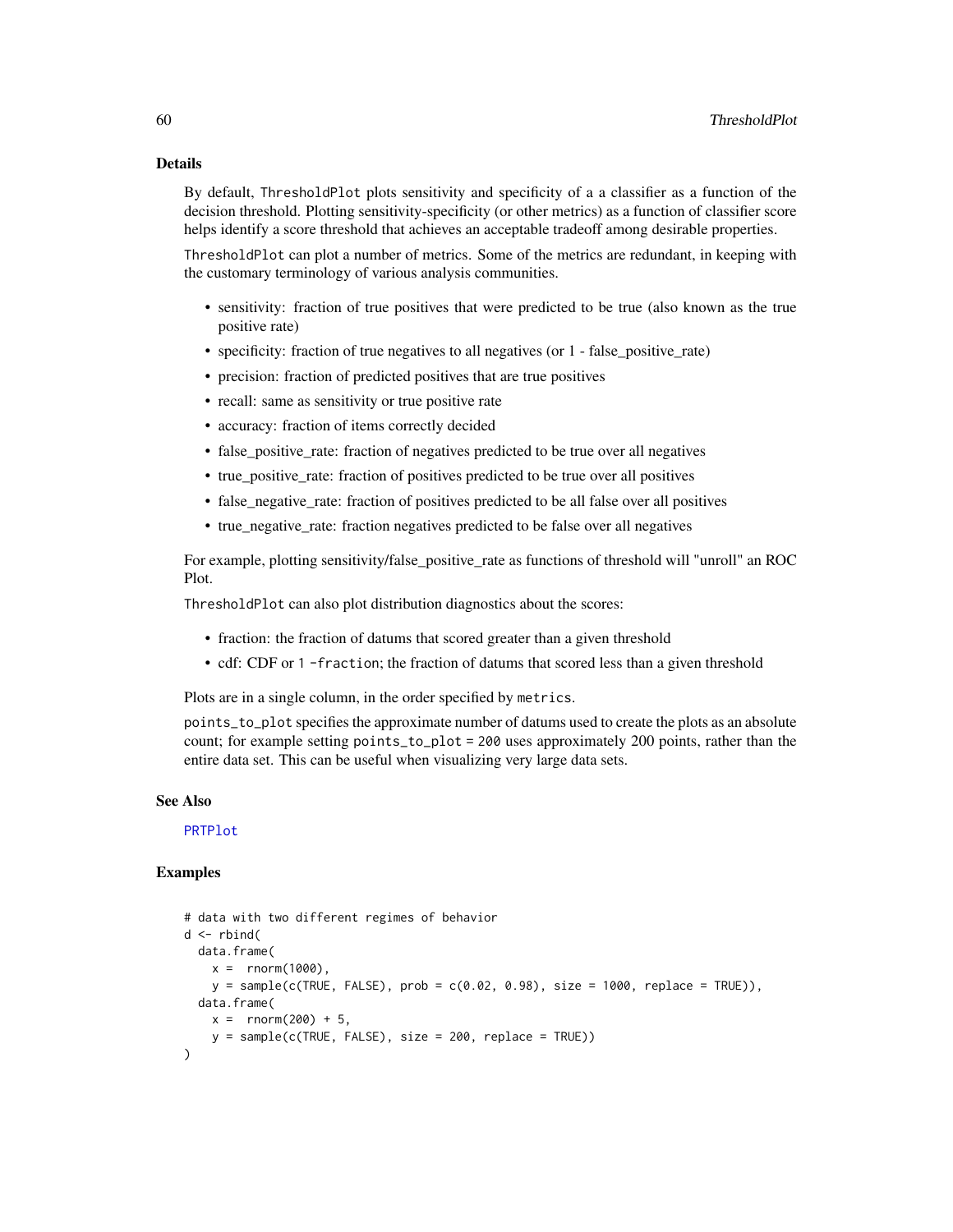```
# Sensitivity/Specificity examples
ThresholdPlot(d, 'x', 'y',
   title = 'Sensitivity/Specificity',
   metrics = c('sensitivity', 'specificity'),
   truth_target = TRUE)
MetricPairPlot(d, 'x', 'y',
   x_metric = 'false_positive_rate',
   y_metric = 'true_positive_rate',
   truth_target = TRUE,
   title = 'ROC equivalent')
ROCPlot(d, 'x', 'y',
   truthTarget = TRUE,
   title = 'ROC example')
# Precision/Recall examples
ThresholdPlot(d, 'x', 'y',
   title = 'precision/recall',
   metrics = c('recall', 'precision'),
   truth_target = TRUE)
MetricPairPlot(d, 'x', 'y',
   x_metric = 'recall',
   y_metric = 'precision',
   title = 'recall/precision',
   truth_target = TRUE)
PRPlot(d, 'x', 'y',
   truthTarget = TRUE,
   title = 'p/r plot')
```
WVPlots *WVPlots: Common Plots for Analysis*

#### Description

Select data analysis plots, under a standardized calling interface implemented on top of ggplot2 and plotly. Plots of interest include: ROC, gain curve, scatter plot with marginal distributions, conditioned scatter plot with marginal densities. box and stem with matching theoretical distribution, density with matching theoretical distribution.

#### Details

For more information:

- vignette(package='WVPlots')
- RShowDoc('WVPlots\_examples',package='WVPlots')
- Website: <https://github.com/WinVector/WVPlots>